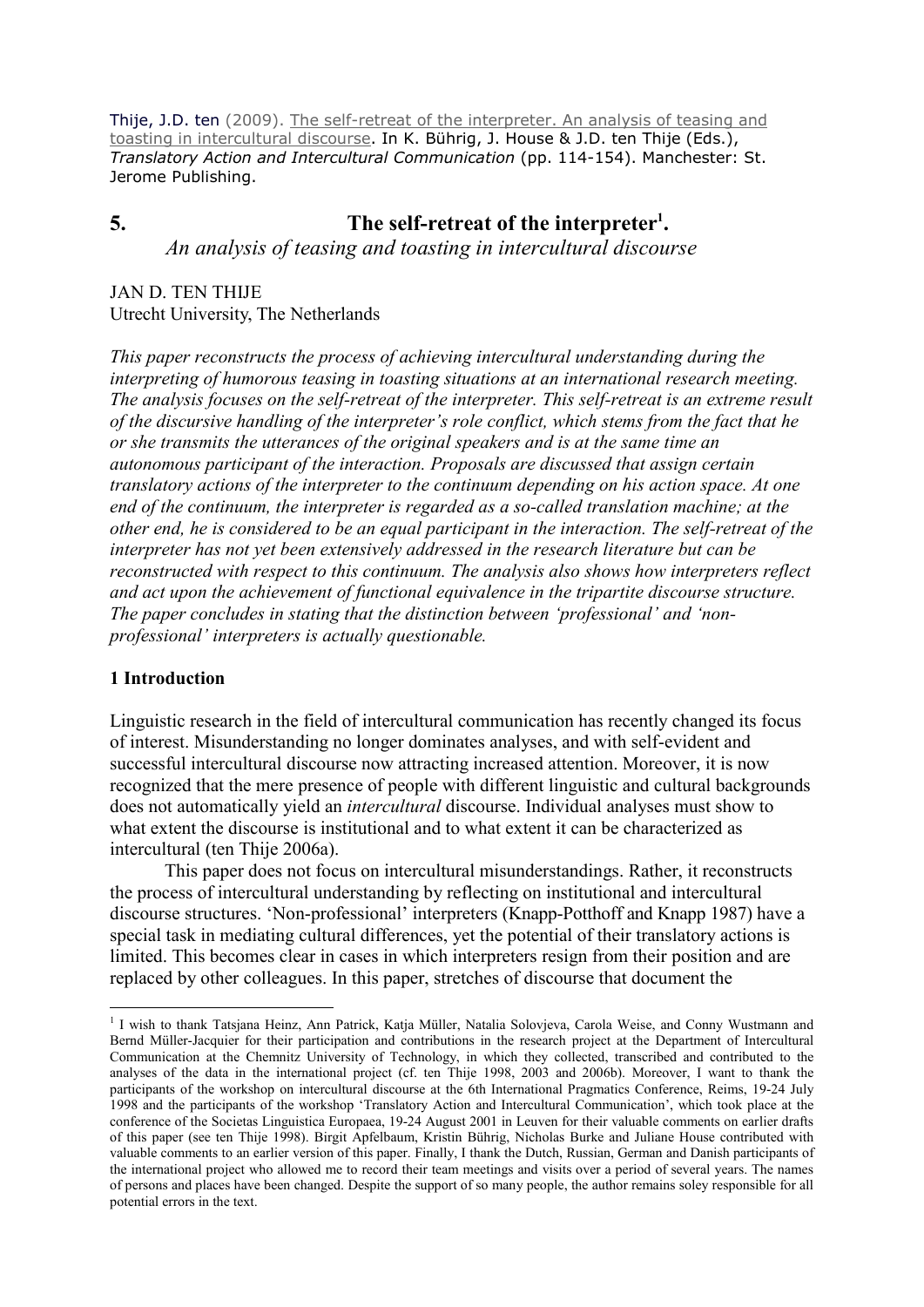interpreter's retreat are regarded as rich points (Agar 1994). These cases can be taken as a starting point for an analysis concentrated on the special characteristics of intercultural understanding. In fact, by reconstructing the translatory action in multilingual and multicultural constellations, one gains insight into the process of intercultural understanding conducted by interpreters in general.

 In this paper I reconstruct the internal dilation of the speech situation (Bührig and Rehbein 2000) in which, in the specific case considered here, a 'non-professional' interpreter helps to overcome the linguistic barrier (Dutch/English/Russian) that arises during the interpretation of humorous teasing in toasting situations at an international research meeting. I will analyze the discursive handling of the interpreter's role conflict which stems from the fact that he transmits the utterances of the original speakers and is at the same time an autonomous participant of the interaction. The analysis reveals how interpreters reflect on the achievement of functional equivalence in this tripartite discourse structure.

 The structure of the paper is as follows: In section 2, I begin with a clarification of different theoretical approaches to the interpreter's discourse and continue by questioning the distinction between 'professional' and 'non-professional' interpreters (Apfelbaum 1998, 2004). Proposals are discussed that place translatory actions of the interpreter on a continuum depending on his action space (e.g. Wadensjö 1998; Bot 2005). At one end of the continuum, the interpreter is considered to be a so-called translation machine; at the other end, he is considered to be an equal participant in interaction. The self-retreat of the interpreter has not yet been addressed in detail in the literature but can be reconstructed with respect to this continuum, as will be shown in section 3. In section 4 I present the data from an international academic project. The analyses of institutional toasting discourse and the discursive structures of teasing are delivered in sections 5 and 6, respectively. Section 7 contains the analysis of the data and section 8 the conclusions.

#### 2 Translatory actions along a continuum

The concept of interpreter is ambiguous. In the most elementary sense, an interpreter is solely an 'in-between' between two primary speakers who do not speak or understand each other's languages (Knapp and Knapp-Potthoff 1986a, 151). The task of the interpreter in a *triadic* conversation (Wadensjö 1998, 10) can be realized in different modes depending on the action space the interpreters have at their disposal when translating the primary speakers.

 Various analyses on interpretation refer to the role of the interpreter as a continuum. Bot (2005) uses the notions translation-machine versus liberal interactive model as the two poles of the continuum. The translation-machine model assumes that the interpreter merely translates the utterances of the primary speaker into the other language without actually participating in the interaction himself. Consequently, the interaction between the primary speakers develops following the same interaction patterns as it would in a monolingual configuration. The only difference relates to the fact that the so-called translation-machine is positioned between the two primary speakers. The liberal interactive model gives the interpreter more action space, which leads him to rely more on his own initiative. Instead of merely functioning as a translation-machine, the interpreter becomes a third participant who bridges the gap between the primary speakers by organising turn-taking and ensuring thematic continuity, for example.

The same continuum can be found in the work of Knapp-Potthoff and Knapp (1986, 1987), who distinguish between a professional and a non-professional interpreter. The professional interpreter corresponds to the translation-machine, as he transmits the utterances between the primary speakers precisely. According to Knapp-Potthoff and Knapp (1986), the function of the nonprofessional interpreter moves continuously along the continuum and is situated somewhere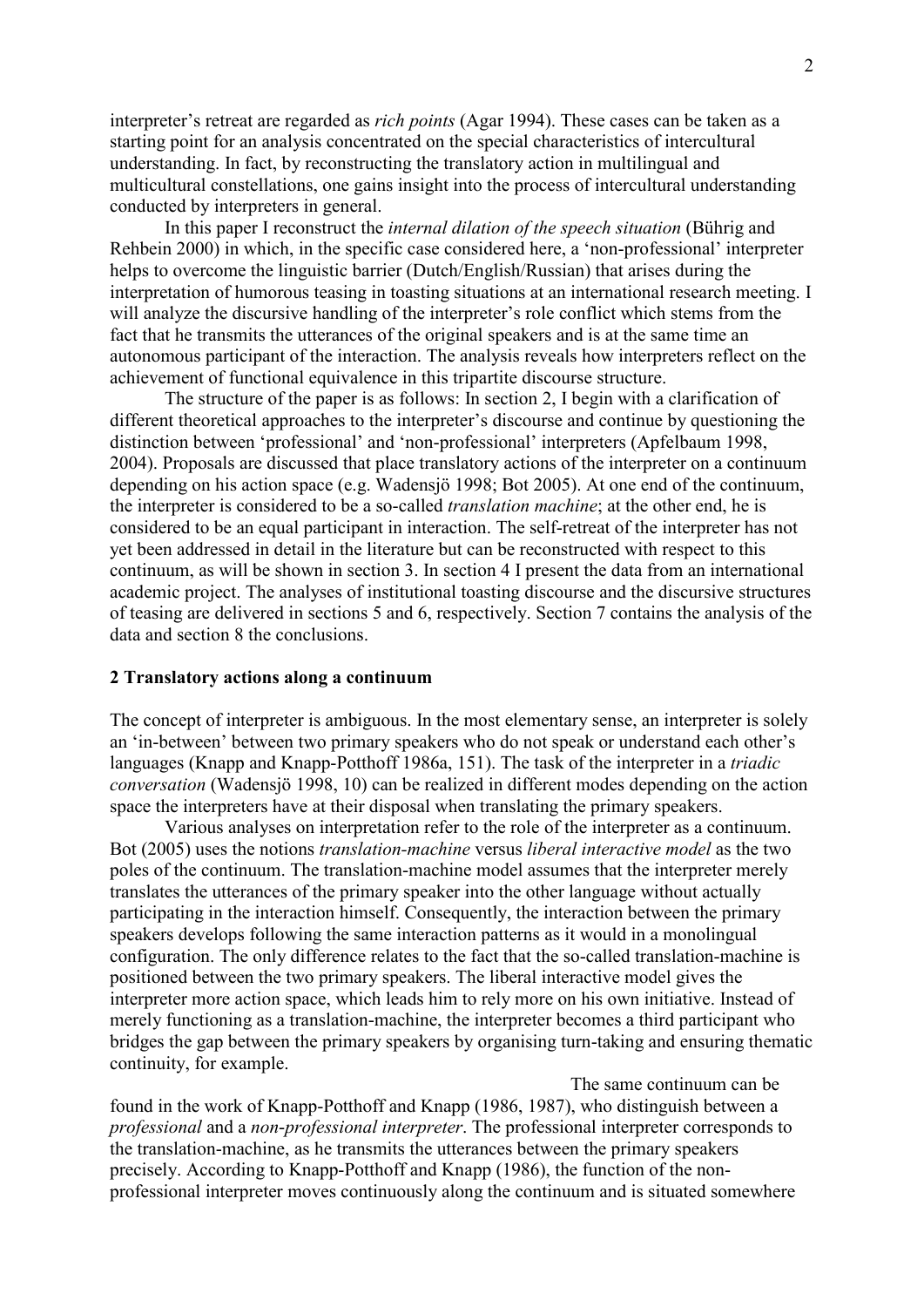between transmission and mediation. In his or her role as a mediator, the non-professional interpreter not only transmits the interactions of the primary speakers but also explains and explicates presumptions and can even introduce new topics to the conversation. Hence, he or she participates as an autonomous third interactant. Knapp-Potthoff and Knapp (1986, 153) stress the fact that the participation of the non-professional interpreter can change its position along this continuum throughout the course of the interaction. They refer to the nonprofessional interpreter as 'the man or woman in the middle' (ibid).

 Apfelbaum (2004) argues that the distinction between professional and non-professional interpretation is based on text-external criteria such as education, training and payment. Based on a conversation analytical study of the interpretation carried out during international expert communication, she concludes that the discursive means and strategies of both professional and non-professional interpreters are essentially the same and that their distinct use can be characterized in a more sophisticated manner based on a continuum that complies with the fundamental linguistic structures of authentic speech.

 Wilton (this volume) also presupposes such a continuum with respect to the different roles of the interpreter in translatory action. Her analyses of the interpretation of humorous activities in informal everyday conversations confirm one extreme of the continuum. In fact, Wilton analyses interactants whose main role is that of a fully competent and integrated participant who only takes on the role of a translator on certain occasions during the interaction. They are so-called "self-selects as translators". They switch fluently between the role of a translator and the role of a normal participant depending on the needs for the progression of the informal conversation.

 Wadensjö (1998) proposes a so-called dialogical interpretation model. According to this model, the interpreter does not function as a translation-machine but rather participates in the interaction process on his or her own. She describes the task of the interpreter as that of relaying and co-ordinating. She analyses the translations of the interpreter by focussing on the fundamental question of what relationship exists between the interpreter's contributions and the original contributions of the primary speakers. In this context Wadensjö distinguishes between renditions and non-renditions with respect to the contributions of the interpreter. The latter notion concerns all of the interpreter's contributions that do not contain a translation or reformulation of an utterance made by a primary speaker. The former notion relates to the coordinating task of the interpreter within the interaction. For instance, the interpreter may clarify turn assignments and meta-communicative comments. Wadensjö states that renditions and nonrenditions can also co-occur in one contribution. She proposes a taxonomy of six renditions including close renditions, expanded renditions, reduced renditions, substituting renditions, summarizing renditions, and lack of renditions (1998, 70).

 Meyer (2004) considers Wadensjö's taxonomy to be a reductive model, since it does not account for the institutional configuration in which translatory actions are carried out and the interpreter must fulfil his task of relaying. In comparing Wadensjö's model with the analyses of Bührig and Rehbein (2000), Meyer (2004) finds that both approaches analyze the interactive structure of interpretation by focussing on deletions and additions on the part of the interpreter. Wadensjö (ibid.) categorises these changes in her text linguistic-based taxonomy of (non-)renditions as previously indicated. Within a functional pragmatic framework, Bührig and Rehbein (ibid.) reconstruct the consequences of the interpreter's changes in the propositional content for the institutional actions of the primary speakers. They assume that an interpreter is both observer as well as transmitter of the interaction of the primary speakers. Consequently, the interpreter is able to plan his or her contribution based on the mental schemata developed by primary speakers when structuring their contributions.

 While Bot (2005), Knapp-Potthoff and Knapp (1986), Apfelbaum (2004), Wilton (this volume) and Wadensjö (1998) all concentrate on the external formal interactional characteristics of the interpreter's actions, Bührig and Rehbein (2000) focus on the mental dimension of the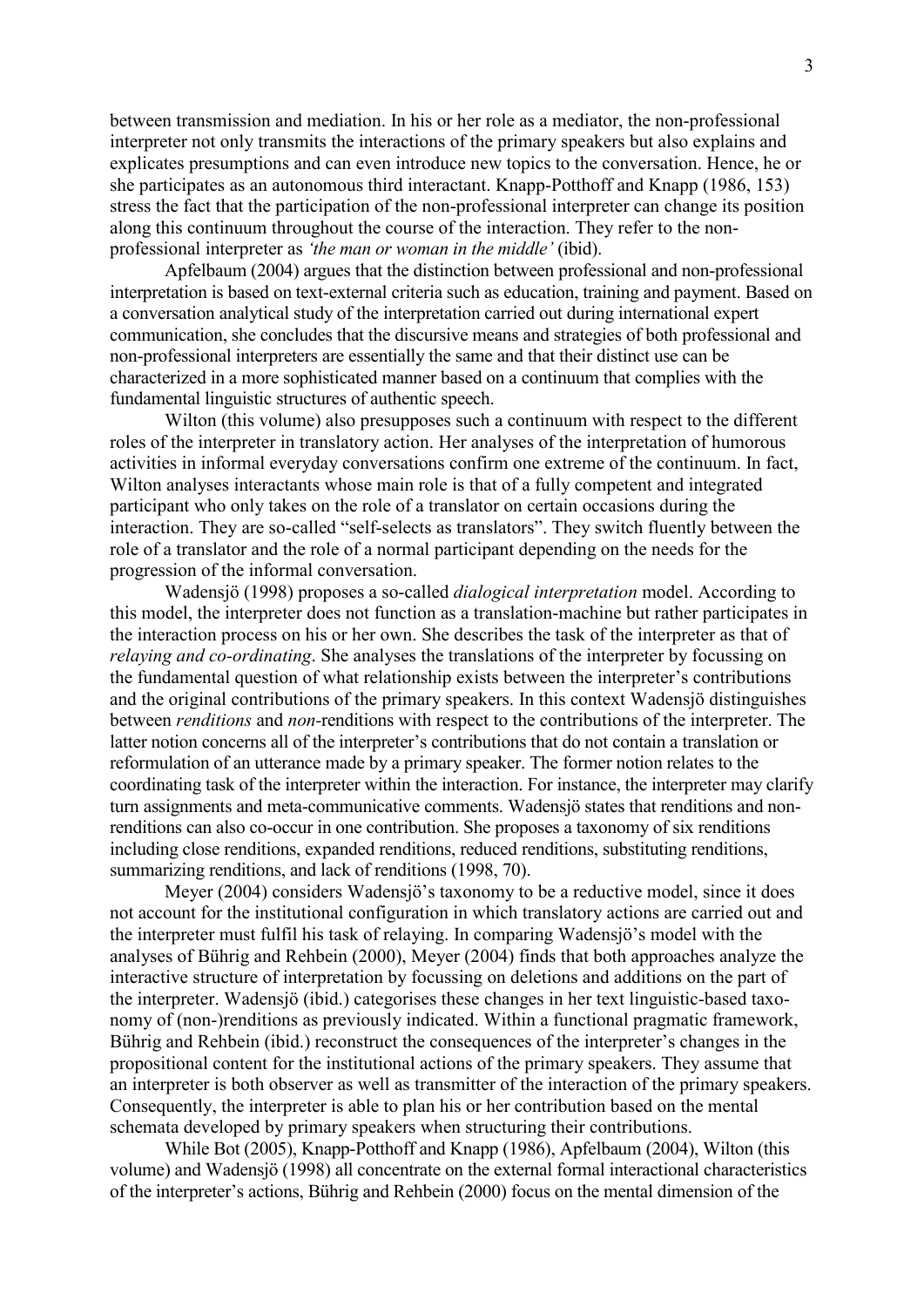interpretation process. In their theory of reproductive action they assume that the interpreter's translation does not consist of the arbitrary transformation of an utterance from the source language (SL) into an utterance in the target language (TL). They assume that the interpreter's translation of speech actions results from a reproductive process in which the interpreter's knowledge is directly related to the translation process itself.

 Their reconstruction is based on the following argument (see also Bührig 1999; 2004): The interpreter acts as a transmitter in an interaction in which interactants do not speak the same language. This means that the normal input and output conditions which characterize monolingual interaction are no longer guaranteed. The speech actions of primary speakers are characterised by a rupture between two languages, with the interpreter helping to overcome this rupture. As a consequence of this process of 'going-in-between', the speech situation of the primary speakers is dilated by the interpreter. The primary speakers receive a mediated rather than an original message. In summary, Bührig and Rehbein (ibid.) analyze specific characteristics of the interpreted speech situation based on the assumption that interpretation is realised within an internal dilated speech situation.

 One of the means used by the interpreter to bridge the barrier is to characterize the speech action of the original speakers. Bührig and Rehbein (ibid.) identify the following dimensions of the interpreter's characterisations: (1) the propositional content of the action of the primary speakers, (2) their action purposes, (3) the pre-history (causes) of their actions, (4) their constellation, (5) the discourse species (the genre) of the speech actions, and finally, (6) the interactional nexus (connectivity). The relevance of these dimensions and the extent to which these characterisations are adopted by interpreters depend on the actual need to bridge the language rupture, which varies according to specific speech actions in the source language or the specific action configuration. Not all translatory actions imply the use of characterisations. In fact, Bührig and Rehbein's six dimensions can be compared to Wadensjö's taxonomy of (non) renditions with respect to the fact that both account for the change between original and translatory action. However, the former accounts for the institutional constellation in which the change is taking place. The dimensions can be traced back to a functional pragmatic approach to discourse (Ehlich 1991; Rehbein 2001; Bührig and ten Thije 2005).

 A discursive rupture is not characteristic of the interpreter's discourse alone. This rupture occurs in all speech situations in which time and place do not correspond with one another. According to Ehlich (1984; 1991), dilation occurs whenever a textualised message is transmitted instead of the original message. Ehlich uses the notion of text in order to denote this transmission of knowledge in a dilated speech situation in either a written or an oral mode. Bührig and Rehbein (2000) also refer to knowledge transfer in a dilated speech situation as a form of textualization. Characterization is one of the possible forms of textualization. The way people characterize their messages depends on textuality- in other words the transmissibility of the linguistic action. Texts with a high transmissibility have a special linguistic structure, as in the case of rhymes, for instance. Rhymes can be remembered more easily than an improvized oral story, for example.

 Bührig and Rehbein (ibid.) consider an interpreter in a face-to-face interaction to be a messenger. The dilation of the speech situation is internal, as only the temporal orientation of the transmitted speech action is dilated in a given speech situation, whereas the spatial orientation remains constant. In the case of external dilated speech actions, interactants have neither a common spatial nor temporal orientation. It is essential for both internal and external dilation that the messenger characterizes the speech actions, resulting the textualisation of the speech actions (Bührig 2004).

 Bührig and Rehbein (2000) claim that the existence of an interpreter as a translation machine is impossible. Changes always occur as a consequence of translatory action, these not being arbitrary but rather dependent on the systematic translation process that takes place in the mind of the interpreter. This translation process is determined by the interpreter's mental acti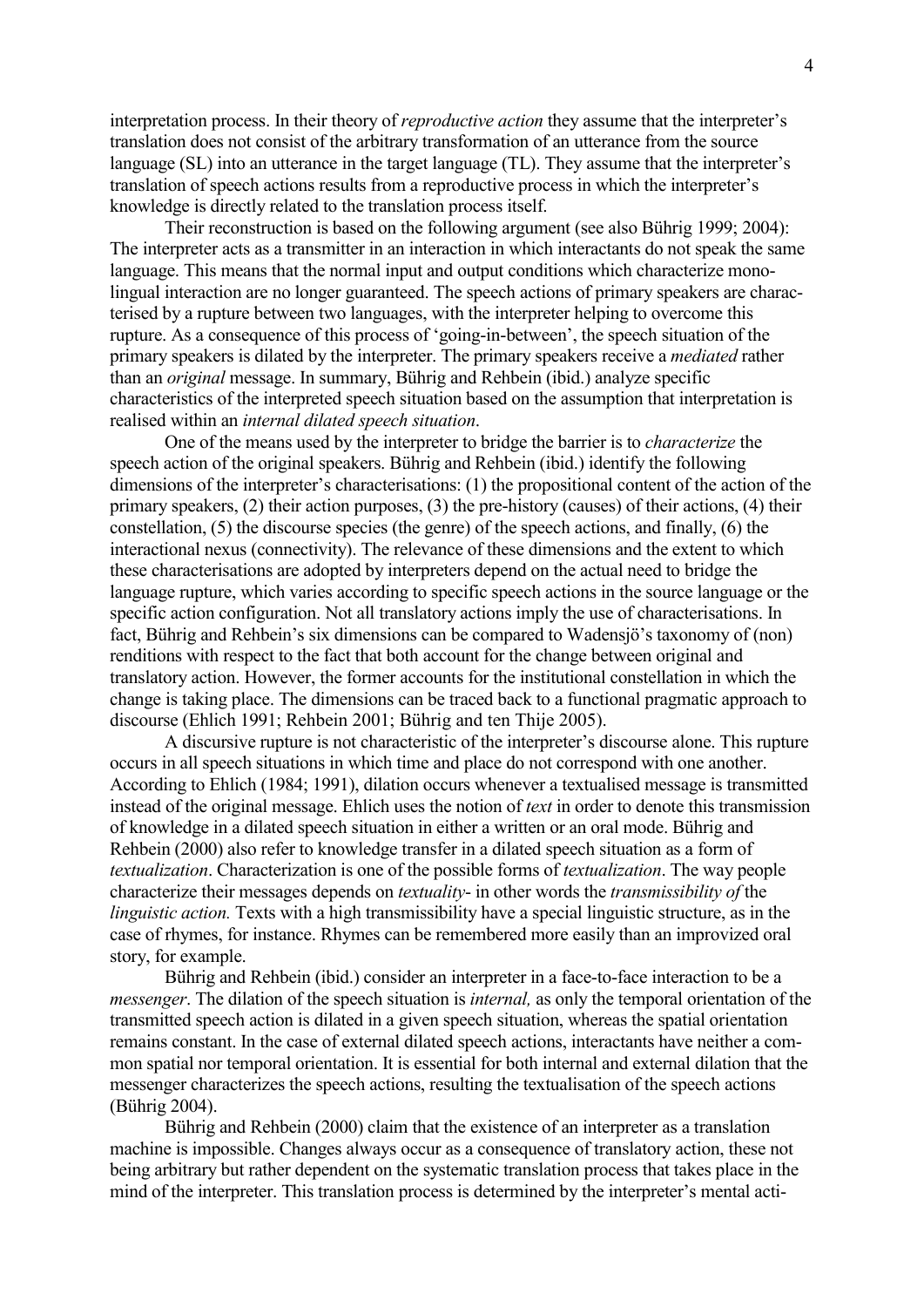vities. He or she does not repeat the utterances of the primary speakers but rather reproduces them. The interpreter produces an utterance in his or her L2 that is already available via his or her L1 knowledge, embedding utterances in the ongoing discourse while also realizing his or her own purposes.

 Primary speakers – in contrast to interpreters – must organize and structure their knowledge before producing an utterance. Their production requires a speaker plan that differs from an interpreter's speaker plan. When a primary speaker realizes an utterance, the interpreter becomes subject to the following situation: The utterance of the primary speaker is available in the source language (SL), while the utterance in the target language (TL) is unknown for the primary hearer (H). This utterance is Rheme for the (primary) hearer; it contains new knowledge. Since the interpreter understands the source language, it becomes Theme of his knowledge (known). The interpreter thus has the task of transmitting the utterance from SL to TL for the hearer, i.e. from *Rheme* to *Theme* of H's knowledge. Hence, the translatory knowledge relation concerns the relation of Rheme to Theme.

The interpreter in consecutive<sup>2</sup> translation has a double task. First, he or she transmits knowledge from Rheme to Theme for the hearer by realizing translatory actions. At the same time, the interpreter functions as the third speaker in the discourse by realizing speech actions on his or her own accord. Hence, the interpreter is simultaneously translator and third interactant. With respect to the interpreter's translatory actions, this means that he or she reproduces these actions second hand. Consequently, the illocutions of the primary speaker are not reproduced as actions themselves, but rather as perceptions of the primary speaker's actions. The utterance 'bon voyages' in the first fragment below is translated by 'he wishes you bon voyages'. According to Austin (1962), this distinction can be seen as a change from phatic to rhetic speech.

 In summary, face-to-face translatory discourse can be considered from a functional pragmatic approach to be realized in an internal dilated speech situation. The interpreter characterises the original speech action with the purpose of delivering a textualized speech action. The interpreter always participates in a double role, both as transmitter and as third participant. The resulting tripartite discourse structure is constituted by interrelated mental and discursive dimensions. The analysis aims at a reconstruction of this interrelatedness.

#### 3 The end points of the continuum: constellations for retreat

In light of this functional pragmatic theoretical framework I introduce the question of which constellations can lead to the interpreter's retreat. The retreat of an interpreter is characterized by the interpreter ending his or her translatory actions. This issue has not yet been the subject of intensive consideration in translation studies. Various constellations can lead to a retreat of the interpreter. Only some of these are discussed in the literature on translatory action:

The interpreter determines that the primary speakers understand each other even without his translations, making translatory actions redundant. Bronsdijk (2006) analyses interrogations

 2 Bührig and Rehbein (2000), like many other researchers (Pöchhacker and Shlesinger 2002), distinguish between three constellations, specifically translations on the one hand and simultaneous and consecutive interpretations on the other hand. When translating a written text, the translator is able to oversee the complete text structure including the underlying knowledge structure in SL before transferring the text into the other language (TL). However, in the case of simultaneous interpretation, the interpreter must anticipate this overall knowledge structure based only on parts of the linguistic structure, as these are uttered in a linear sequential manner. Consequently, the interpreter transfers pieces of utterances from language (SL) into pieces of utterances in language (TL) by presupposing an overall plan on the part of the original speaker. Finally, in the case of consecutive interpretation or so-called 'turn related interpretation', the interpreter is able to oversee a completed turn and therefore understands the utterance and the underlying knowledge structure before the actual transmission into another language is executed. This overall insight into the mental plan of the original speaker enables the interpreter in consecutive interpretation to translate the utterances from language SL into language TL having already acquired an overall understanding of the discourse purposes of the original speakers.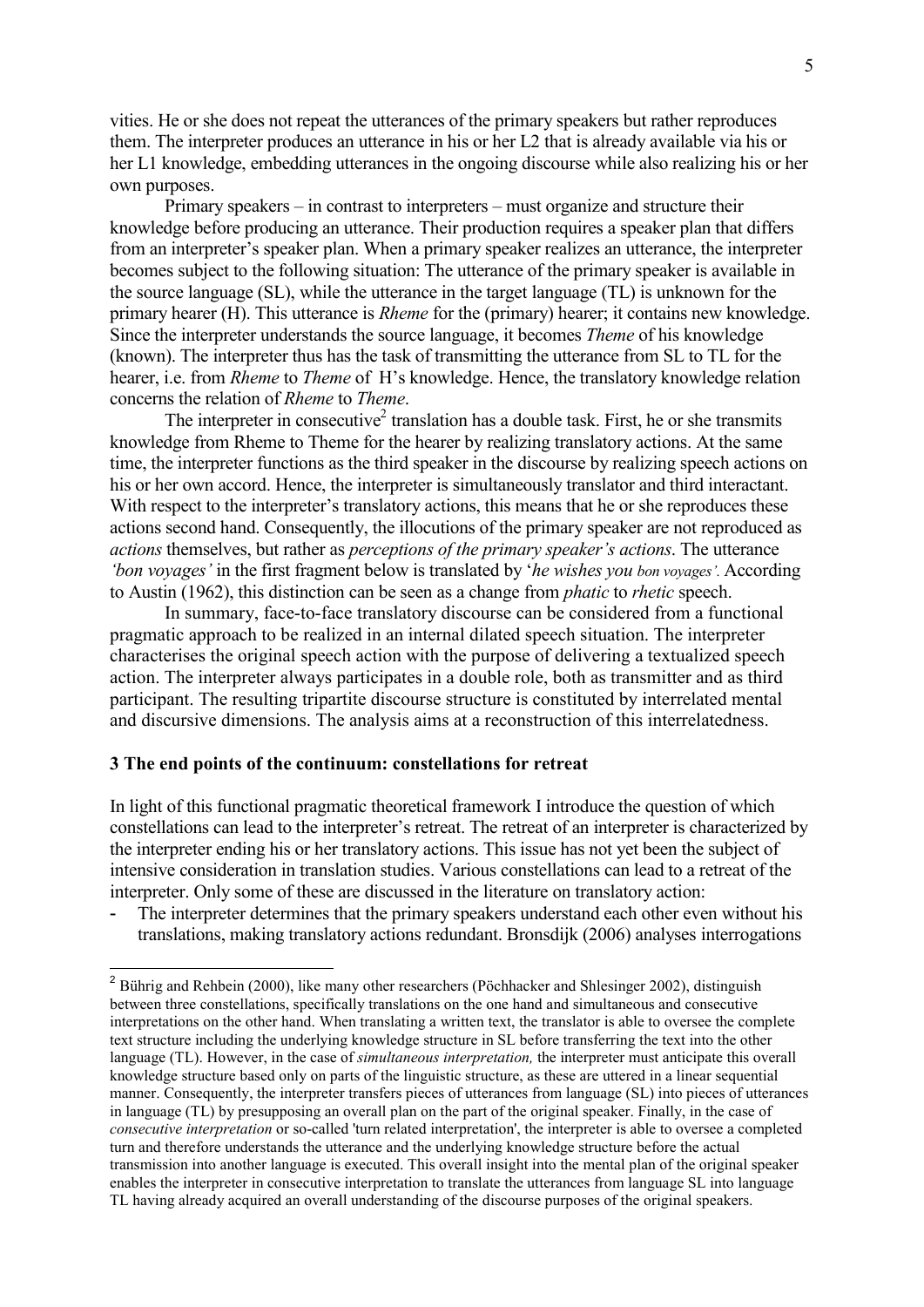of asylum seekers by Dutch functionaries. The presence of an interpreter is legally required during these interrogations. However, since some asylum seekers have lived in the Netherlands for a long time prior to these interrogations, they already understand Dutch and are capable of answering the questions of the functionary directly. Consequently, the interpreter often retreats.

- Interpreters retreat because primary speakers start to use a language that they cannot translate appropriately. Ten Thije (2007) reports on the interpreter's practice in interviews in which asylum seekers must display their language competencies in all language varieties of their region of origin. The assigned interpreter is not always capable of translating all these different varieties and languages. As a result, the interpreter retreats.
- Interpreters are requested to stop their translatory actions due to the fact that they create a communicative breakdown between the primary speakers, who are then no longer content with the suggested translations. Bührig (1999) analyses the retreat of a conference interpreter as a consequence of the discontent of the primary speakers.
- The interpretation is linked to a very specific discourse type (e.g. a humorous genre). Wilton (this volume) illustrates in her analyses the self-select and, consequently, the self-retreat of the interpreter in informal conversation depending on the specific need to explain a punch line. The interpreter retreats after the translation of the punch line.
- The interpreter becomes tired and thus physically and mentally incapable of fulfilling his or her translatory actions in the appropriate manner and thus retreats.
- The primary speakers structure their interaction in such a way that translatory actions cannot be realized at all by realizing turns that last for too long without a pause, for instance.
- The interpreter retreats because the primary speakers talk about a topic that requires professional expertise or specific inside knowledge that he or she ostensibly lacks.
- The interpreter retreats because he can no longer handle the double involvement as both a translator and third discourse participant. Subsequently, a changeover of the interpreters takes place in order to guarantee the continuation of the interaction.

This paper focuses especially on the last constellation of self-retreat. Hence, the paper focuses on the question of how the double involvement of an interpreter may become contradictory. This double involvement is inherent in translatory actions. Consequently, the reasons for contradiction can be reconstructed from the two extreme ends of the continuum: (1) from the role of the interpreter as a translator and (2) from his or her role as a third interactant. From the first perspective, one could imagine that the interpreter characterizes speech actions of the primary speaker in such a way that the translated speech action pattern is abandoned and another pattern is adopted in which the interpreter his- or herself is addressed as primary speaker. The resulting translatory actions cannot be combined with his or her actions as a third actor. From the second perspective, one could imagine that primary speakers discuss a topic in which the interpreter is addressed directly as a primary speaker. Consequently, the interpreter must realize speech actions on his or her own account in order to continue the interaction between primary speakers and thus fails to realise the translatory actions.

 Based of authentic data, I will examine in detail how these contradictions are dealt with in discourse. It is important to begin this case study by analyzing the institutional and intercultural constellation (see also ten Thije 2002) in order to be able to reconstruct the specific institutional qualities of the interpreter's contradictions.

### 4 The data

The data for this paper were collected in the context of an international academic project in which Germans, Dutch and Danes worked together with Russians (see also ten Thije 1998, 2003, 2006b). The main purpose of the project was to develop a curriculum for new forms of training in the field of 'social work' in post-Soviet-Union society. Russian colleagues were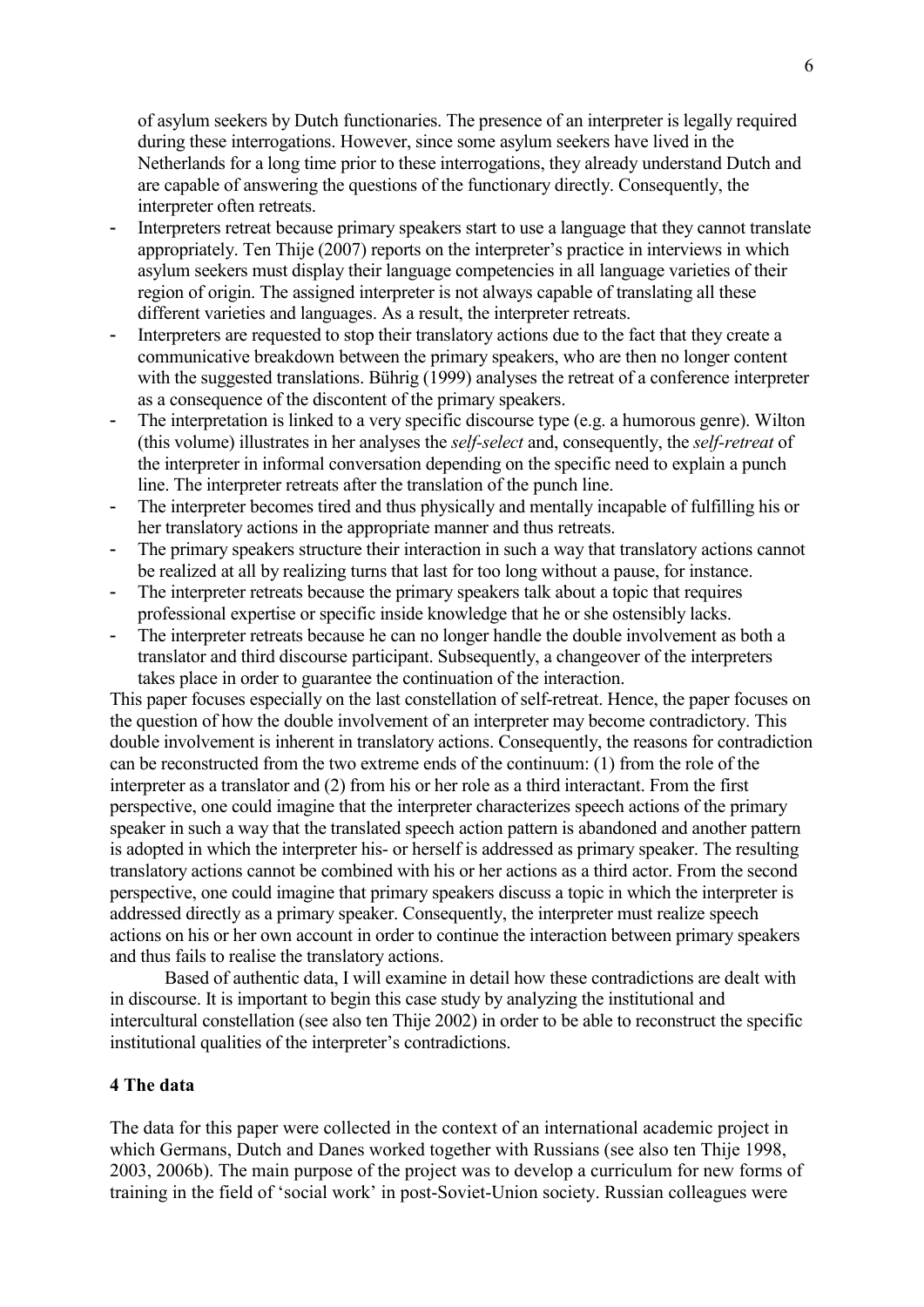trained at Western European universities by Western European colleagues in order to become acquainted with the theory and practice of social work in Western European countries. The coordinating team consisting of representatives from each of the countries involved in the project met regularly in Russia. The team worked together for a long period of time and experienced a large number of administrative difficulties in accomplishing their tasks. The goals of the project needed to be reached within a strict time schedule. In this respect, the project resembles many other cooperative supranational projects which can be seen as a result of the Eastern European expansion of the European Community and the rebuilding of societal systems in Eastern Europe (De Stefani 2000). The core of the Russian team consisted of six women, whereas all of the members from the Western European countries were men, meaning that gender also played a role in shaping the institutional and intercultural teamwork.

Although English was used as a *lingua franca*, the restricted language competencies of the Russian team members did not always guarantee mutual understanding. Certain team members therefore took up the role of 'non-professional' interpreters (Knapp / Knapp-Potthoff 1985) in order to facilitate the intercultural understanding for their colleagues. This type of communicative situation created a transparent constellation (Müller 1989), since half of the Russian team members were already moderately proficient in English and could understand the foreigners speaking English directly. Emerging intercultural misunderstandings were sometimes dealt with and sometimes neglected, with team members often discussing assumed expectations tied to linguistic and cultural knowledge. Consequently, team discussions reflected the process of reorganisation of fixed expectations and the emergence of a common ground. Ten Thije (2003) analyses this process as the genesis of a discursive interculture within the international project.

 The multilingual Dutch-English-Danish-Russian constellation offered all parties the opportunity to use their own language for internal consultations, even during official meetings. When using their Dutch or Russian mother tongue, participants could be sure that non-Dutch speaking or non-Russian speaking team members were not able to understand what was being said. Müller (1989) characterizes these constellations as non-transparent constellations. Obviously, these non-transparent constellations also affected the interaction in English. This group-specific manifold communicative potential contributed to a type of discursive interculture which Fienemann and Rehbein (2004, 264) refer to as a "lingua franca interculture with a multilingual base".

Each the meetings of the multicultural coordination team were audio-recorded over the course of three years. During working visits in Russia, the delegation visited many different social institutions. Consequently, the recordings included meetings, receptions, presentations, guided tours, general small talk, preliminary consultations, conversations during dinner and the proposing of toasts. The total length of the corpus is about 40 hours. For this paper, a subset of the corpus containing the toasts proposed during a team visit to Russia was extracted, transcribed and analyzed in detail. Ten Thije (1998) presents a first analysis of the discourse species of toasting. This paper expands upon this study by means of an analysis of institutional and homileic (i.e. phatic) discourse while focussing on translatory actions.

#### 5 Toasting as institutional discourse

Frake (1972) has shown in his classic sociolinguistic study that proposing a toast in other cultures can be seen as an elaborate institutional discourse species: among the Subanum, the procedure of toasting establishes social hierarchy and administers justice. Kotthoff (1995; 1997) presents an extensive analysis of the thematic, interactive and institutional structures of toasting in Georgia.

 In Western European cultures, the discourse of toasting is not as significant as in Georgia. Nonetheless, the discourse of toasting can be considered an expression of a polite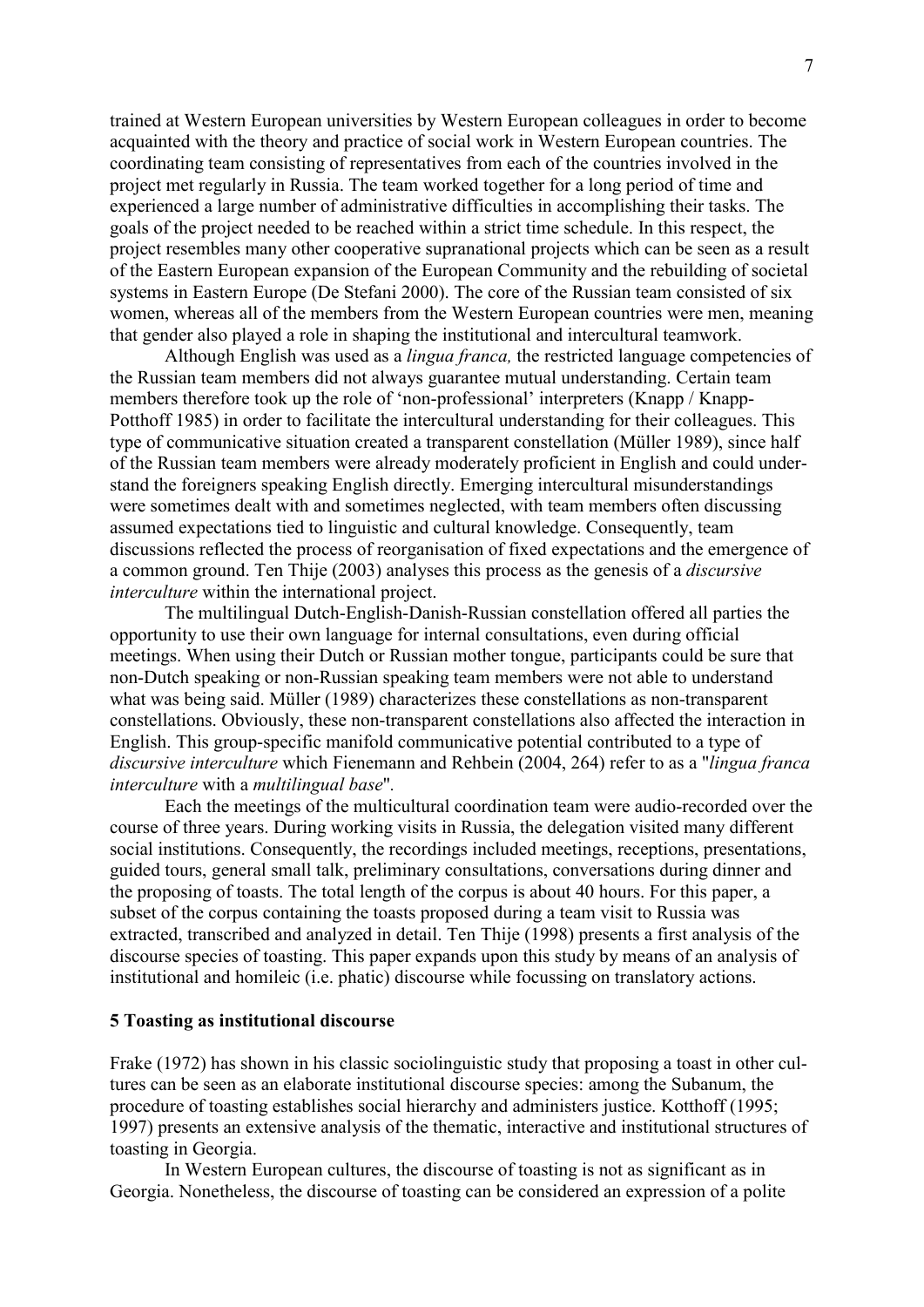action in many cultures. Fienemann and Rehbein (2004, 225) state that by using polite forms of speaking and acting, interactants express a certain courteous goodwill by acting in accordance with the respective social measures, i.e., their - potentially - incompatible control field (i.e. their sphere of command) is ''neutralised" and their respective "action fields" (i.e. power dispositions) are calibrated. Subsequently, the authors (ibid.) state that by acting politely, speakers usually undergo a process of reflexivity in which they view the constellation from the perspective of a third party, i.e. they take on a "bystander-role" (Goffmann 1981).

 By proposing a toast in intercultural discourse, interactants demonstrate their "courteous goodwill" towards one another. They act according to social conventions in order "to neutralise" potential threats stemming from their different social and cultural standards, while their courteous words simultaneously reveal to what extent they take existing power relations into account. In fact, the analysis will assess how the toasts express these mutual estimations. Moreover, verbalisation of the reflective activities from a 'bystander position', as suggested by Fienemann and Rehbein (ibid.), may provide insight into the interculturality of their interactions. Consequently, whenever a toast is realized in a multilingual constellation in which an interpreter is needed, the interpreter's translatory actions result in specific discourse structures. Thus, one may gain specific insights into the process of intercultural understanding conducted by interpreters by means of reconstructing translatory action of toasting in multilingual constellations.

 As guests of the Russians, the Western European team members became familiar with Russian toasts and learned to respond appropriately to this verbal expression of hospitality. The Russian toast is less literal or stylised than the Georgian one, yet nonetheless represents a part of everyday discourse (cf. Kotthoff 1995, 1997). Toasts are often proposed when people drink vodka or champagne together (cf. Jatzkowskaja 1994) and rules the pertaining to the content, form and order of toasts are expected to be adhered to (Richmond 1992).

 As an example of a Russian toast, I will present the following text excerpt in which a Russian official, Vladimir, proposes a toast to the Dutch delegation at the end of their working visit at the Russian institution (see also ten Thije 1998). In his toast, the director of the department addresses the two Dutch team members. Hans is the project coordinator and has already been to Russia several times, whereas Otto is visiting Russia for the first time. The Russian official thanks the Dutchmen for their participation in the international project. Fienemann (2006) describes the speech action pattern of *rendering thanks* as a reflective communicative process that interrupts the exchanges of gifts. Rendering thanks is not only an expression of emotional feelings, but also a reflection of the social means that constitute courteous goodwill whereby the speaker enables the hearer H to act in accordance with this goodwill. (Fienemann and Rehbein 2004, 256). The toast below displays both courteous goodwill as well as reflections on social measures of the international cooperation.

 Since I begin with an analysis of the discursive structures of toasting, the translatory actions of the interpreter are left out in the first two fragments. The deletion of the translation actions is marked with the signs (\*\*\*). The toast of the Russian host official is as follows:

#### Fragment 1: Toast of the host Participants:

- RV: Vladimir (Russian official)
- NH: Hans (Dutch delegation leader)
- NO: Otto (Dutch team member)
- RW: Wera (Russian team member, non-professional interpreter)
- All: six Russian team members
- RV: [1] Now my dear friends I would like to thank you from all our heart for / for the splendid work you've done here.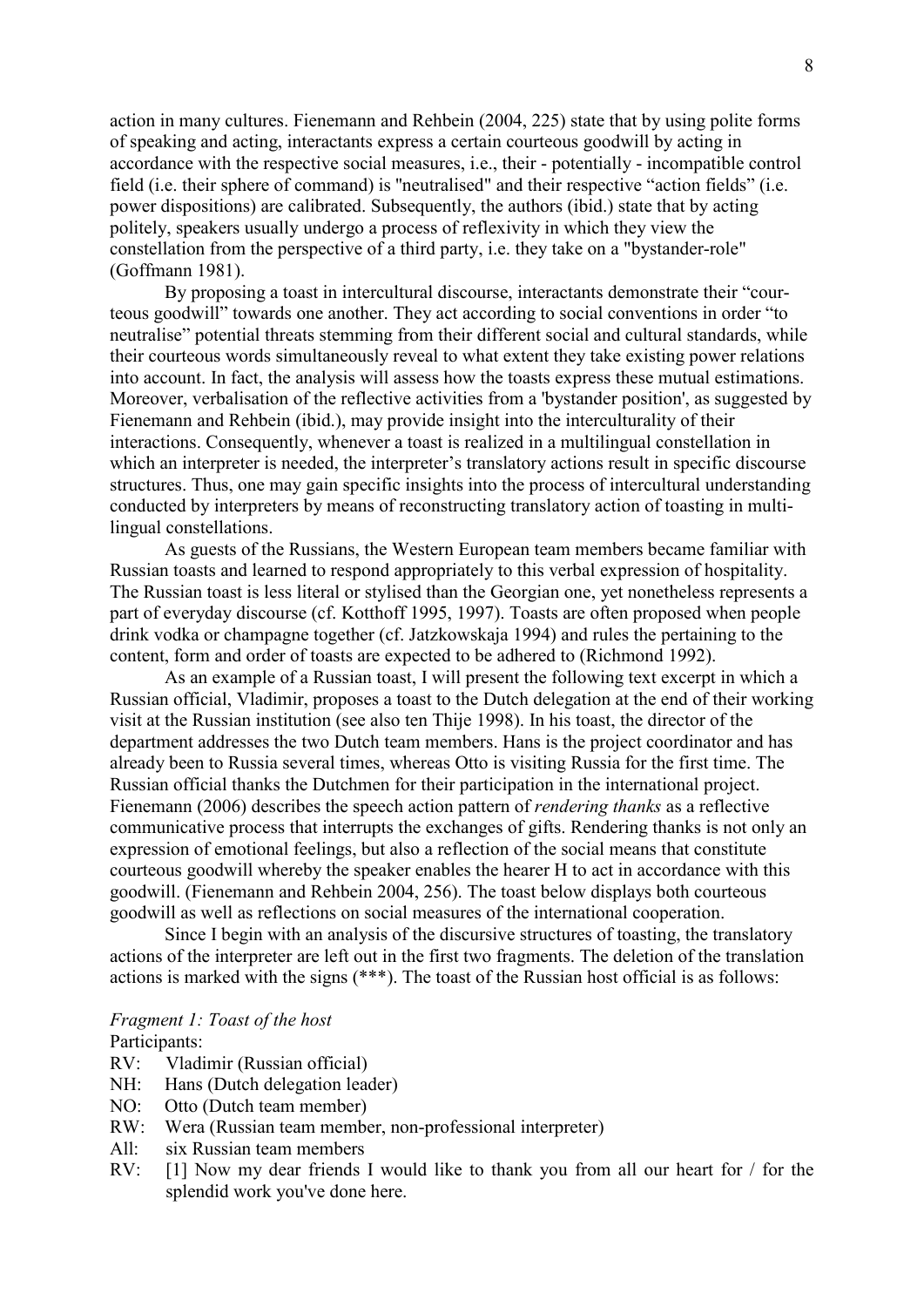- [2] We'll wish you bon voyage. nach / nach Holland. (\*\*\*)
- All: [3] laugh
- RV: [4] Well for just for Hans, while Hans is quite a different situation because he's been part of our teaching staff already. (\*\*\*) [5] He is / As for / as for / as for Otto to whom I would like to have him as our constant member in the future. (\*\*\*) [6] So for our future cross cultural contacts for many many years ahead. (\*\*\*) [7] So happy return home. (\*\*\*)

 This toast includes typical characteristics of a Russian toast, e.g. standard formulations such as from all our hearts, splendid work, so for our future ... contact for many, many years ahead, and even the required creative expressions, such as the double codeswitching 'bon voyage nach Holland', which alludes to the special multilingual framework of the project. The toast expresses praise for the activities carried out during the working visit, respect towards the individual members of the delegation, a certain satisfaction with the international company, the hope of continuing the cooperation, and the wish for a safe return home. According to Fienemann (ibid.), this toast reflects social measures that constitute courteous goodwill within an international team, whereby the host enables the Dutch partners to act according to the social measures of academic colleagues.

 The second example of a toast was proposed by the Dutch delegation leader, Hans, during the same working visit to an old people's home. After proposing an initial toast in which he thanks the director of the home for his hospitality, he proposes a second toast in which he specifically addresses the six female Russian team members, as the visit to the home coincided with International Women's Day (March 8<sup>th</sup>). This second toast from the Dutch project co-ordinator is presented as follows:

Fragment 2: A toast on International Women's Day Participants:

- NH: Hans (Dutch delegation leader)
- NO: Otto (Dutch team member)
- RS: Stanislav Stanislavovitsch, forename Alec (Russian, director of the rest home)
- RB: Boris (Russian student, non-professional interpreter)
- RZ: Zina (Russian team member)<br>RW: Wera (Russian team member)
- Wera (Russian team member)
- RN: Natasha (Russian team member)
- RA: Anna (Russian team member)
- RI: Ida (Russian team member)
- RT: Tanja (Russian team member)
- RX: an unnamed Russian team member
- NH: [1] Alec, may I bring another toast?
	- [2] In Holland I am not used to bring so many toasts. (\*\*\*)
	- [3] But now I got a special reason for it. (\*\*\*)
	- [4] It's  $\ddot{a}$ h/ the first was about the visit to this (institution). (\*\*\*)
	- [5] My second goes to äh the fact that it is the eight of March today (\*\*\*)
	- [6] and we are glad that we have six of such beautiful examples of the female human nature among us (\*\*\*)
- RW: [7] *laughs*  $(***)$
- RZ:  $\begin{bmatrix} 8 \end{bmatrix}$  it's compliment (\*\*\*)
- RB: [9] it's joke (\*\*\*)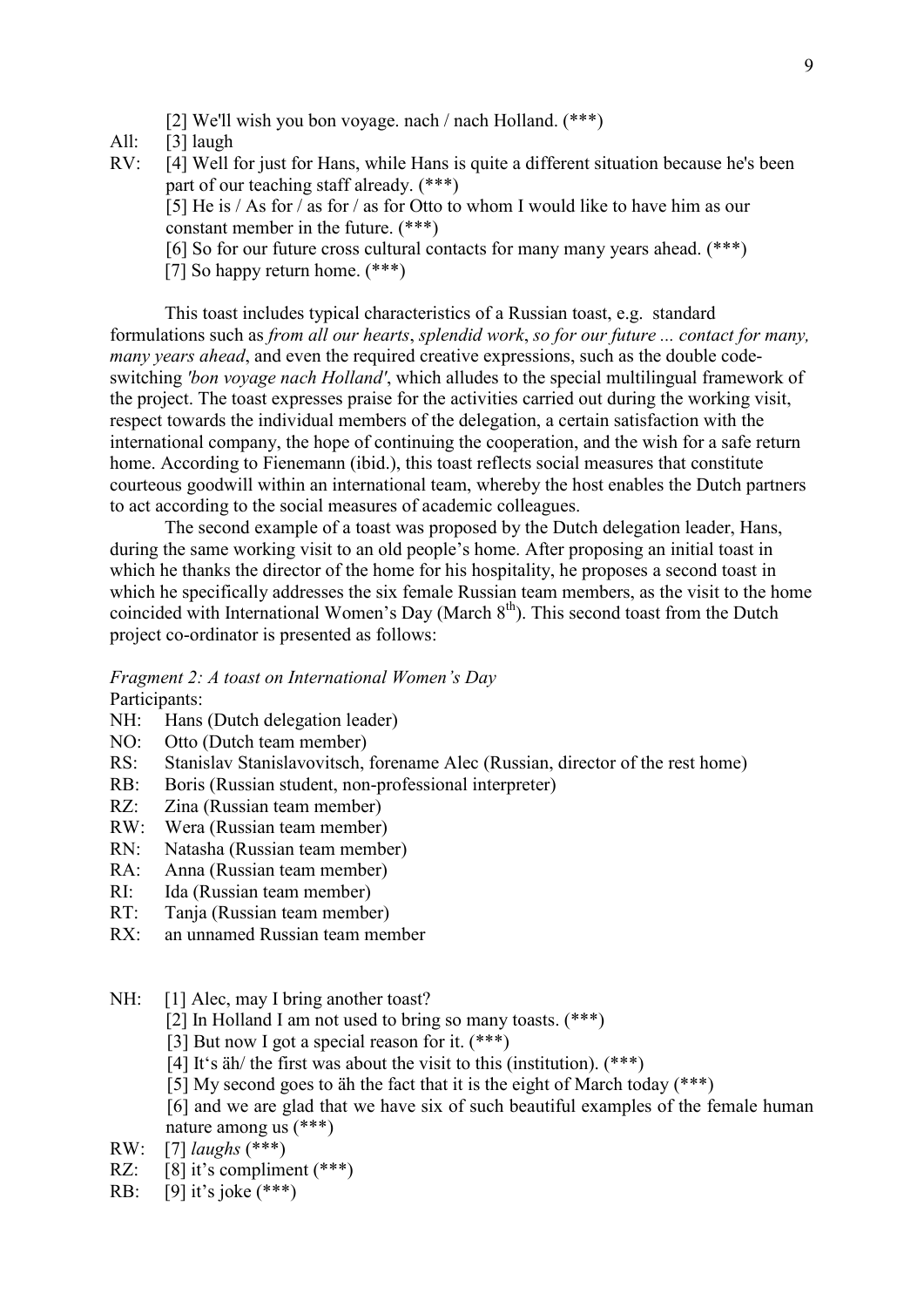- NH: [10] Some / some / äh sometimes äh our compliments are a bit doubted (\*\*\*)
	- [11] But this is a very serious one  $(***)$
	- [12] I am very glad to be here with you and
	- [13] I äh I wish you everything good in your life, all the things that you as a woman deserves to have in you life. (\*\*\*)
- RA: [14] Good said
- NH: [15] (raising his glass) Tanja, Zina, Ida
- RI: [16] Thanks. You are the right / you are the right gentlemen.
- All: [17] Clinking of glasses

After asking for permission from the director to propose another toast in segments s1 and s2, the Dutchman announces the special reason for his second toast (s3). Subsequently, he reminds the audience of his first toast (s4) and refers to the actual date, the eighth of March (s5). In s6, he compliments the female team members on their beauty. The compliment provokes different reactions: Wera laughs (s7) and Zina explains that the toast is meant as a complement (s8), whereas Boris, the non-professional interpreter, remarks that it is a joke (s9). The Dutchman seems to recognize the various interpretations, as he hesitates at the beginning of his utterance in s10 and subsequently confirms that his compliments are not always taken seriously by the Russian team members. However, he states in s11 that this time his complement should be taken seriously, he reinforces the compliment, expresses his pleasure with respect to the present company (s12,) and he wishes all of the women "all the things they deserve in life" (s13).

 The reactions in s14 and s16 clearly show that the translatory constellation in this discourse fragment is partially transparent (Müller 1989,), since at least two Russian team members obviously understand English and are capable of responding directly in English. The compliment is accepted and appreciated. In s16, the Russian team member first thanks and then compliments her Dutch colleague by addressing him as the right gentlemen. According to Fienemann and Rehbein (2004, 225), this fragment shows various polite forms of speaking and acting, as the male and female actants demonstrate mutual courteous goodwill by acting according to standards of mutual politeness. Both refer to particular female standards on the occasion of International Women's Day that are regarded as high social values both in Russia and in Western European countries.

 To sum up, the toast shows that the Dutch team member is capable of proposing a toast in an adequate and appreciated form and is even capable of repairing possible misunderstandings. Moreover, the toast shows that the relationship between men and women in the team is respected and addressed in an honourable manner. These observations are important since the relationship between men and women is one of the issues addressed in the next toast. The teasing within the next toast is responsible for the replacement of the interpreter (see the fragments below). Accordingly, the next section focuses on the discourse structure of teasing.

### 6 Teasing as homileic discourse

Humour is often regarded as very important for the success of intercultural understanding (cf. Hofstede 1991). Although research on humour in general is extensive, little work has been carried out in the field of intercultural communication. Although Chiaro (1992), for instance, has discussed problems in translating humour and Kotthoff (1998) has presented different analyses of humour in interaction, the matter of how humour shapes intercultural discourse is scarcely analysed. Lee's work (1994) contains an example in which he discusses how jokes can cause considerable conflicts in intercultural communication due to the fact that hidden cultural knowledge is often presupposed. He presents some discourse strategies developed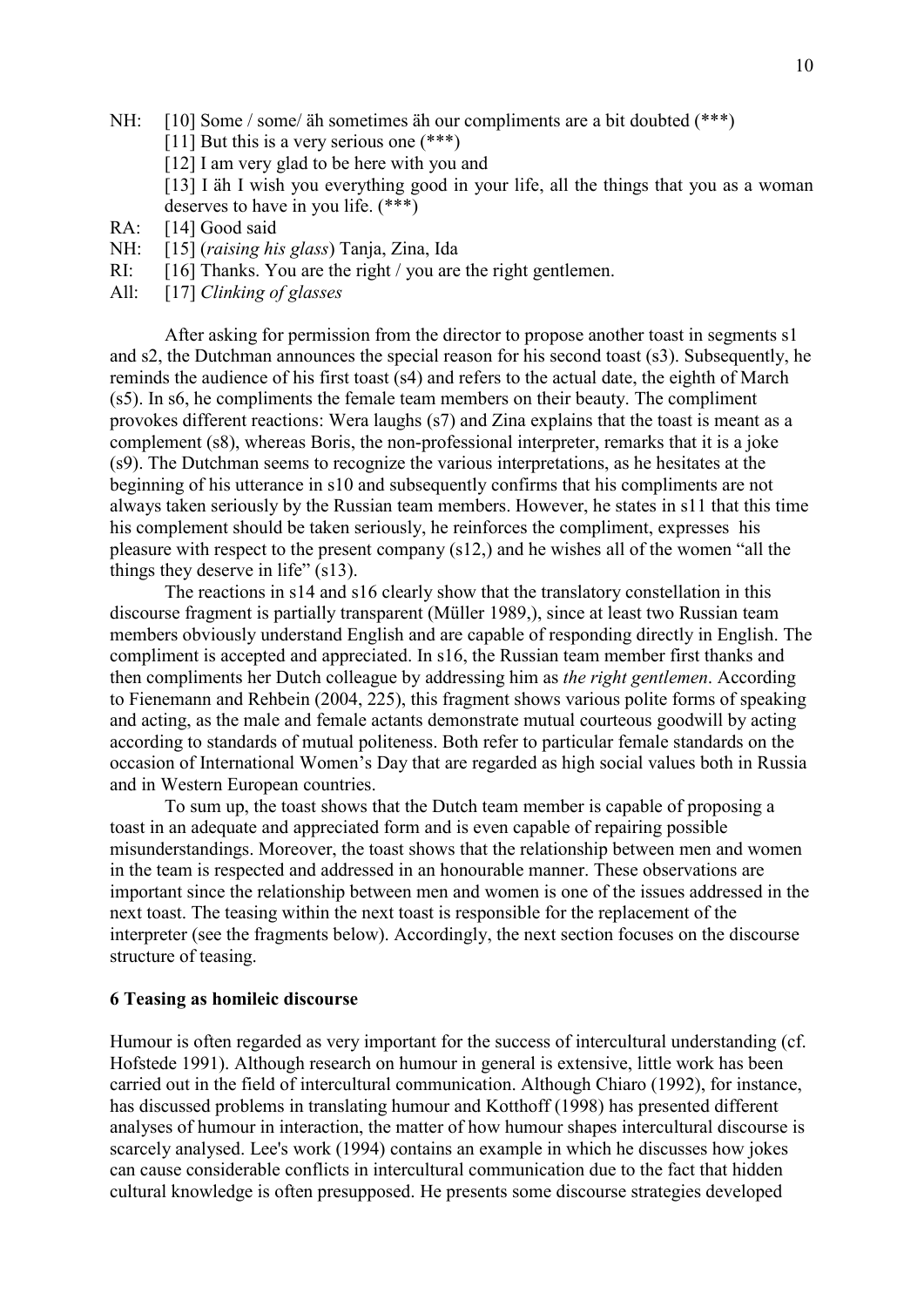especially for coping with these problems in achieving intercultural understanding. While Lee (ibid.) focuses on the intercultural understanding of cartoons and Dimova (2000) investigates the translation of jokes, Wilton (this volume) analyses conversational humour and the interactive translation of punch lines. Bührig (2004) analyses the interpretation of persiflaging discourse. Persiflaging and teasing can both be regarded as features of homileic discourse. According to Ehlich and Rehbein (1979), homileic discourse refers to discourse forms such as small talk, telling stories, jokes, etc., which function primarily in establishing a community but can also be functionalized for institutional purposes. In everyday language, one could speak of applied humour (cf. Mulkay (1988 cit. in More 1993).

 According to Eder (1993) and Günthner (1996), teasing exhibits a double actant's structure: on the one hand, the speaker, i.e. the *teaser*, makes a provocative remark - which can include mock challenges, negative commands or even hostile threats, if taken literally towards another person, the teased person. The teasing remark can contain exaggerations, contradictions and implausible expressions, or it can be accompanied by para-verbal or meta-communicative comments, signalling to the teased person that he or she should take the remark in a playful manner. The success of teasing depends to a large extent on the reactions of the audience. As long as the audience laughs, the teasing is successful. As soon as the audience quiets down or agrees with objections raised by the teased person, teasing has then failed. The best possible reaction for the teased person is to turn the situation around and to tease the teaser<sup>3</sup>. According to Alberts (1992), the positions of teaser and teased person cannot be as easily reversed in the context of male-female communication in the workplace. Thus, when a man teases a woman in the context of workplace communication, this may result in an allegation of sexual harassment.

 The toast presented below is proposed by the Dutch leader of the delegation in response to the farewell toast offered by the official Russian host (see fragment 1). In his response toast, the Dutchman initially pays respect to the institutional toasting conventions discussed in section 4. Subsequently, he realizes certain speech actions and addresses topics which belong to the discourse of teasing. The embedding of the teasing in the toast results in contradictive provocative claims by the Dutchman towards the interpreters, resulting in their retreating twice.

#### 7 The self-retreat of an interpreter

 $\overline{a}$ 

In the following, I will take a closer look at the self-retreat of the interpreter. The complete fragment of the response toast proposed by the Dutchman can be found in appendix 2. Fragment 3 below contains the discourse stretches in which the interpreter, Wera (RW), retreats resulting in her colleague Vladimir (RV) taking over. This exchange occurred as the result of a teasing remark made by the Dutchman, who states that he himself has been harassed. The exchange of interpreters takes place after RW confesses that she was the subject of the teasing. In section 3 above, I concluded that an interpreter can occupy two possible positions: translator and third participant. The thesis suggests that the interpreter can retreat when these two positions contradict each other. In the following fragment, the primary speaker indirectly mentions a topic in which the interpreter is addressed as primary speaker.

 This fragment begins after the Dutchman expresses his thanks towards the Russian official for his hospitality in accordance with the conventions of toasting. He then makes the following remark in his toast.

 $3$  Bührig (2004) differentiates between *persiflaging* and *teasing*. She argues that while teasing starts with the teaser making a negative remark towards the teased person, persiflaging is also concerned with the communicative prehistory of the negative remark and aims at the reflection of the teased person towards the exaggerated comments made by the teaser.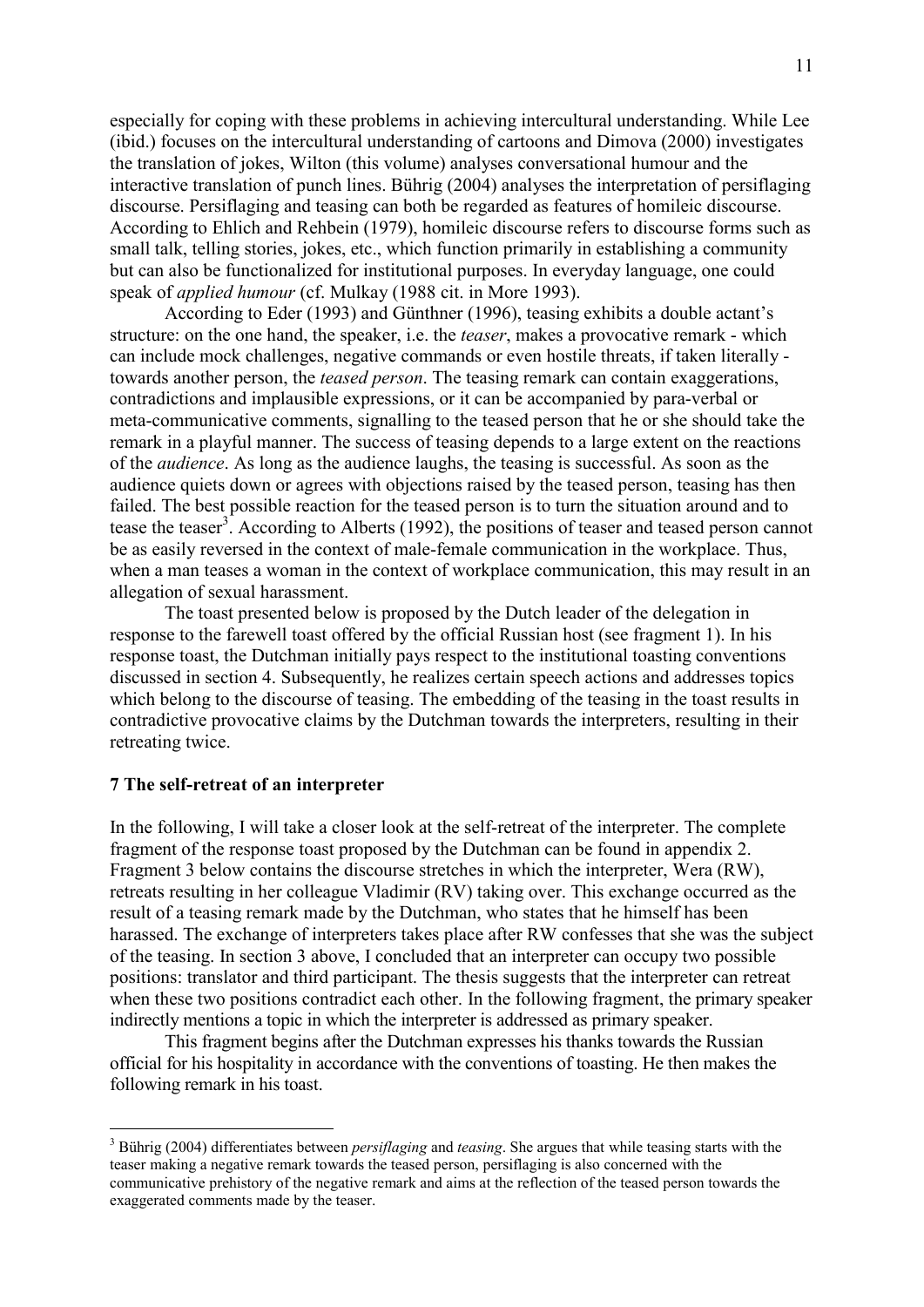```
Fragment 3: T4/20-33; 'Toast to say goodbye'
```

```
RV: Vladimir (Russian official, second interpreter during toast)
```

```
RB Boris, (Russian student, interpreter during working visit)
```

```
NH: Hans (Dutch delegation leader, proposer of the toast)
```

```
NO: Otto (Dutch team member)
```

```
RW: Wera (Russian team member, first interpreter during toast)
```

```
All: six Russian team members
```

```
 ∨⊗⊗⊗⊗⊗⊗⊗⊗⊗⊗⊗⊗⊗⊗⊗⊗⊗⊗⊗⊗⊗⊗⊗⊗⊗⊗⊗⊗⊗⊗⊗⊗⊗⊗⊗⊗⊗⊗⊗⊗⊗⊗⊗⊗⊗⊗⊗⊗⊗
  ≥ >∨ 
 ≥NH≥ [<sup>37</sup>And I have to tell you one problem we had to deal with.
  ≥ ℵ 
20ℵ⊗⊗⊗⊗⊗⊗⊗⊗⊗⊗⊗⊗⊗⊗⊗⊗⊗⊗⊗⊗⊗⊗⊗⊗⊗⊗⊗⊗⊗⊗⊗⊗⊗⊗⊗⊗⊗⊗⊗⊗⊗⊗⊗⊗⊗⊗⊗⊗⊗⊗⊗⊗⊗⊗⊗⊗⊗⊗⊗⊗ 
 ∨⊗⊗⊗⊗⊗⊗⊗⊗⊗⊗⊗⊗⊗⊗⊗⊗⊗⊗⊗⊗⊗⊗⊗⊗⊗⊗⊗⊗⊗⊗⊗⊗⊗⊗⊗⊗⊗⊗⊗⊗⊗⊗⊗⊗⊗⊗⊗⊗⊗
  ≥ >∨ 
 ≥NH≥ [<sup>38</sup>There was really one serious problem.
  ≥ ℵ 
  ≥ >∨ 
 ≥RW≥ [39 одна очень серъезная
  ≥ ≥ one very serious 
  ≥ ℵ 
21ℵ⊗⊗⊗⊗⊗⊗⊗⊗⊗⊗⊗⊗⊗⊗⊗⊗⊗⊗⊗⊗⊗⊗⊗⊗⊗⊗⊗⊗⊗⊗⊗⊗⊗⊗⊗⊗⊗⊗⊗⊗⊗⊗⊗⊗⊗⊗⊗⊗⊗⊗⊗⊗⊗⊗⊗⊗⊗⊗⊗⊗ 
 ∨⊗⊗⊗⊗⊗⊗⊗⊗⊗⊗⊗⊗⊗⊗⊗⊗⊗⊗⊗⊗⊗⊗⊗⊗⊗⊗⊗⊗⊗⊗⊗⊗⊗⊗⊗⊗⊗⊗⊗⊗⊗⊗⊗⊗⊗⊗⊗⊗⊗
  ≥ >∨ 
  ≥NH≥ [40Except from the harrassment of some of your employees. 
  ≥ ℵ 
  ≥ ∨ 
  ≥RW≥ проблема
  ≥ ≥ problem.
  ≥ ℵ 
22ℵ⊗⊗⊗⊗⊗⊗⊗⊗⊗⊗⊗⊗⊗⊗⊗⊗⊗⊗⊗⊗⊗⊗⊗⊗⊗⊗⊗⊗⊗⊗⊗⊗⊗⊗⊗⊗⊗⊗⊗⊗⊗⊗⊗⊗⊗⊗⊗⊗⊗⊗⊗⊗⊗⊗⊗⊗⊗⊗⊗⊗ 
 ∨⊗⊗⊗⊗⊗⊗⊗⊗⊗⊗⊗⊗⊗⊗⊗⊗⊗⊗⊗⊗⊗⊗⊗⊗⊗⊗⊗⊗⊗⊗⊗⊗⊗⊗⊗⊗⊗⊗⊗⊗⊗⊗⊗⊗⊗⊗⊗⊗⊗
  ≥ >∨ 
 \geqNH\geq [<sup>42</sup>There was an/ [<sup>43</sup> You can translate as well
 ≥ \mathbf{X} [<sup>41</sup>coughs
  ≥ >∨ 
≥RW≥ [<sup>44</sup> и и
 ≥ ≥ and and
  ≥ ℵ 
23ℵ⊗⊗⊗⊗⊗⊗⊗⊗⊗⊗⊗⊗⊗⊗⊗⊗⊗⊗⊗⊗⊗⊗⊗⊗⊗⊗⊗⊗⊗⊗⊗⊗⊗⊗⊗⊗⊗⊗⊗⊗⊗⊗⊗⊗⊗⊗⊗⊗⊗⊗⊗⊗⊗⊗⊗⊗⊗⊗⊗⊗ 
 ∨⊗⊗⊗⊗⊗⊗⊗⊗⊗⊗⊗⊗⊗⊗⊗⊗⊗⊗⊗⊗⊗⊗⊗⊗⊗⊗⊗⊗⊗⊗⊗⊗⊗⊗⊗⊗⊗⊗⊗⊗⊗⊗⊗⊗⊗⊗⊗⊗⊗
  ≥ >∨ 
 \geq NH\geq [<sup>45(</sup>At/ At) Apart from the harrassment by one of your employees.
  ≥ ℵ
24ℵ⊗⊗⊗⊗⊗⊗⊗⊗⊗⊗⊗⊗⊗⊗⊗⊗⊗⊗⊗⊗⊗⊗⊗⊗⊗⊗⊗⊗⊗⊗⊗⊗⊗⊗⊗⊗⊗⊗⊗⊗⊗⊗⊗⊗⊗⊗⊗⊗⊗⊗⊗⊗⊗⊗⊗⊗⊗⊗⊗⊗ 
 ∨⊗⊗⊗⊗⊗⊗⊗⊗⊗⊗⊗⊗⊗⊗⊗⊗⊗⊗⊗⊗⊗⊗⊗⊗⊗⊗⊗⊗⊗⊗⊗⊗⊗⊗⊗⊗⊗⊗⊗⊗⊗⊗⊗⊗⊗⊗⊗⊗⊗
  ≥ >∨ 
 \geqRV\geq [47harrassment это значит вот помимо, значит,
  ≥ ≥ that means / that by the way means
 ≥ ℵ 
 ≥ >∨ 
 ≥RW≥ [46 чё такое? 
 ≥ ≥ What exactly?
  ≥ ℵ 
25ℵ⊗⊗⊗⊗⊗⊗⊗⊗⊗⊗⊗⊗⊗⊗⊗⊗⊗⊗⊗⊗⊗⊗⊗⊗⊗⊗⊗⊗⊗⊗⊗⊗⊗⊗⊗⊗⊗⊗⊗⊗⊗⊗⊗⊗⊗⊗⊗⊗⊗⊗⊗⊗⊗⊗⊗⊗⊗⊗⊗⊗ 
 ∨⊗⊗⊗⊗⊗⊗⊗⊗⊗⊗⊗⊗⊗⊗⊗⊗⊗⊗⊗⊗⊗⊗⊗⊗⊗⊗⊗⊗⊗⊗⊗⊗⊗⊗⊗⊗⊗⊗⊗⊗⊗⊗⊗⊗⊗⊗⊗⊗⊗
  ≥ >∨ 
  ≥RB≥ [48ну вот о чём мы говорили, смеялись в воскресенье ... 
 ≥ K well, that's what we talked about , laughed about on Sunday.
  ≥ >∨ 
 \geqRW\geq \geqRW\geq ≥ ≥ uh-huh, uh-huh
  ≥ ℵ 
26ℵ⊗⊗⊗⊗⊗⊗⊗⊗⊗⊗⊗⊗⊗⊗⊗⊗⊗⊗⊗⊗⊗⊗⊗⊗⊗⊗⊗⊗⊗⊗⊗⊗⊗⊗⊗⊗⊗⊗⊗⊗⊗⊗⊗⊗⊗⊗⊗⊗⊗⊗⊗⊗⊗⊗⊗⊗⊗⊗⊗⊗ 
 ∨⊗⊗⊗⊗⊗⊗⊗⊗⊗⊗⊗⊗⊗⊗⊗⊗⊗⊗⊗⊗⊗⊗⊗⊗⊗⊗⊗⊗⊗⊗⊗⊗⊗⊗⊗⊗⊗⊗⊗⊗⊗⊗⊗⊗⊗⊗⊗⊗⊗
```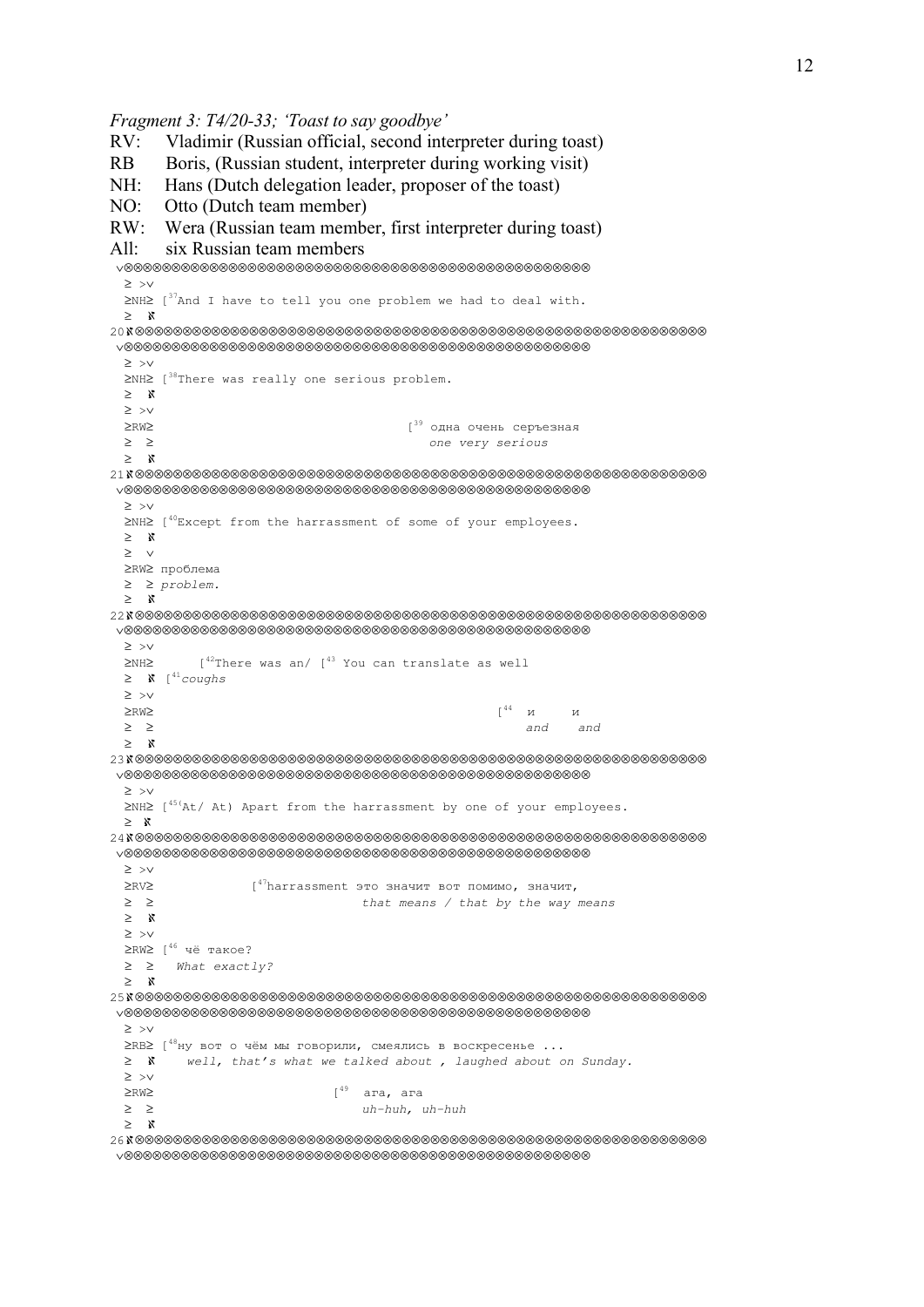```
 ≥ >∨ 
 ≥RV≥[
50помимо значит беспокойства,которое представл/которое представляла 
 ≥ N Apart from the bother
 ≥ >∨ 
 ≥RW≥ [51 повышенный интерес
  ≥ ≥ intense interest 
  ≥ ℵ 
27ℵ⊗⊗⊗⊗⊗⊗⊗⊗⊗⊗⊗⊗⊗⊗⊗⊗⊗⊗⊗⊗⊗⊗⊗⊗⊗⊗⊗⊗⊗⊗⊗⊗⊗⊗⊗⊗⊗⊗⊗⊗⊗⊗⊗⊗⊗⊗⊗⊗⊗⊗⊗⊗⊗⊗⊗⊗⊗⊗⊗⊗ 
 ∨⊗⊗⊗⊗⊗⊗⊗⊗⊗⊗⊗⊗⊗⊗⊗⊗⊗⊗⊗⊗⊗⊗⊗⊗⊗⊗⊗⊗⊗⊗⊗⊗⊗⊗⊗⊗⊗⊗⊗⊗⊗⊗⊗⊗⊗⊗⊗⊗⊗
  ≥ >∨ 
  ≥RV≥ для него одна из работниц нашего университета. 
  ≥ ℵ caused for him by one of the employees of our university. 
  ≥ >∨ 
 ≥RW≥ ну это я
  ≥ ≥ Well, that was me. 
  ≥ ℵ 
28ℵ⊗⊗⊗⊗⊗⊗⊗⊗⊗⊗⊗⊗⊗⊗⊗⊗⊗⊗⊗⊗⊗⊗⊗⊗⊗⊗⊗⊗⊗⊗⊗⊗⊗⊗⊗⊗⊗⊗⊗⊗⊗⊗⊗⊗⊗⊗⊗⊗⊗⊗⊗⊗⊗⊗⊗⊗⊗⊗⊗⊗ 
 ∨⊗⊗⊗⊗⊗⊗⊗⊗⊗⊗⊗⊗⊗⊗⊗⊗⊗⊗⊗⊗⊗⊗⊗⊗⊗⊗⊗⊗⊗⊗⊗⊗⊗⊗⊗⊗⊗⊗⊗⊗⊗⊗⊗⊗⊗⊗⊗⊗⊗
  ≥ >∨ 
  ≥NH≥ [56 There was really one serious problem that 
  ≥ ℵ 
  ≥ >∨ 
  ≥RV≥ [53да
  ≥ ≥ yes
  ≥ ℵ 
  ≥ >∨ 
  ≥RW≥ 
 ≥ ≥ [54] aughs
  ≥ ℵ 
  ≥ >∨ 
  ≥R?≥ [55laughs
  ≥ ℵ 
29ℵ⊗⊗⊗⊗⊗⊗⊗⊗⊗⊗⊗⊗⊗⊗⊗⊗⊗⊗⊗⊗⊗⊗⊗⊗⊗⊗⊗⊗⊗⊗⊗⊗⊗⊗⊗⊗⊗⊗⊗⊗⊗⊗⊗⊗⊗⊗⊗⊗⊗⊗⊗⊗⊗⊗⊗⊗⊗⊗⊗⊗ 
 ∨⊗⊗⊗⊗⊗⊗⊗⊗⊗⊗⊗⊗⊗⊗⊗⊗⊗⊗⊗⊗⊗⊗⊗⊗⊗⊗⊗⊗⊗⊗⊗⊗⊗⊗⊗⊗⊗⊗⊗⊗⊗⊗⊗⊗⊗⊗⊗⊗⊗
  ≥ >∨ 
 \geq NH\geq [<sup>57</sup>was the problem of trust.[<sup>58</sup>It was not possible for Otto and me to
  ≥ ℵ 
30ℵ⊗⊗⊗⊗⊗⊗⊗⊗⊗⊗⊗⊗⊗⊗⊗⊗⊗⊗⊗⊗⊗⊗⊗⊗⊗⊗⊗⊗⊗⊗⊗⊗⊗⊗⊗⊗⊗⊗⊗⊗⊗⊗⊗⊗⊗⊗⊗⊗⊗⊗⊗⊗⊗⊗⊗⊗⊗⊗⊗⊗ 
 ∨⊗⊗⊗⊗⊗⊗⊗⊗⊗⊗⊗⊗⊗⊗⊗⊗⊗⊗⊗⊗⊗⊗⊗⊗⊗⊗⊗⊗⊗⊗⊗⊗⊗⊗⊗⊗⊗⊗⊗⊗⊗⊗⊗⊗⊗⊗⊗⊗⊗
  ≥ >∨ 
  ≥NH≥ know when we can trust people or not. 
  ≥ ℵ 
  ≥ >∨ 
  ≥RV≥ [59 Ага, значит, он сказал, 
  ≥ ≥ Uh-huh, that means, he said 
  ≥ ℵ 
31ℵ⊗⊗⊗⊗⊗⊗⊗⊗⊗⊗⊗⊗⊗⊗⊗⊗⊗⊗⊗⊗⊗⊗⊗⊗⊗⊗⊗⊗⊗⊗⊗⊗⊗⊗⊗⊗⊗⊗⊗⊗⊗⊗⊗⊗⊗⊗⊗⊗⊗⊗⊗⊗⊗⊗⊗⊗⊗⊗⊗⊗ 
 ∨⊗⊗⊗⊗⊗⊗⊗⊗⊗⊗⊗⊗⊗⊗⊗⊗⊗⊗⊗⊗⊗⊗⊗⊗⊗⊗⊗⊗⊗⊗⊗⊗⊗⊗⊗⊗⊗⊗⊗⊗⊗⊗⊗⊗⊗⊗⊗⊗⊗⊗
  ≥ >∨ 
  ≥RV≥ что была одна проблема , мы с Отто тут обговорили, в общем
  ≥ ≥ That there was one problem, Otto and I have already discussed this, in general
  ≥ ℵ 
32ℵ⊗⊗⊗⊗⊗⊗⊗⊗⊗⊗⊗⊗⊗⊗⊗⊗⊗⊗⊗⊗⊗⊗⊗⊗⊗⊗⊗⊗⊗⊗⊗⊗⊗⊗⊗⊗⊗⊗⊗⊗⊗⊗⊗⊗⊗⊗⊗⊗⊗⊗⊗⊗⊗⊗⊗⊗⊗⊗⊗⊗ 
 ∨⊗⊗⊗⊗⊗⊗⊗⊗⊗⊗⊗⊗⊗⊗⊗⊗⊗⊗⊗⊗⊗⊗⊗⊗⊗⊗⊗⊗⊗⊗⊗⊗⊗⊗⊗⊗⊗⊗⊗⊗⊗⊗⊗⊗⊗⊗⊗⊗⊗
 ≥ >∨ 
 ≥RV≥ мы не знаем , кому можно доверять, кому нельзя
 ≥ ℵ We don't know, who we can trust and who not.
33ℵ⊗⊗⊗⊗⊗⊗⊗⊗⊗⊗⊗⊗⊗⊗⊗⊗⊗⊗⊗⊗⊗⊗⊗⊗⊗⊗⊗⊗⊗⊗⊗⊗⊗⊗⊗⊗⊗⊗⊗⊗⊗⊗⊗⊗⊗⊗⊗⊗⊗⊗⊗⊗⊗⊗⊗⊗⊗⊗⊗⊗
```
 The analysis below is structured according to the following three argumentative steps: the first step is related to the question of how teasing is realized within this multilingual discourse fragment. The second step concerns the translatory actions of the interpreter, while the third step refers to the self-retreat of the interpreter.

 The realisation of the teasing phases can be reconstructed as follows: In s37-38 the Dutchman (NH) addresses the Russian official, Vladimir (RV) as the representative of the institution and announces that the Dutch delegation has had a serious problem during their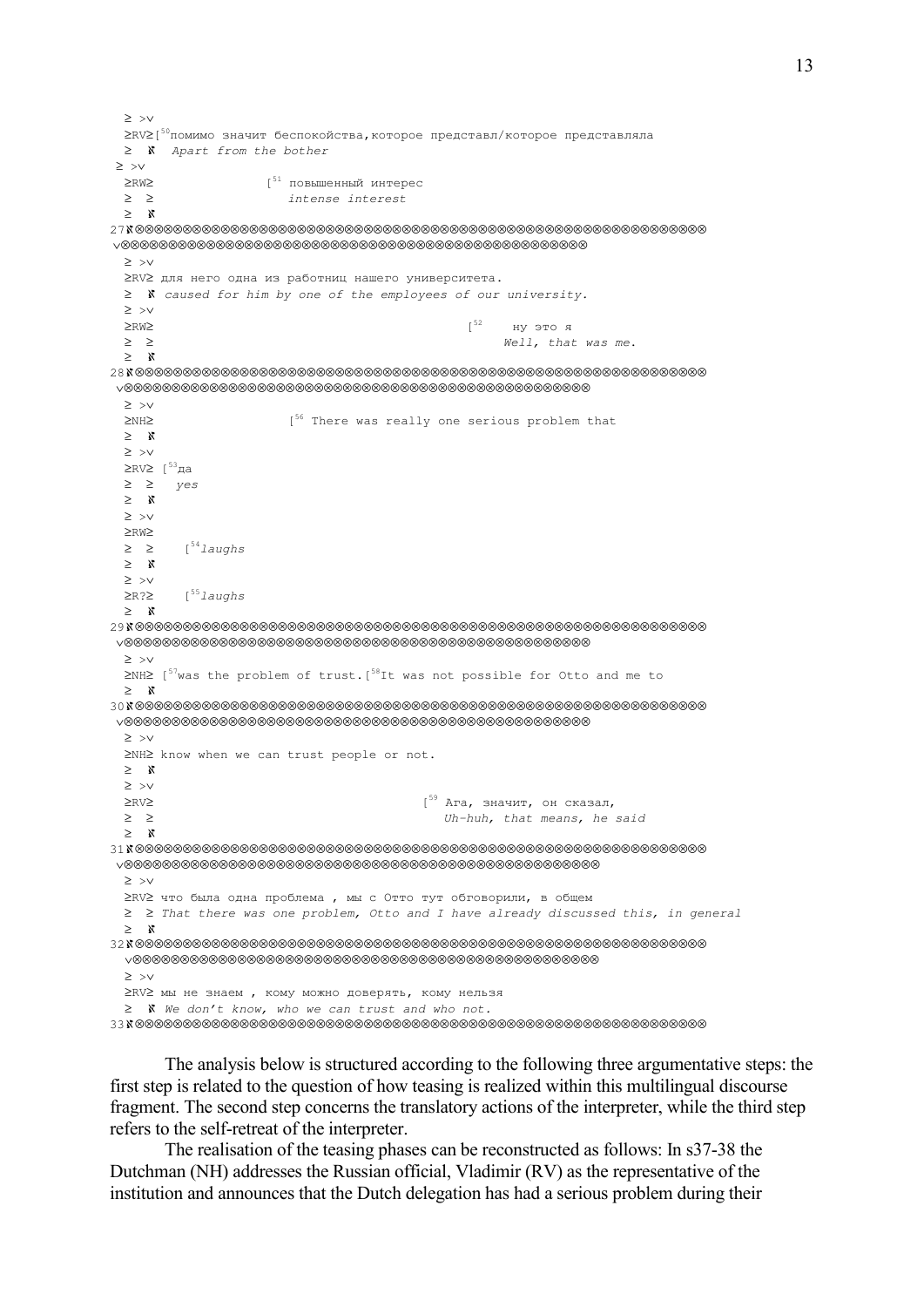working visit to the Russian university. The interpreter, Wera (RW), summarizes this announcement in s 39 by reproducing that a problem exists. Subsequently, NH formulates in s40 a side sequence (cf. Jefferson 1972) starting with apart from, followed by the harassment by one of your employees. Within the pattern of teasing, this remark can be considered as a provocative one. The remark is directly addressed at the official by making use of the deictic procedure your and, therefore, his institutional responsibility is engaged which makes the allegation even more severe. No translation is formulated by RW. In s41 NH coughs, and begins to repeat his remark, but stops and addresses the interpreter RW directly by asking her to translate you can translate as well. This direct request to translate is remarkable in a constellation in which RW has been the interpreter from the very beginning of the toast. Within the pattern of teasing, this request could be interpreted as an indication that something uncommon or unexpected is at hand, in which the addressed person plays a special role. The interpreter (RW) hesitates in s44 uttering and and in Russian. Subsequently, NH repeats his remark in s45, and rephrases his allegation more precisely by stating that not some but one of the Russian employees has behaved impolitely. According to the teasing pattern (Günthner 1996), the teased person is always addressed directly. It is striking that in this stretch of discourse the teased person is addressed by way of an allusion. Wilss (1988) notes that allusions can only be understood if the alluded knowledge is available to all participants involved in the discourse. In this case, the teaser creates a specific group-bound communicative task of discovering the person intended by his remark regarding the harassment.

 The reproach of the teaser is not translated immediately. Rather, it initiates an internal non-transparent (Müller 1998) Russian discourse, in which the speech situation is no longer dilated, instead creating an interaction space of its own. The language rupture between English and Russian is not bridged. Consequently, the Russian discourse cannot be understood by the Dutch participants. It is striking that the interpreter (RW) does not formulate a clarification turn by asking the primary speaker to explain his speech, something which happens quite often in non–professional interpretation (Knapp-Potthoff and Knapp 1987). In that case the interpreter would have asked NH what he means by harassment. Instead, she indicates to her English speaking Russian colleagues RV and RB that she does not understand this notion. The subsequent Russian discourse s47-s55 includes the clarification of the notion harassment, but also the realisation and completion of the teasing pattern. In s47 the Russian official (RV) starts to describe the word *harassment* and is interrupted in s48 by RB. The latter is the Russian student who was responsible for interpretation during the entire working visit. He refers, in s48, to a common humorous experience at an earlier stage of the working visit. Within the teasing pattern his remark can also be considered a meta-communicative comment. RW acknowledges this humorous event in s49 and confesses in s51 that she herself is the person who is being blamed for the harassment. This means that she accepts being the teased person. The official (RV) accepts RW's confession in s53 and, subsequently RW and an unidentified person (R?) start laughing (s54, s55). This laughter can be considered the positive audience reaction within the teasing pattern by at least part of the audience.

 Within the monolingual teasing pattern (cf. Günthner 1996), this laughter indicates the success of the intended teasing. One must observe, however, that most members of the audience do not react verbally to the teasing remark and remain silent, meaning that the teasing was not successful for everybody in the audience. Moreover, in the multilingual constellation in which the Russian discourse is not being translated, we can conclude that the teaser (NH) has formulated a provocative remark in English. This initiated a teasing pattern that led to the Russian-only speech situation. RW accepts the position of the teased person in the newly initiated Russian speech situation. The teased person (RW) and part of the audience (R?) begin laughing in s54 and s55 as a reaction to the confession of the teased person. Her confession is not translated to the teaser himself. Nonetheless, the non-verbal reactions of laughing can be observed and interpreted by the teaser. Although the speech situation in Russian is not internally dilated at this moment, laughing may overcome the language rupture, i.e., the teaser (NH) might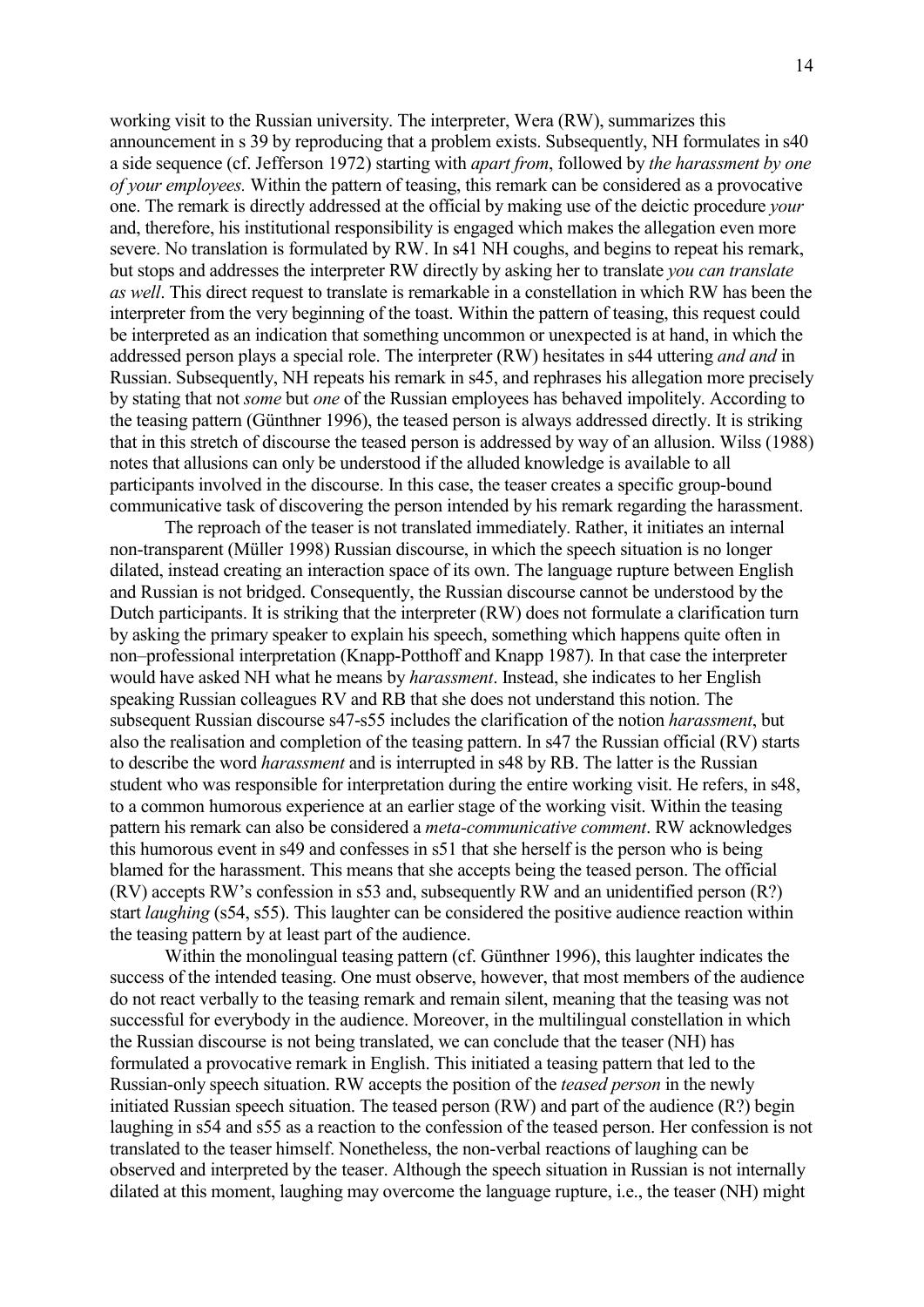conclude that his teasing was at least partially successful. From the subsequent discourse during the remaining part of the toast it becomes clear that after her confession of being the teased person, RW does not verbally react to the Dutchman's provocative remark. She only comments on the toast at the end by saying Ah, what a joke (s91).

 On the basis of the reconstruction of teasing, we can now progress to the next step of the analysis by asking the question of how the interpreter translates the utterances made by the primary speaker. The answer to this question will shed light on the question of how the nontransparent Russian discourse functions in the overall translation and also help us to understand what caused the self-retreat of the interpreter. Interestingly, the dimensions of the characterisation presented by Bührig and Rehbein (2000) can be used to analyze the speech actions in the Russian discourse. In s46 the interpreter (RW) indicates that she does not understand the propositional content of the primary speaker's speech action (i.e. the meaning of the word harassment). RW can consider NH's utterance as a Rheme of her knowledge. RV begins to characterize the propositional content by using his linguistic knowledge of English. He is interrupted by RB who, in s48, characterizes the propositional content by mentioning the prehistory of the speech situation and realizing the common group knowledge with respect to the discussion and laughter on the previous Sunday. In fact, RB characterizes the common experiences as a discourse species with homileic qualities. His characterization clarifies the potential action purpose of the speech action of the primary speaker (NH), both for the interpreter (RW) and for the rest of the Russian audience. From the common knowledge of the prehistory, the indirect realization of NH's reproach can be interpreted as a provocative remark directed at RW. Subsequently, RV translates the notion of *harassment* in s50 with the notion of bother. RW accepts and reformulates this characterization in s51 as intense interest. Furthermore, RV changes one of your colleagues in s48 into one of the employees of our university in Russian. Hence, RV changes the deictic and symbolic procedures of NH's speech action. He redirects the personalized address of the remark initially directed at himself as the academic official in charge of the project by indicating that some member of the general academic community of the university is responsible for the harassment. In the utterance made by the primary speaker (NH), RV is addressed in his institutional position. RV's reformulation of the institutional constellation in the actual speech situation is adequate because he splits his roles of the interpreter (RW) and primary speaker (RV). He thereby indicates that he can handle the potential contradiction of the interpreter's double role.

The successful *functional equivalence* of RV's translation can be seen in the reaction of RW in s52, in which she confesses that she is the member of the university that NH is referring to. In sum, NH's reproach is translated for the Russian audience by referencing (1) the prehistory and (2) the propositional content as well as through (3) the constellation in the actual speech situation and (4) the discourse species (i.e. genre) of the speech actions. Although (5) the purpose of the speech action (i.e. reproach) is not explicitly textualized, the different dimensions of characterization as a whole clarify the reproach of NH. The confession made by RW in the Russian discourse makes it clear that RV's translation is also successful from another perspective, i.e. that the speech action pattern of a reproach is conventionally followed either by a denial or a confession. RW's confession removes the potential threat of NH's reproach for the whole Russian delegation. If the accusation had remained unanswered, these courteous words would indicate that the power relations between the Dutch and Russian delegations could end up out of balance.

 One might observe that the translatory actions of RV and RB do not characterize (6) the interactional nexus (e.g. connectivity) of NH's speech action in s40/s45. In fact, the connectors 'expect from' in s40 and apart from in s45 are not actually translated. The side sequences that these formulations would normally initiate create a new speech situation here in which the speech pattern of teasing is not only translated but also realized and completed. This completion seems reasonable in the constellation of the international cooperation in which one of the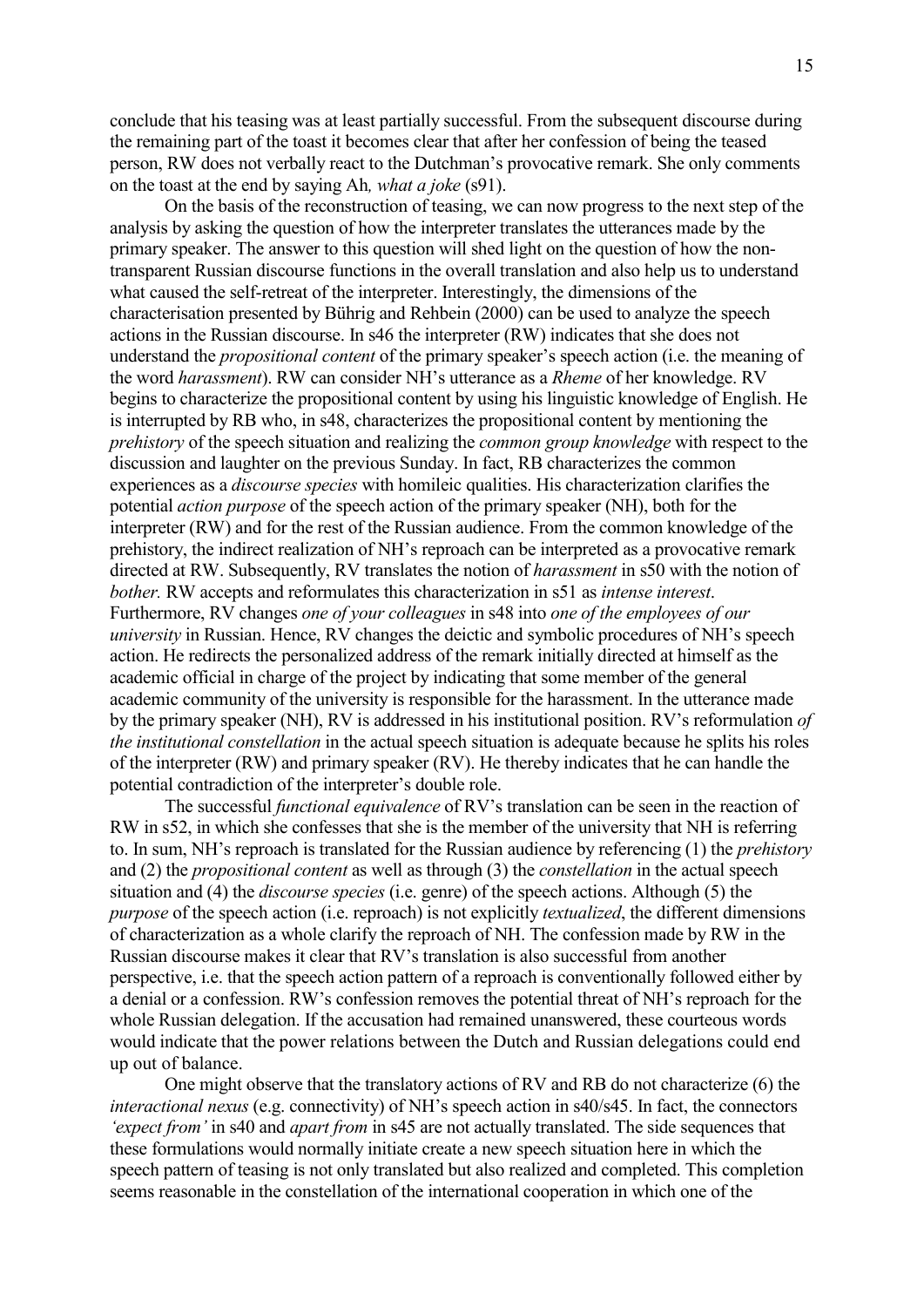employees of the responsible official is being accused of acting impolitely. The translatory actions can be considered to be functionally equivalent.

 Finally, in the third step of the analysis, the self-retreat of the interpreter RW will be analyzed: RW does not know the Rheme of the speech action of the primary speaker in s40 and s45. As soon as she realizes what is meant by harassment as a result of the clarification by her colleagues (RV and RB), she understands that she is actually being addressed as the primary speaker herself. In the discourse type of toasting, in which the toaster has the right to speak for a longer period of time, she accepts that it is not possible to react to the primary speaker immediately as a third speaker. However, in the Russian non-transparent speech situation, she openly takes responsibility for the presumed impolite action and also publicly admits that she is the person being teased. The Russian discourse is not translated for NH. Consequently, he cannot understand that RW has confessed to her colleagues in Russian. Due to the non-verbal laughing of RW and R?, NH might conclude that his teasing has been acknowledged by the teased person RW and by some other members of the audience (R?). The self-retreat of the interpreter is the result of the contradiction of her double role. Through her self-retreat, she also contributes to the successful continuation of the toast. The Russian official (RV) takes over the position of the interpreter in s59.

 In the next fragment we see how the toast continues. RW has retreated and RV has taken over the interpretation, but the latter also hands over his role. In fact, the subsequent interpretation is carried out in tandem, with two interpreters being involved. Wilton (this volume) illustrates the same reason for a change of interpreter within interactive translation. The interpretation in the next two fragments contains a cooperative narrative in which additional participants work together in order to recall and display common group experiences (Quasthoff 1980). The exchange between the interpreters reveals discourse structures that are fundamental to translatory actions. Self-retreats in our data nicely show how the double role of the interpreter as both transmitter and third participant can be coped with successfully.

 Fragment 5 is taken from the last part of the same toast shown in fragment 4. After the critical remarks concerning the sexual harassment, the Dutchman addresses other precarious topics that for space reasons cannot be analyzed in this paper in detail. I will therefore merely mention the subsequent speech actions. NH reveals that the Dutch team members did not know whether they could trust their Russian colleagues. He explains this statement by asserting that the Dutch made compliments during their working visit which the Russians did not accept or take seriously. NH continues by stating that the Dutchmen had agreed to reduce the number of compliments and to only tell the truth. Afterwards, he begins to tell a story that is shown in the fragment below.

 The speech actions of the proposer of the toast can be considered reflections on polite actions and courteous goodwill within this type of international cooperation. Again, their provocative formulations comply with the teasing structure, in which the teased person is not addressed personally- here, the Russian team members are addressed - and teased - as a group. The Russian official (RV) is the interpreter of the toast. It is striking that RV comments on the toast during his translatory action (see s69 in the annex) by saying in Russian that the proposer of the toast (NH) expresses himself in a very complicated manner. This comment indicates to the audience that the speech actions of the toast might be ambiguous.

 The second self-retreat can be observed in s79, shown in fragment 5 below. The interpreter (RV) notes that he was not present at the described event and therefore retreats. Subsequently, the previous interpreter (RW) again takes over by translating this utterance (s80). Afterwards, RV continues translating until the end of the recording.

Fragment 5: T4/47-56: Continuation of the 'toast to say goodbye''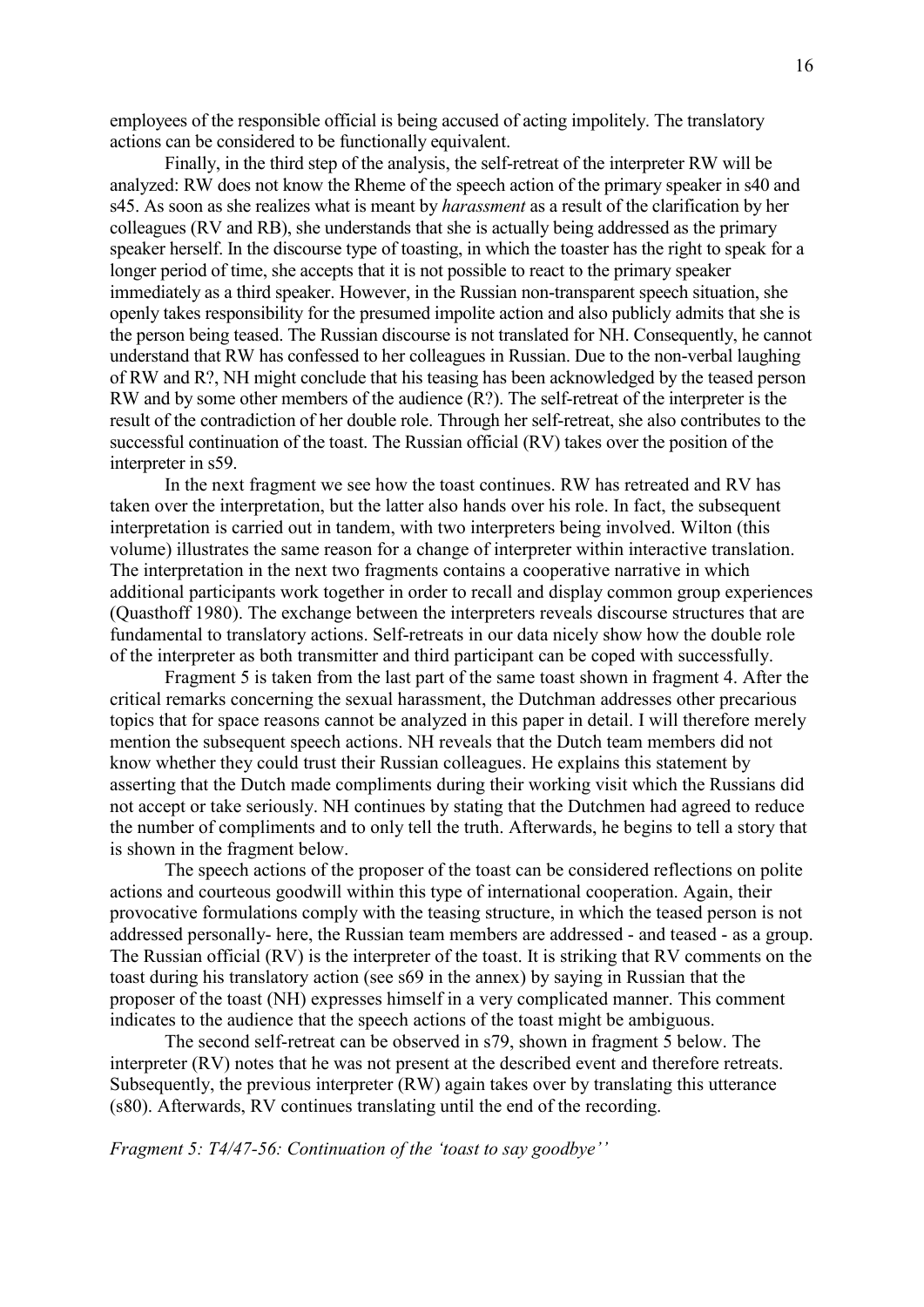```
 ∨⊗⊗⊗⊗⊗⊗⊗⊗⊗⊗⊗⊗⊗⊗⊗⊗⊗⊗⊗⊗⊗⊗⊗⊗⊗⊗⊗⊗⊗⊗⊗⊗⊗⊗⊗⊗⊗⊗⊗⊗⊗⊗⊗⊗⊗⊗⊗⊗⊗
  ≥ >∨ 
\geq NH\geq[<sup>74</sup> We got a toast. [<sup>75</sup>It was during one of the evenings.
  ≥ ℵ 
46ℵ⊗⊗⊗⊗⊗⊗⊗⊗⊗⊗⊗⊗⊗⊗⊗⊗⊗⊗⊗⊗⊗⊗⊗⊗⊗⊗⊗⊗⊗⊗⊗⊗⊗⊗⊗⊗⊗⊗⊗⊗⊗⊗⊗⊗⊗⊗⊗⊗⊗⊗⊗⊗⊗⊗⊗⊗⊗⊗⊗⊗ 
 ∨⊗⊗⊗⊗⊗⊗⊗⊗⊗⊗⊗⊗⊗⊗⊗⊗⊗⊗⊗⊗⊗⊗⊗⊗⊗⊗⊗⊗⊗⊗⊗⊗⊗⊗⊗⊗⊗⊗⊗⊗⊗⊗⊗⊗⊗⊗⊗⊗⊗
  ≥ >∨ 
 ≥NH≥ [{}^{76}We got a toast and it was said: [{}^{77} 'we are coming to the end
 ≥ ℵ 
47ℵ⊗⊗⊗⊗⊗⊗⊗⊗⊗⊗⊗⊗⊗⊗⊗⊗⊗⊗⊗⊗⊗⊗⊗⊗⊗⊗⊗⊗⊗⊗⊗⊗⊗⊗⊗⊗⊗⊗⊗⊗⊗⊗⊗⊗⊗⊗⊗⊗⊗⊗⊗⊗⊗⊗⊗⊗⊗⊗⊗⊗ 
 ∨⊗⊗⊗⊗⊗⊗⊗⊗⊗⊗⊗⊗⊗⊗⊗⊗⊗⊗⊗⊗⊗⊗⊗⊗⊗⊗⊗⊗⊗⊗⊗⊗⊗⊗⊗⊗⊗⊗⊗⊗⊗⊗⊗⊗⊗⊗⊗⊗⊗
  ≥ >∨ 
  ≥NH≥ of the evening'. 
  ≥ ℵ 
 ≥ >∨ 
 ≥RV≥ [<sup>79</sup> я в этом не участвовал
  ≥ ≥ I was not present there. 
  ≥ ℵ 
 ≥<br>≥ >∨
 ≥ > ∨ [80 (laughing)<br>≥RW≥[^{78} [3(≥RW≥[<sup>78</sup> [3( )говорит как раз<sub>3</sub>] в один из вечеров один ≥ ≥
                            Now he says, one of evening at
  ≥ ℵ 
48ℵ⊗⊗⊗⊗⊗⊗⊗⊗⊗⊗⊗⊗⊗⊗⊗⊗⊗⊗⊗⊗⊗⊗⊗⊗⊗⊗⊗⊗⊗⊗⊗⊗⊗⊗⊗⊗⊗⊗⊗⊗⊗⊗⊗⊗⊗⊗⊗⊗⊗⊗⊗⊗⊗⊗⊗⊗⊗⊗⊗⊗ 
   [3 lauging
```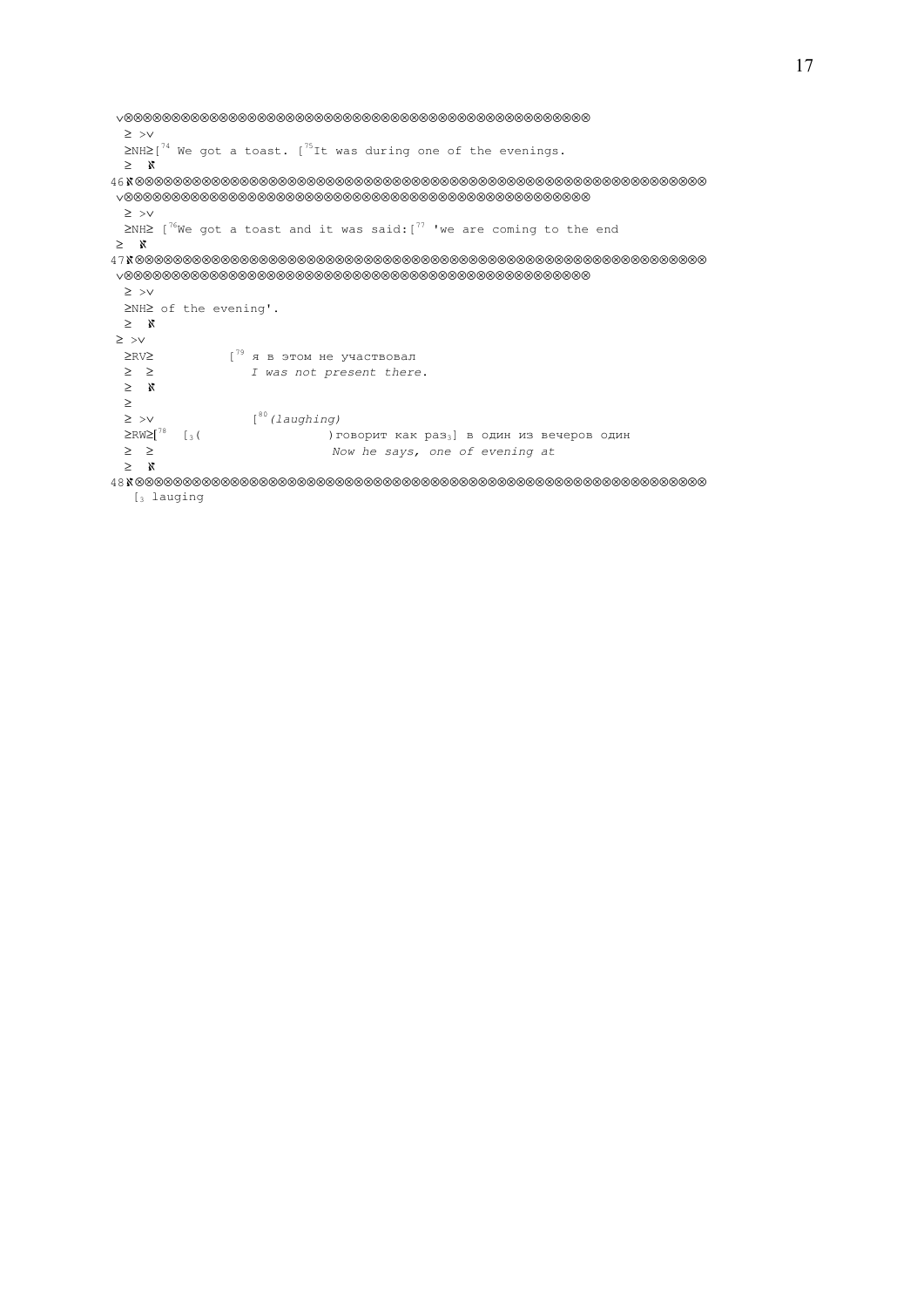```
 ∨⊗⊗⊗⊗⊗⊗⊗⊗⊗⊗⊗⊗⊗⊗⊗⊗⊗⊗⊗⊗⊗⊗⊗⊗⊗⊗⊗⊗⊗⊗⊗⊗⊗⊗⊗⊗⊗⊗⊗⊗⊗⊗⊗⊗⊗⊗⊗⊗⊗
  ≥ >∨ 
  ≥RW≥ из товарищей, у кого мы были в гостях, скаэал: 
 ≥ ≥ the home of one of our friends, he said:
  ≥ ℵ 
49ℵ⊗⊗⊗⊗⊗⊗⊗⊗⊗⊗⊗⊗⊗⊗⊗⊗⊗⊗⊗⊗⊗⊗⊗⊗⊗⊗⊗⊗⊗⊗⊗⊗⊗⊗⊗⊗⊗⊗⊗⊗⊗⊗⊗⊗⊗⊗⊗⊗⊗⊗⊗⊗⊗⊗⊗⊗⊗⊗⊗⊗ 
 ∨⊗⊗⊗⊗⊗⊗⊗⊗⊗⊗⊗⊗⊗⊗⊗⊗⊗⊗⊗⊗⊗⊗⊗⊗⊗⊗⊗⊗⊗⊗⊗⊗⊗⊗⊗⊗⊗⊗⊗⊗⊗⊗⊗⊗⊗⊗⊗⊗⊗
  ≥ >∨ 
 ≥RW≥ так, ну вечер подходит к концу [81 ((2 sec.))
  ≥ ≥ 'So, now the evening is coming to an end'.
 ≥ ℵ 
50ℵ⊗⊗⊗⊗⊗⊗⊗⊗⊗⊗⊗⊗⊗⊗⊗⊗⊗⊗⊗⊗⊗⊗⊗⊗⊗⊗⊗⊗⊗⊗⊗⊗⊗⊗⊗⊗⊗⊗⊗⊗⊗⊗⊗⊗⊗⊗⊗⊗⊗⊗⊗⊗⊗⊗⊗⊗⊗⊗⊗⊗ 
 ∨⊗⊗⊗⊗⊗⊗⊗⊗⊗⊗⊗⊗⊗⊗⊗⊗⊗⊗⊗⊗⊗⊗⊗⊗⊗⊗⊗⊗⊗⊗⊗⊗⊗⊗⊗⊗⊗⊗⊗⊗⊗⊗⊗⊗⊗⊗⊗⊗⊗
  ≥ >∨ 
 \Sigma NH\Sigma<sup>82</sup> So of course again we thought this is honest.<sup>[83</sup> So we/ we shamed/
  ≥ ℵ 
51ℵ⊗⊗⊗⊗⊗⊗⊗⊗⊗⊗⊗⊗⊗⊗⊗⊗⊗⊗⊗⊗⊗⊗⊗⊗⊗⊗⊗⊗⊗⊗⊗⊗⊗⊗⊗⊗⊗⊗⊗⊗⊗⊗⊗⊗⊗⊗⊗⊗⊗⊗⊗⊗⊗⊗⊗⊗⊗⊗⊗⊗ 
 ∨⊗⊗⊗⊗⊗⊗⊗⊗⊗⊗⊗⊗⊗⊗⊗⊗⊗⊗⊗⊗⊗⊗⊗⊗⊗⊗⊗⊗⊗⊗⊗⊗⊗⊗⊗⊗⊗⊗⊗⊗⊗⊗⊗⊗⊗⊗⊗⊗⊗
  ≥ >∨ 
  ≥NH≥we felt shamed and we packed our things and run out of the door. 
  ≥ ℵ 
52ℵ⊗⊗⊗⊗⊗⊗⊗⊗⊗⊗⊗⊗⊗⊗⊗⊗⊗⊗⊗⊗⊗⊗⊗⊗⊗⊗⊗⊗⊗⊗⊗⊗⊗⊗⊗⊗⊗⊗⊗⊗⊗⊗⊗⊗⊗⊗⊗⊗⊗⊗⊗⊗⊗⊗⊗⊗⊗⊗⊗⊗ 
 ∨⊗⊗⊗⊗⊗⊗⊗⊗⊗⊗⊗⊗⊗⊗⊗⊗⊗⊗⊗⊗⊗⊗⊗⊗⊗⊗⊗⊗⊗⊗⊗⊗⊗⊗⊗⊗⊗⊗⊗⊗⊗⊗⊗⊗⊗⊗⊗⊗⊗
  ≥ >∨ 
  ≥RV≥[84но они восприняли это серьёзно естественно э э они подумали, что 
  ≥ ≥ But of course, they took it seriously and they thought, that 
  ≥ ℵ 
53ℵ⊗⊗⊗⊗⊗⊗⊗⊗⊗⊗⊗⊗⊗⊗⊗⊗⊗⊗⊗⊗⊗⊗⊗⊗⊗⊗⊗⊗⊗⊗⊗⊗⊗⊗⊗⊗⊗⊗⊗⊗⊗⊗⊗⊗⊗⊗⊗⊗⊗⊗⊗⊗⊗⊗⊗⊗⊗⊗⊗⊗ 
 ∨⊗⊗⊗⊗⊗⊗⊗⊗⊗⊗⊗⊗⊗⊗⊗⊗⊗⊗⊗⊗⊗⊗⊗⊗⊗⊗⊗⊗⊗⊗⊗⊗⊗⊗⊗⊗⊗⊗⊗⊗⊗⊗⊗⊗⊗⊗⊗⊗⊗
  ≥ >∨ 
  ≥RV≥ действительно значит что вечер подошёл к концу 
  ≥ ≥ it did indeed mean that the evening was coming to its end. 
  ≥ ℵ 
  ≥ >∨
  ≥RW≥ [85всё честно по честному 
  ≥ ≥ Everything the honest truth 
  ≥ ℵ 
54ℵ⊗⊗⊗⊗⊗⊗⊗⊗⊗⊗⊗⊗⊗⊗⊗⊗⊗⊗⊗⊗⊗⊗⊗⊗⊗⊗⊗⊗⊗⊗⊗⊗⊗⊗⊗⊗⊗⊗⊗⊗⊗⊗⊗⊗⊗⊗⊗⊗⊗⊗⊗⊗⊗⊗⊗⊗⊗⊗⊗⊗ 
 ∨⊗⊗⊗⊗⊗⊗⊗⊗⊗⊗⊗⊗⊗⊗⊗⊗⊗⊗⊗⊗⊗⊗⊗⊗⊗⊗⊗⊗⊗⊗⊗⊗⊗⊗⊗⊗⊗⊗⊗⊗⊗⊗⊗⊗⊗⊗⊗⊗⊗
  ≥ >∨ 
 ≥RV≥ 1^{86}и мы так сказать уже собрали свои вещи и покраснели
  ≥ ≥ and we so to gathered our things and we blushed. 
  ≥ ℵ 
55ℵ⊗⊗⊗⊗⊗⊗⊗⊗⊗⊗⊗⊗⊗⊗⊗⊗⊗⊗⊗⊗⊗⊗⊗⊗⊗⊗⊗⊗⊗⊗⊗⊗⊗⊗⊗⊗⊗⊗⊗⊗⊗⊗⊗⊗⊗⊗⊗⊗⊗⊗⊗⊗⊗⊗⊗⊗⊗⊗⊗⊗ 
 ∨⊗⊗⊗⊗⊗⊗⊗⊗⊗⊗⊗⊗⊗⊗⊗⊗⊗⊗⊗⊗⊗⊗⊗⊗⊗⊗⊗⊗⊗⊗⊗⊗⊗⊗⊗⊗⊗⊗⊗⊗⊗⊗⊗⊗⊗⊗⊗⊗⊗
  ≥ >∨ 
  ≥NH≥ и нам было неудобно и мы собрались уходить.
  ≥ ≥ We were uncomfortable and we wanted to leave.
  ≥ ℵ 
56ℵ⊗⊗⊗⊗⊗⊗⊗⊗⊗⊗⊗⊗⊗⊗⊗⊗⊗⊗⊗⊗⊗⊗⊗⊗⊗⊗⊗⊗⊗⊗⊗⊗⊗⊗⊗⊗⊗⊗⊗⊗⊗⊗⊗⊗⊗⊗⊗⊗⊗⊗⊗⊗⊗⊗⊗⊗⊗⊗⊗⊗
```
 In s79 the Russian official (RV), instead of translating the previous utterance of the primary speaker (NH), states that he was not present at the event referred to in the toast. In professional interpretation, not being present would not be a valid argument for a change of the interpreter, but this fragment indicates that personal involvement and knowledge of the prehistory of the communicative events addressed by the primary speakers are important prerequisites for effective interpretation. From ethnographic sources we know that the Dutchmen never left the house, nor did the hostess scream out of the window. In fact, this story represents a 'persiflage' of what actually took place. The formulations used by the proposer of the toast correspond to the kind of exaggerations that are characteristic of teasing.

 The story of the toast made by the toast giver refers to the repair of a misunderstanding that can be traced back to a lack of cultural knowledge on the part of the Dutch with respect to the social sequence of Russian toasting at home. The penultimate toast is reserved for the hostess to praise her guests and thank them for their presence. The last toast should be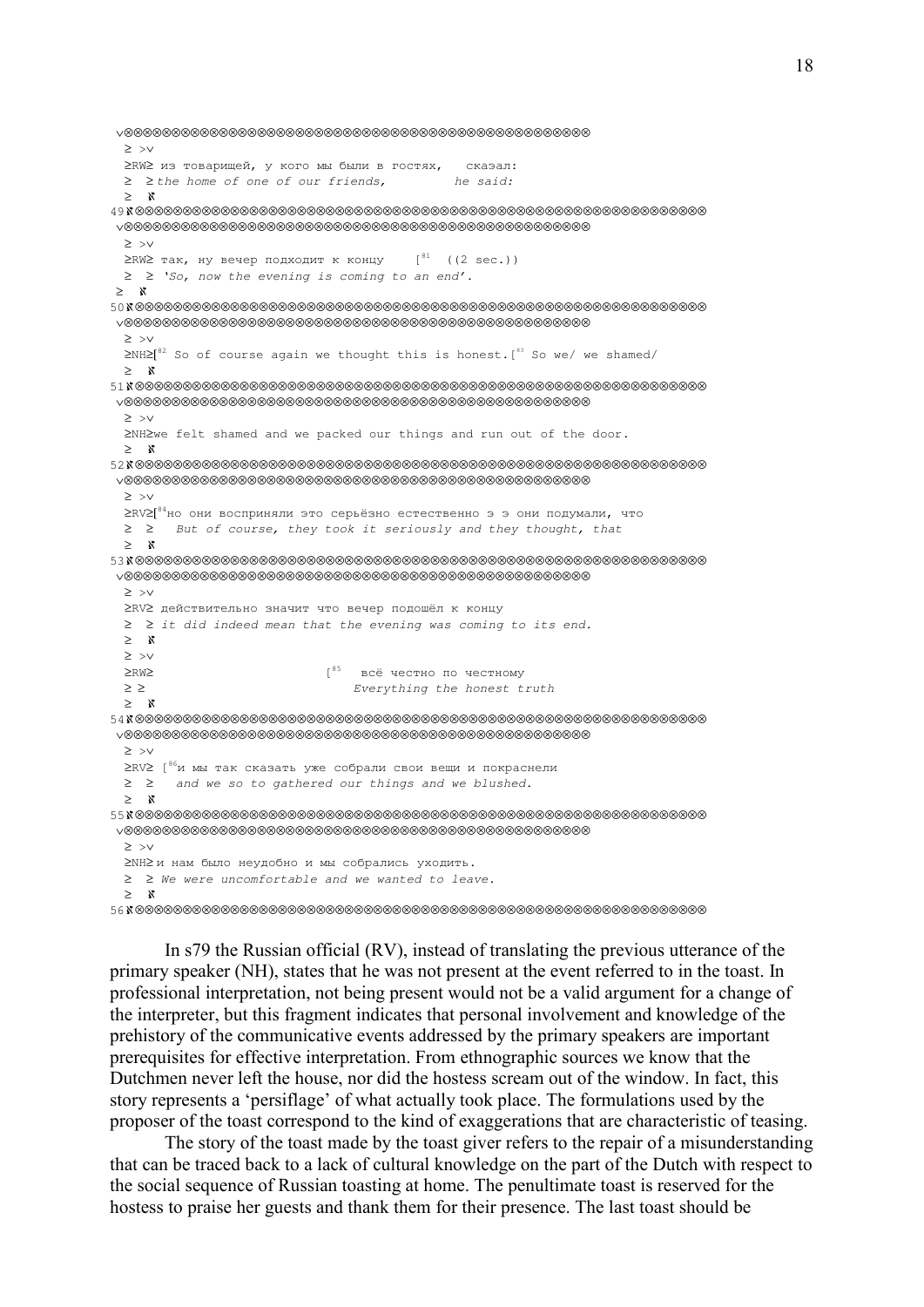proposed by the guests themselves (cf. Kotthoff 1995, 1997). Although the penultimate toast functions as an initiation of the leave taking process, the visitors are expected not to leave immediately. A group may stay seated after the meal for a moment to avoid a rash farewell, as this would be very unusual for many Russians.

 Due to the premature ending of the (audio) recording, the audience's final reaction to the toast is unfortunately not documented. The question as to whether the toast was successful, however, can be answered as follows: The fact that teasing was embedded in the toast raised the expectation on the part of the Russians that the formulations would correspond to speech actions such as praise, mutual respect, satisfaction and hope for future co-operation - actions that had also been uttered in previous toasts between team members and thus constituted part of their common team knowledge (see fragment 1). As soon as the audience recognized that the Dutch toast contained playful exaggerations, which became clear during the funny story, the other critical remarks could be retrospectively reinterpreted. The doubt expressed with respect to Russian reliability (s58, in the annex) could also be interpreted as an apology for impolite actions, while the reproach concerning sexual harassment (segments 40 and 45) could be interpreted as an exaggerated compliment. Such a positive interpretation of the compliment could be based on the association of the toast on International Women's Day (see fragment 2). Finally, these re-interpretations can be confirmed with reference to ethnographic information revealing hearty laughter and the joyful raising of glasses by all of the interactants at the end of the encounter.

 Fragment 6 shows the last part of the recorded toast in which the Russian team members comment on the teasing and toasting.

```
 ∨⊗⊗⊗⊗⊗⊗⊗⊗⊗⊗⊗⊗⊗⊗⊗⊗⊗⊗⊗⊗⊗⊗⊗⊗⊗⊗⊗⊗⊗⊗⊗⊗⊗⊗⊗⊗⊗⊗⊗⊗⊗⊗⊗⊗⊗⊗⊗⊗⊗
  ≥ >∨ 
 ≥NH≥ [<sup>87</sup>But then they shout from out of the window: [82 'No no,
  ≥ ℵ 
57ℵ⊗⊗⊗⊗⊗⊗⊗⊗⊗⊗⊗⊗⊗⊗⊗⊗⊗⊗⊗⊗⊗⊗⊗⊗⊗⊗⊗⊗⊗⊗⊗⊗⊗⊗⊗⊗⊗⊗⊗⊗⊗⊗⊗⊗⊗⊗⊗⊗⊗⊗⊗⊗⊗⊗⊗⊗⊗⊗⊗⊗ 
 ∨⊗⊗⊗⊗⊗⊗⊗⊗⊗⊗⊗⊗⊗⊗⊗⊗⊗⊗⊗⊗⊗⊗⊗⊗⊗⊗⊗⊗⊗⊗⊗⊗⊗⊗⊗⊗⊗⊗⊗⊗⊗⊗⊗⊗⊗⊗⊗⊗⊗
  ≥ >∨ 
 ≥NH≥ it's /it's not honest. [<sup>88</sup>Come back.'
  ≥ ℵ 
  ≥ >∨ 
  ≥RV≥ [89 потом,когда мы собрались, 
  ≥ ≥ Then, as we got going,
  ≥ ℵ 
 ≥ >∨ 
\geqRW\geq (
  ≥ ℵ 
58ℵ⊗⊗⊗⊗⊗⊗⊗⊗⊗⊗⊗⊗⊗⊗⊗⊗⊗⊗⊗⊗⊗⊗⊗⊗⊗⊗⊗⊗⊗⊗⊗⊗⊗⊗⊗⊗⊗⊗⊗⊗⊗⊗⊗⊗⊗⊗⊗⊗⊗⊗⊗⊗⊗⊗⊗⊗⊗⊗⊗⊗ 
 ∨⊗⊗⊗⊗⊗⊗⊗⊗⊗⊗⊗⊗⊗⊗⊗⊗⊗⊗⊗⊗⊗⊗⊗⊗⊗⊗⊗⊗⊗⊗⊗⊗⊗⊗⊗⊗⊗⊗⊗⊗⊗⊗⊗⊗⊗⊗⊗⊗⊗
  ≥ >∨ 
  ≥RV≥ он он закричал и сказал, что нет это не честно, 
 \geq \geq he called out and said, that no, it was not meant seriously,
  ≥ ℵ 
 ≥ >∨ 
\geqRW\geq ≥ ℵ 
59ℵ⊗⊗⊗⊗⊗⊗⊗⊗⊗⊗⊗⊗⊗⊗⊗⊗⊗⊗⊗⊗⊗⊗⊗⊗⊗⊗⊗⊗⊗⊗⊗⊗⊗⊗⊗⊗⊗⊗⊗⊗⊗⊗⊗⊗⊗⊗⊗⊗⊗⊗⊗⊗⊗⊗⊗⊗⊗⊗⊗⊗
 ∨⊗⊗⊗⊗⊗⊗⊗⊗⊗⊗⊗⊗⊗⊗⊗⊗⊗⊗⊗⊗⊗⊗⊗⊗⊗⊗⊗⊗⊗⊗⊗⊗⊗⊗⊗⊗⊗⊗⊗⊗⊗⊗⊗⊗⊗⊗⊗⊗⊗
  ≥ >∨ 
  ≥RV≥ в общем-то это не правда, заходите назад. 
  ≥ ≥ 'It's not true, come back'.
  ≥ >∨ 
 ≥RW≥ [<sup>91</sup> ну это такая шутка.
 \geq \geq Ah, what a joke.
  ≥ ℵ 
60ℵ⊗⊗⊗⊗⊗⊗⊗⊗⊗⊗⊗⊗⊗⊗⊗⊗⊗⊗⊗⊗⊗⊗⊗⊗⊗⊗⊗⊗⊗⊗⊗⊗⊗⊗⊗⊗⊗⊗⊗⊗⊗⊗⊗⊗⊗⊗⊗⊗⊗⊗⊗⊗⊗⊗⊗⊗⊗⊗⊗⊗
```
Fragment 6: T4/57-61: Final part of the toast to say goodbye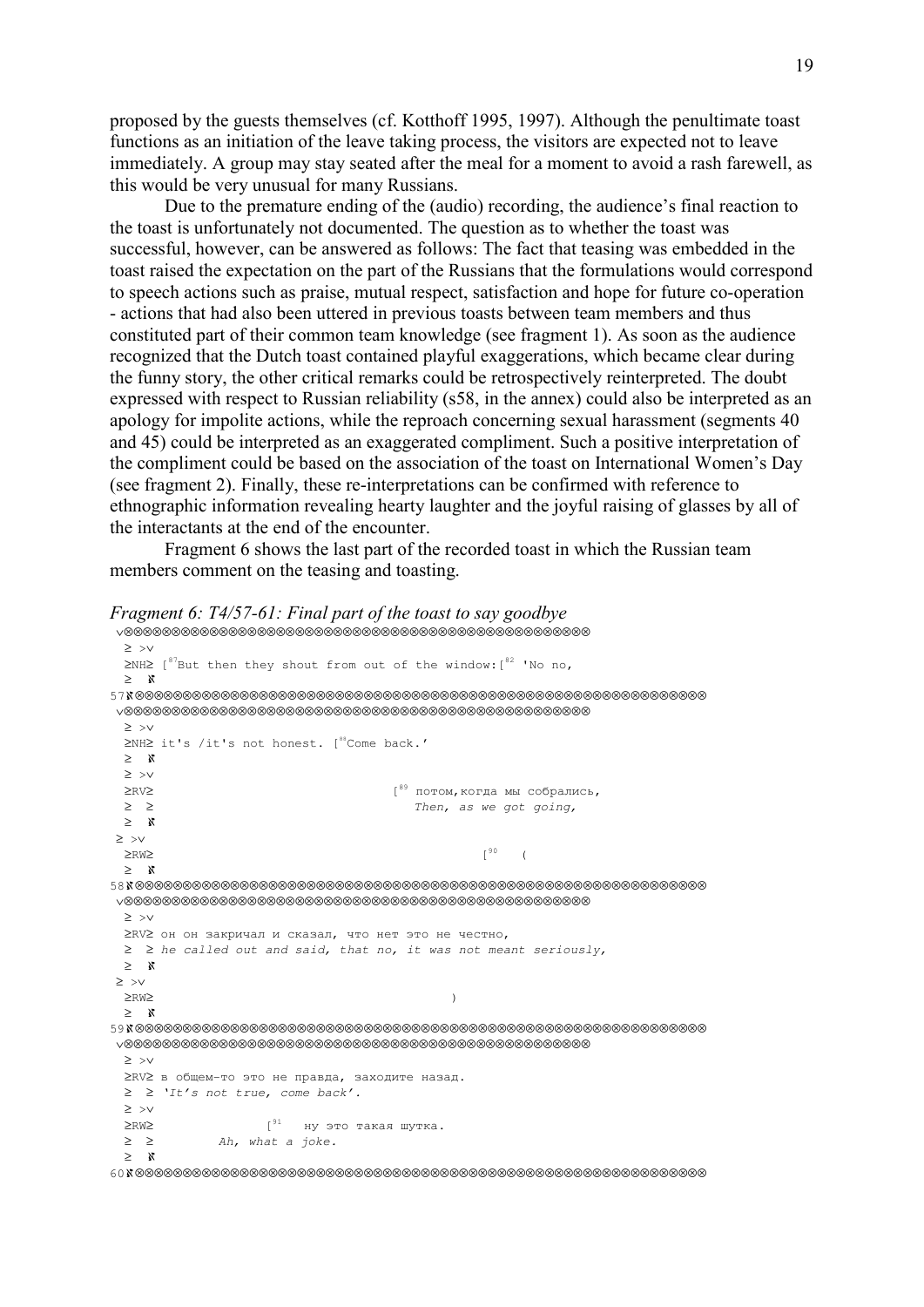```
 ∨⊗⊗⊗⊗⊗⊗⊗⊗⊗⊗⊗⊗⊗⊗⊗⊗⊗⊗⊗⊗⊗⊗⊗⊗⊗⊗⊗⊗⊗⊗⊗⊗⊗⊗⊗⊗⊗⊗⊗⊗⊗⊗⊗⊗⊗⊗⊗⊗⊗
 ≥ >∨<br>≥NH≥[<sup>92</sup> So
                       it is not / we don't know when you have
  ≥ ℵ 
 ≥ >∨ 
  ≥RX≥ [93 ну они и шутят 
  ≥ ≥ So, that's how they make jokes. 
  ≥ ℵ 
61ℵ⊗⊗⊗⊗⊗⊗⊗⊗⊗⊗⊗⊗⊗⊗⊗⊗⊗⊗⊗⊗⊗⊗⊗⊗⊗⊗⊗⊗⊗⊗⊗⊗⊗⊗⊗⊗⊗⊗⊗⊗⊗⊗⊗⊗⊗⊗⊗⊗⊗⊗⊗⊗⊗⊗⊗⊗⊗⊗⊗⊗
```
(end of the tape)

The comments made in s91 and s93 are highly important for the overall analysis of the toast since they show that at least two interactants actually interpreted the teasing in the toast as humour. In fact, the formulation of the second comment (s93) firmly categorizes the toast as a joke. The utterance made by RX contains a generalization in which the Dutchman's joke is qualified as a group characteristic of how they make jokes. However, one does not know whether she is referring to that's the way men joke or that's the way the Dutch joke or that's the way Western Europeans joke. In any case, according to Barth (1969), one could note that a cultural boundary has been interactively constructed, separating an in-group and an out-group. In summary, one can conclude that intercultural understanding does not mean that all participants agree on the same values; rather, they seem to recognize and respect them.

 It should also be noted that these comments are not actually transferred to the Dutch speaker, i.e., the proposer of the toast and teaser does not know whether the teasing contained in his toast has actually been understood. The ultimate grounds for my diagnosis of successful mutual understanding are based on ethnographic sources.

### 8 Conclusions

This paper has described a case study of institutional, intercultural and translatory discourse. The analysis exemplifies the functional pragmatic approach to translatory action by focussing on an extreme action of the interpreter, namely his self-retreat.

 In a survey of different theories of translatory discourse, I have shown that the distinction between professional and non-professional interpreters should be rejected and replaced by the concept of a continuum of the interpreter's action space. On one pole of this continuum the interpreter is considered as a sole transmitter of utterances between the original speakers and on the other pole is regarded as an autonomous (third) participant equal to the original speakers. The action space of the interpreter can be conceptualized by an internal dilated speech situation in which the language rupture between the original speakers is bridged by the reproduction of their speech actions in various translatory modes. The stages of this continuum can be reconstructed as different forms of textualization by the interpreter. The characterization of the primary speaker's utterances is one means of reproduction.

 The analysis of the translatory actions has been reconstructed in recurrent analytical phases that can be summarized as follows (cf. also ten Thije 2002):

 Firstly, the institutional constellation of the cooperation of an international team is analyzed in order to determine the institutional positions of the Russian and Dutch officials and their functionaries. The reconstruction reveals different language competencies in English, Russian and Dutch with respect to the various team members. These differences in language competency explain the need for interpretation for some of the Russian team members. This language constellation also explains the occurrence of non-transparent speech situations both in Dutch and Russian; both parties can speak their own language without being understood by the others. This multilingual constellation appears to be an important factor in international cooperation and the establishment of a discursive interculture (Koole and ten Thije 1994, 2001; ten Thije 2003).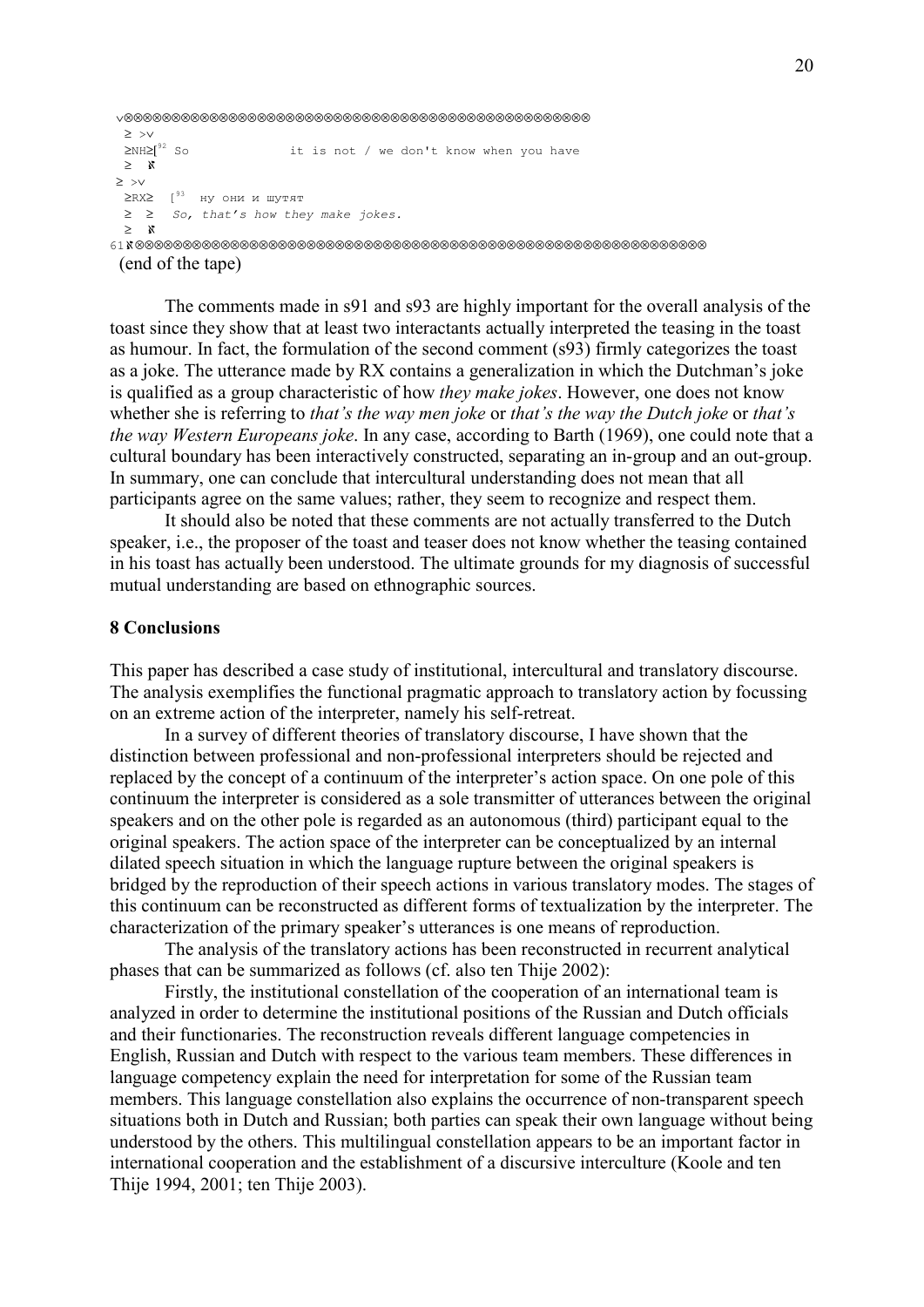Secondly, the discourse type or genre of toasting is reconstructed as a form of polite action in which courteous goodwill is formulated while paying respect to social measures. Certain standards of this discourse type could be identified on the basis of the Russian discourse type of toasting. The characteristics of an intercultural realization of this discourse type could then be reconstructed based on these cultural standards. This intercultural realization was determined by embedding the speech action pattern of teasing in the toasting. The proposer of the toast simultaneously acts as the teaser, while the interpreter is addressed as the teased person and the other participants are treated as the audience of the teasing.

 The analysis of the embedding of teasing (Günthner 1996) in toasting (Kotthoff 1995, 1997) led in a third analytical phase to the conclusion that this concurrence of discourse structures provided the Dutch with the opportunity to playfully reflect on differences in Russian and Dutch social measures of polite action. The main topic of the toast refers to the problem of giving compliments and showing personal interest in male – female international cooperation. The issue wittily addressed by the toast giver refers to the question of to what extent giving compliments must to be taken seriously, when such compliments actually support effective team cooperation, and when they are overdone and hence might be considered personal harassment. The analysis demonstrates the characteristics of the complexity of gender discourse in intercultural communication. Although this case study may only hint at the importance of gender discourse, it is quite clear that gender should not be considered as a language external factor but should rather be incorporated in the discourse analysis from the beginning (Eckert and McConnel-Ginet 2003).

 Finally, I wish to summarize the conclusions with respect to the analysis of translatory action. By presupposing an internal dilated speech situation for translatory action, I was able to reconstruct the manner in which the teasing pattern was initiated in a dilated speech situation and completed in a non-transparent Russian interaction space. In fact, the problem of translating the notion of harassment was resolved by initiating a clarification turn that was not directly addressed at the original speaker, as one would expect, but rather at the Russian audience. As soon as her Russian colleagues explain the notion and the interpreter understands the propositional content of the speech action of the Dutch primary speaker, she displays her understanding by realizing the hearer-side of the illocution of his reproach in the target language. The interpreter confesses that she was the person involved in the harassment. The analysis reveals the collapse of the two roles of the interpreter, which subsequently leads to her withdrawal from the position of interpreter.

 The constellation of the self-retreat of an interpreter has scarcely been discussed in translation studies. This case study reconstructs in great detail how the roles of an interpreter as a transmitter on the one hand and as an independent third participant on the other contradict each other and result in the retreat of the interpreter. At first glance this conclusion corresponds to the common sense rule that interpreters should not be actively involved in the discourse they are interpreting. However, as I concluded from a review of the state of the art of translation studies, interpreters are always more or less involved in the discourse, a phenomenon that can be described on the basis of a continuum. Consequently, paying more attention to the constellation of self-retreat increases our understanding of translatory action in general. This case study shows one case of self-retreat caused by an excessive degree of personal involvement and one caused by a case of too little involvement on the part of the interpreter. The theoretical impetus of this case study thus relates to the reconstruction of the everyday notion of the personal involvement of the interpreter.

### 9 References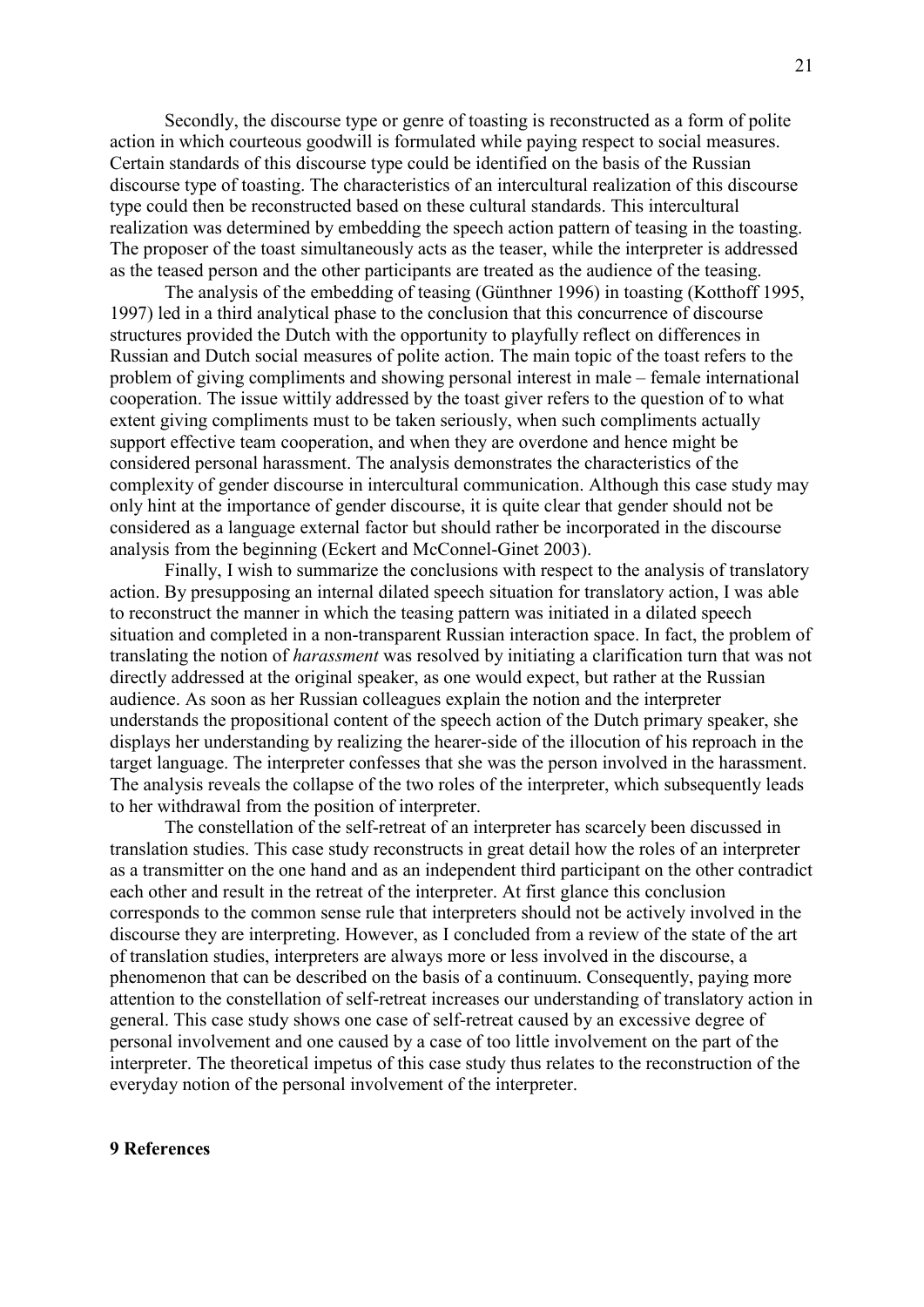- Agar, Michael (1994) Language Shock. Understanding the Culture of Conversation, New York: Morrow.
- Alberts, Jess K. (1992) 'Teasing and Sexual Harassment. Double-Bind Communication in the Workplace', in Linda A. Perry, Lynn H. Turner, and Helen A. Sterk (eds.) Constructing and reconstructing gender, Albany: SUNY Press, 185-197.
- Apfelbaum, Birgit (1998) '"I think, I have to translate first..." Zu Problemen der Gesprächsorganisation in Dolmetschsituationen sowie zu einigen interaktiven Verfahren ihrer Bearbeitung', in Birgit Apfelbaum and Hermann Müller (eds) Fremde im Gespräch. Gesprächsanalytische Untersuchungen zu Dolmetsch-Interaktionen, interkultureller Kommunikation und institutionalisierten Interaktionsformen, Frankfurt: IKO - Verlag für interkulturelle Kommunikation, 21-46.
- Apfelbaum, Birgit (2004) Gesprächsdynamik in Dolmetsch-Interaktionen. Eine empirische Untersuchung von Situationen internationaler Fachkommunikation unter besonderer Berücksichtigung der Arbeitsprachen Deutsch, Englisch, Französisch und Spanisch, www.verlag-gespraechsforschung.de, last visited: 15 July 2007.
- Austin, John L. (1962) How to do Things with Words, Oxford: Oxford University Press.
- Barth, Fredrik (1969) 'Introduction', in Fredrik Barth (ed.) Ethnic Groups and Boundaries. The Social Organisation of Cultural Difference, Bergen & Oslo: Universitetsforlaget, 9- 39.
- Bronsdijk, Myrthe (2006) Interpreter in the language analysis interview. Translation machine or second interviewer? Master thesis Communication studies Utrecht: Utrecht **University**
- Bot, Hanneke (2005) Dialogue interpreting in mental health, Amsterdam & Atlanta: Rodopi.
- Bührig, Kristin (1999) 'Konsekutives Übersetzen Englisch-Deutsch', in Heidrun Gerzymisch-Arbogast, Daniel Gile, Juliane House and Annely Rothkegel (eds) Wege der Übersetzungs- und Dolmetschforschung. Jahrbuch der deutschen Gesellschaft für Übersetzungs- und Dolmetschwissenschaft, Tübingen: Narr, 241-266.
- ------ (2004) '"Che devo dire?" Zu einigen Möglichkeiten und Schwierigkeiten in der Thema-Rhema-Progression in der mehrsprachigen Familienkommunikation', in House, Juliane, Werner Koller, Klaus Schubert (eds) Neue Perspektiven in der Übersetzungsund Dolmetschwissenschaft. Festschrift für Heidrun Gerzymisch-Arbogast zum 60. Geburtstag, Bochum: AKS-Verlag, 151-172.
- ----- and Jochen Rehbein (2000) Reproduzierendes Handeln. Übersetzen, simultanes und konsekutives Dolmetschen im diskursanalytischen Vergleich. Arbeiten zur Mehrsprachigkeit, Folge B 7, Hamburg: SFB.
- ----- and Jan D. ten Thije (2005) 'Diskurspragmatische Beschreibungsmodelle', in Ulrich Ammon, Norbert Dittmar, Klaus Mattheier (eds) Sociolinguistics – Soziolinguistik. An international Handbook of the Science of Language and Society, Berlin: Mouton, 1225- 1250.
- Chiaro, Delia (1992) The Language of Jokes. Analysing verbal play, London: Routledge.
- De Stefani, Elwys, Johanna Miezcnikowski, and Lorenza Mondada (2000) '"Können sie vielleicht kurz übersetzen". les activités de traduction dans des reunions de travail plurilingues', Revue Française de Linguistique Appliquée 5(1): 25-42.
- Dimova, Anna (2000) 'Humor zwischen Sprachen und Kulturen: Läßt sich Humor übersetzen?', in Elias Canetti. Internationale Zeitschrift für transdisziplinäre Kulturforschung 2(2), 40-56.
- Eder, Donna (1993) '"Go Get Ya a French". Romantic and sexual teasing among adolescent girls', in Tannen, Deborah (ed.) Gender and conversational interaction, Oxford: Oxford University Press, 17- 30.
- Eckert, Penelope and Sally McConnel-Ginet (2003) Language and Gender. Cambridge: Cambridge University Press.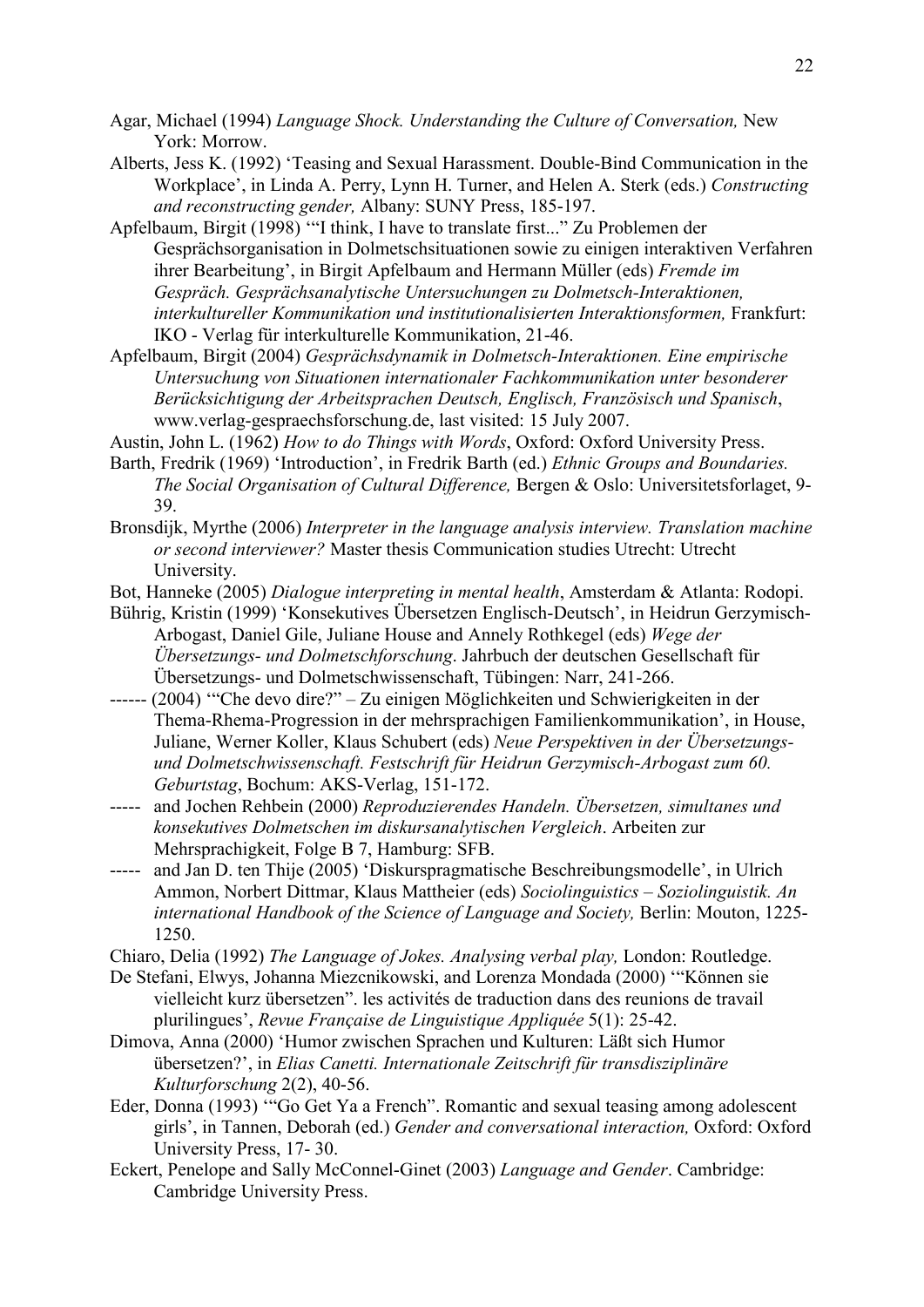- Ehlich, Konrad (1984) 'Zum Textbegriff', in Annely Rothkegel and Barbara Sandig (eds) Text – Textsorten – Semantik. Linguistische Modelle und maschinelle Verfahren, Hamburg: Buske. 9-25.
- ----- (1991) 'Funktional-pragmatische Kommunikationsanalyse. Ziele und Verfahren', in Dieter Flader (ed.) Verbale Interaktion. Studien zur Empirie und Methodologie der Pragmatik, Stuttgart: Metzler, 127-143.
- ----- and Jochen Rehbein (1979) 'Sprache in Institutionen', in Hans Peter Althaus, Herbert Ernst Wiegand, and Helmut Henne (eds) Lexikon der Germanistischen Linguistik, Tübingen: Niemeyer, 338-345.
- Fienemann, Jutta (2006) Erzählen in zwei Sprachen. Diskursanalytische Untersuchungen von Erzählungen auf Deutsch und Französisch, Münster: Waxmann.
- ----- and Jochen Rehbein (2004) 'Introductions: Being polite in multilingual settings', in Juliane House and Jochen Rehbein (eds) Multilingual Communication, Amsterdam: Benjamins, 223–278.
- Frake, Charles (1972) 'How to ask for a drink in Subanum', in Pier Giglioli (ed.) Language and Social Context, Harmondsworth: Penguin, 87-94,
- Goffman, Ervin (1981) Forms of Talk, Oxford: Blackwell.
- Günthner, Susanne (1996) 'Zwischen Scherz und Schmerz Frotzelaktivitäten in Alltagsinteraktionen', in Helga Kotthoff (ed.) Scherzkommunikation. Beiträge aus der empirischen Gesprächsforschung, Opladen: Westdeutscher Verlag, 81-108.
- Hofstede, Geert (1991) Cultures and organizations. Software of the mind, London: McGraw.
- Jatzkowskaja, G. (1994) 'Russisch-deutsche Tischgespräche und Essgewohnheiten', in Richard Brutting and Günter Trautmann (eds) Dialog und Divergenz. Interkulturelle Studien zu Selbst- und Fremdbildern in Europa, Frankfurt am Main: Lang, 235-242.
- Jefferson, Gail (1972) 'Side Sequences', in David Sudnow (ed.) Studies in Social Interaction, New York: Free Press, 294-328.
- Knapp, Karlfried and Annelie Knapp-Potthoff (1985) 'Sprachmittlertätigkeit in der interkulturellen Kommunikation', in Jochen Rehbein (ed.) Interkulturelle Kommunikation, Tübingen: Gunter Narr, 450-464.
- Knapp-Potthoff, Annelie and Karlfried Knapp (1986) 'Interweaving two discourses The difficult task of the non-professional interpreter' in Juliane House and Shoshana Blum-Kulka (eds) Interlingual and Intercultural Communication. Discourse and Cognition in Translation and Second Language Acquisition Studies, Tübingen: Narr, 151-169.
- ----- (1987) 'The man or woman in the middle. Discoursal aspects of non-professional interpreting', in Karlfried Knapp, Werner Enninger and Annelie Knapp-Potthoff (eds.) Analyzing Intercultural Communication, Berlin & New York & Amsterdam: de Gruyter, 181-212.
- Koole, Tom and Jan D. ten Thije (1994) The construction of intercultural discourse. Team discussions of educational advisers, Amsterdam & Atlanta: RODOPI.
- ----- (2001) 'The reconstruction of intercultural discourse. Methodological considerations', Journal of Pragmatics (33): 571-589.
- Kotthoff, Helga (1995) 'The social semiotics of Georgian toast performances. Oral genre as cultural activity', Journal of Pragmatics (24): 353-380.
- ----- (1997) Rituelle Trinksprüche beim georgischen Gastmahl: Zur kommunikativen Konstruktion von Vertrautheit und Fremdheit', in Annelie Knapp-Potthoff and Martina Liedke (eds) Aspekte interkultureller Kommunikationsfähigkeit, München: iudicium, 65-93.
- ----- (1998) Spaß verstehen. Zur Pragmatik von konversationellem Humor, Tübingen: Niemeyer.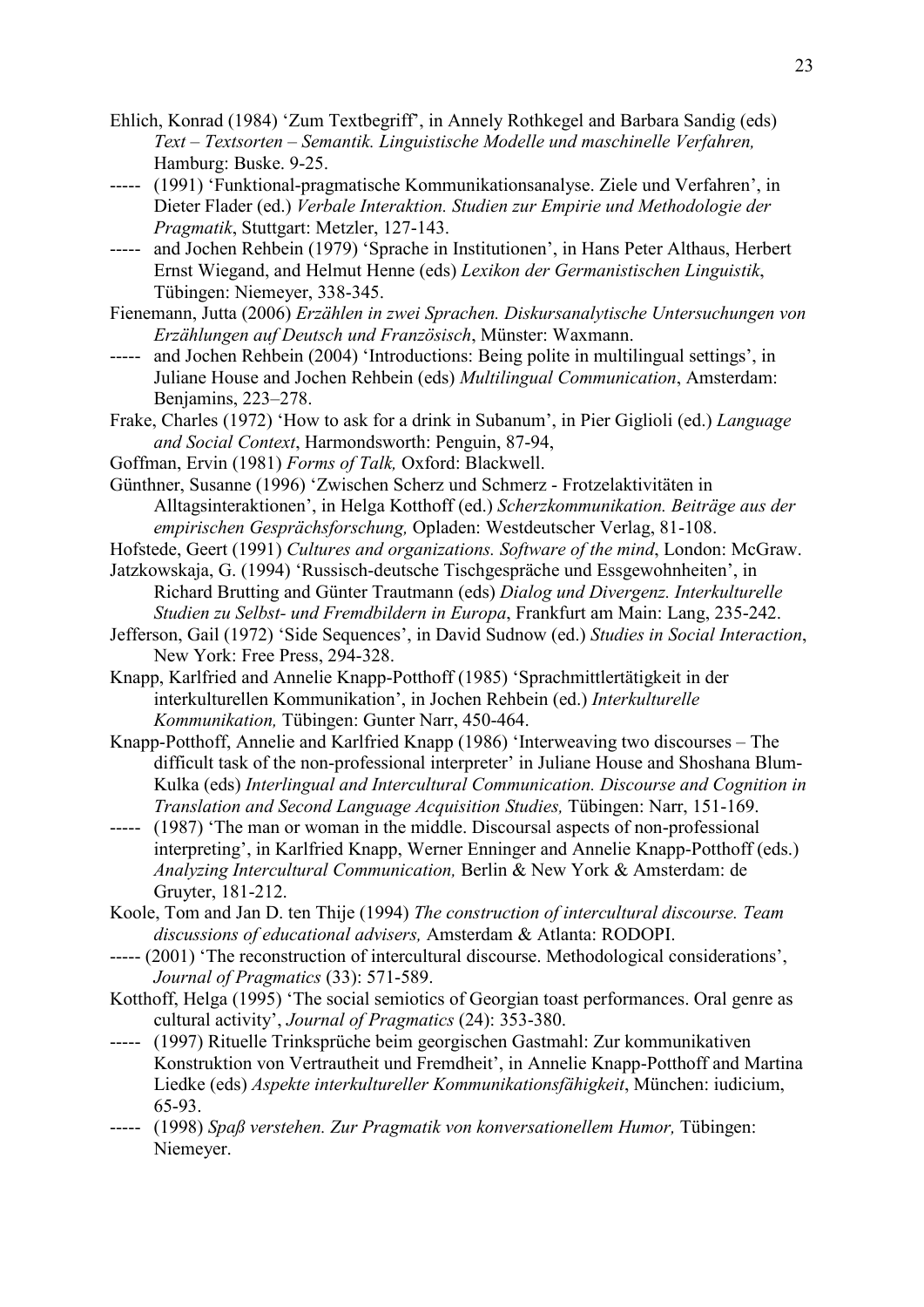- Lee, W.-S. (1994) 'Communication about humour procedural competence in intercultural encounters', in Larry A. Samovar and Richard E. Porter (eds) (1994) Intercultural communication: A reader, Belmont: Wadsworth, 373-382.
- Meyer, Bernd (2004) Dolmetschen im medizinischen Aufklärungsgespräch. Eine diskursanalytische Untersuchung zur Wissensvermittlung im mehrsprachigen Krankenhaus, Münster: Waxmann.
- More, E. (1993) 'The role of humour in workplace communication Training implication', Paper presented at International Conference 'Communication in the Workplace: Culture, Language and Organisational Change', Sydney, 1-4 September 1993.
- Müller, Frank (1989) 'Translation in bilingual conversation. Pragmatic aspects of translatory interaction', Journal of Pragmatics (13): 713-739.
- Pöchhacker, Franz and Miriam Shlesinger (eds) (2002) The Interpreting Studies Reader, London: Routledge.
- Quasthoff, Uta M. (1980) Erzählen in Gesprächen. Linguistische Untersuchungen zu Strukturen und Funktionen am Beispiel einer Kommunikationsform des Alltags, Tübingen: Narr.
- Rehbein, Jochen (2001) 'Das Konzept der Diskursanalyse', in Klaus Brinker, Gerd Antos, Wolfgang Heinemann, and Sven F. Sager (eds) Text- und Gesprächslinguistik. Linguistics of Text and Conversation. Ein internationales Handbuch zeitgenössischer Forschung. An International Handbook of Contemporary Research. 2. Halbband. Vol.2., Berlin & New York: de Gruyter, 927-945.
- Richmond, Y. (1992) From Nyet to Da. Understanding the Russians, Yarmouth: Intercultural Press.
- Thije, Jan D. ten (1998) 'Proost Pieter, Een toast op de interculturele communicatie', in Adriene Bruyn and Jacques Arends (eds.) Mengelwerk voor Muysken. Voor Pieter C. Muysken bij zijn afscheid van de Universiteit van Amsterdam, [Publicaties van het Instituut voor Algemene Taalwetenschap 72] Amsterdam: Universiteit van Amsterdam, 35-40.
- ----- (2002) 'Stufen des Verstehens in der Analyse interkultureller Kommunikation', in Helga Kotthoff (ed.) Kultur(en) im Gespräch. Studien zur Fremdheit und Interaktion, Tübingen: Narr, 57-97.
- ----- (2003) 'Eine Pragmatik der Mehrsprachigkeit: Zur Analyse diskursiver Interkulturen', in Rudi De Cillia, Josef Krumm, Josef and Ruth Wodak (eds) Die Kosten der Mehrsprachigkeit - Globalisierung und sprachliche Vielfalt / The Cost of Multilingualism - Globalisation and Linguistic Diversity / Le Cout du Plurilinguism - Mondialisation et diversité linguistique, Wien: Akademie der Wissenschaften, 101-125.
- ----- (2006a) 'Beyond Misunderstanding; Introduction', in Kristin Bührig and Jan D. ten Thije (eds.) Beyond Misunderstanding. The linguistic analysis of intercultural communication, Amsterdam: Benjamins, 1- 11.
- ----- (2006b) 'The notion of 'perspective' and 'perspectising' in intercultural communication research', in Kristin Bührig and Jan D. ten Thije (eds) Beyond Misunderstanding. The linguistic analysis of intercultural communication, Amsterdam: Benjamins, 97-153.
- ----- (to appear in 2007) 'Meertaligheid in de asielprocedure' Toegepaste Taalwetenschap in Artikelen.
- Wadensjö, Celia (1998) Interpreting as Interaction, Linköping: Linköping University.
- Wilss, Wolfram (1988) Anspielungen. Zur Manifestation von Kreativität und Routine in der Sprachverwendung, Tübingen: Niemeyer.
- Wilton, Antje (this volume) 'Interactional Translation'.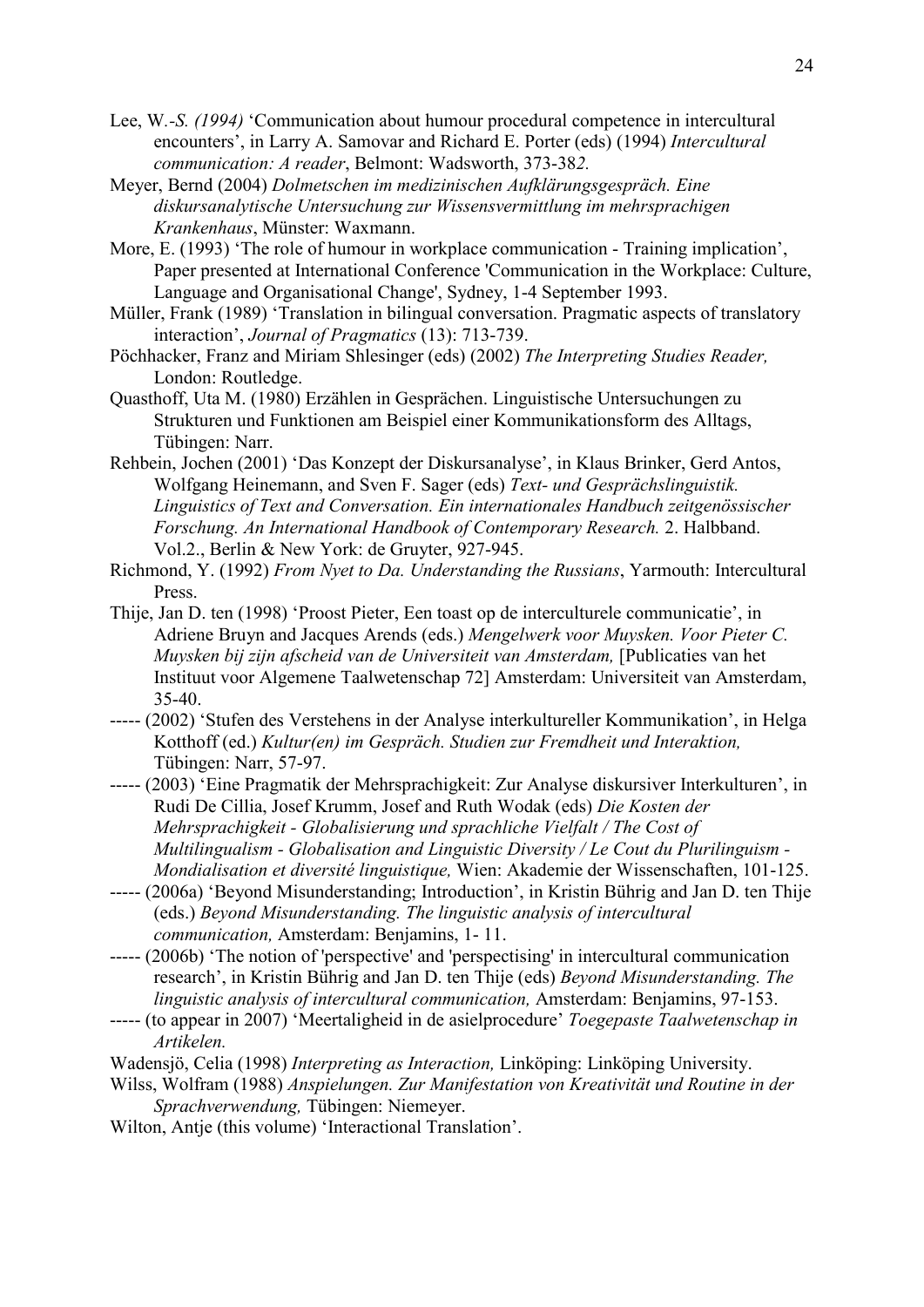## Appendix 1 : Transcription conventions

#### Score transcription conventions

The score format follows musical notation. Each speaker is given three lines:

- a verbal communication line (indicated by speaker initials in capitals; e.g. RI);

- a non-verbal communication line (indicated by italics );

- an intonation line (indicated by >).

Verbal and non-verbal communication transcribed above each other within a score indicates simultaneity.

In addition, the following conventions are used:

| verbal communication line                                  |  |  |  |  |  |  |  |  |
|------------------------------------------------------------|--|--|--|--|--|--|--|--|
| Repair                                                     |  |  |  |  |  |  |  |  |
| not understood                                             |  |  |  |  |  |  |  |  |
| (walks) good guess                                         |  |  |  |  |  |  |  |  |
| $((1 sec.))$ pause of 1 second                             |  |  |  |  |  |  |  |  |
| pause of less than 1 second                                |  |  |  |  |  |  |  |  |
| naming a verbal activity                                   |  |  |  |  |  |  |  |  |
| not certain which speaker uttered 'Hm'                     |  |  |  |  |  |  |  |  |
| information on the section between brackets is given under |  |  |  |  |  |  |  |  |
| the score                                                  |  |  |  |  |  |  |  |  |
| number of segment                                          |  |  |  |  |  |  |  |  |
| number of subsegment                                       |  |  |  |  |  |  |  |  |
| (full stop) sentence final falling intonation              |  |  |  |  |  |  |  |  |
| non sentence final rising intonation                       |  |  |  |  |  |  |  |  |
| sentence final rising intonation                           |  |  |  |  |  |  |  |  |
|                                                            |  |  |  |  |  |  |  |  |

#### intonation line

| stress             |
|--------------------|
| lengthened         |
| rising intonation  |
| falling intonation |
| doubling           |
| shortened          |

### Appendix 2: Toasts to say goodbye (March 9th 1996)

| NH.                                                                                                                                                                                                                                                                                                                                                                                                                                                                                                                                                    | Hans     |  |  |  |  |  |  |
|--------------------------------------------------------------------------------------------------------------------------------------------------------------------------------------------------------------------------------------------------------------------------------------------------------------------------------------------------------------------------------------------------------------------------------------------------------------------------------------------------------------------------------------------------------|----------|--|--|--|--|--|--|
| NΟ                                                                                                                                                                                                                                                                                                                                                                                                                                                                                                                                                     | Otto     |  |  |  |  |  |  |
| <b>RV</b>                                                                                                                                                                                                                                                                                                                                                                                                                                                                                                                                              | Vladimir |  |  |  |  |  |  |
| RZ                                                                                                                                                                                                                                                                                                                                                                                                                                                                                                                                                     | Zina     |  |  |  |  |  |  |
| RW                                                                                                                                                                                                                                                                                                                                                                                                                                                                                                                                                     | Wera     |  |  |  |  |  |  |
| RN                                                                                                                                                                                                                                                                                                                                                                                                                                                                                                                                                     | Natascha |  |  |  |  |  |  |
| RA                                                                                                                                                                                                                                                                                                                                                                                                                                                                                                                                                     | Anna     |  |  |  |  |  |  |
| RI                                                                                                                                                                                                                                                                                                                                                                                                                                                                                                                                                     | Ida      |  |  |  |  |  |  |
| RT                                                                                                                                                                                                                                                                                                                                                                                                                                                                                                                                                     | Tanja    |  |  |  |  |  |  |
| RX.                                                                                                                                                                                                                                                                                                                                                                                                                                                                                                                                                    | Unknown  |  |  |  |  |  |  |
| $\verb {\lor} \oslash{\otimes} \oslash{\otimes} \oslash{\otimes} \oslash{\otimes} \oslash{\otimes} \oslash{\otimes} \oslash{\otimes} \oslash{\otimes} \oslash{\otimes} \oslash{\otimes} \oslash{\otimes} \oslash{\otimes} \oslash{\otimes} \oslash{\otimes} \oslash{\otimes} \oslash{\otimes} \oslash{\otimes} \oslash{\otimes} \oslash{\otimes} \oslash{\otimes} \oslash{\otimes} \oslash{\otimes} \oslash{\otimes} \oslash{\otimes} \oslash{\otimes} \oslash{\otimes} \oslash{\otimes} \oslash{\otimes} \oslash{\otimes} \oslash{\otimes} \oslash{\$ |          |  |  |  |  |  |  |
| $\geq$ >v                                                                                                                                                                                                                                                                                                                                                                                                                                                                                                                                              |          |  |  |  |  |  |  |
| $\geq N$ H $\geq$ [ <sup>1</sup> I'am very glad I have had the opportunity to see VXXXXXXXX                                                                                                                                                                                                                                                                                                                                                                                                                                                            |          |  |  |  |  |  |  |

≥ ℵ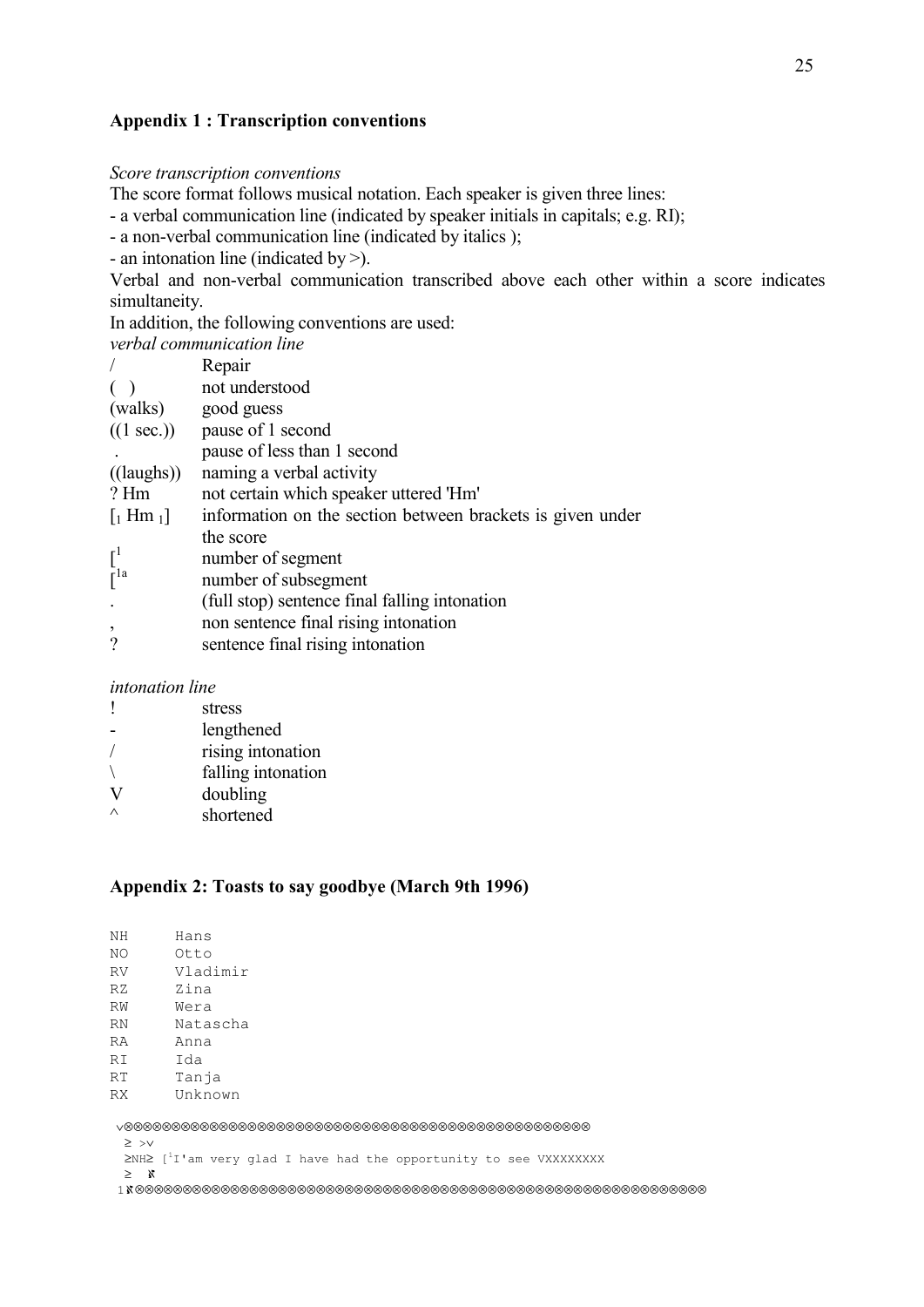∨⊗⊗⊗⊗⊗⊗⊗⊗⊗⊗⊗⊗⊗⊗⊗⊗⊗⊗⊗⊗⊗⊗⊗⊗⊗⊗⊗⊗⊗⊗⊗⊗⊗⊗⊗⊗⊗⊗⊗⊗⊗⊗⊗⊗⊗⊗⊗⊗⊗ ≥ >∨ ≥NH≥ by snow. [<sup>3</sup>Thas was the first time. [<sup>5</sup>Yeah ≥ ℵ ≥ >∨<br>≥NO≥  $[4$ Yeah? ≥ ℵ ≥ >∨  $\geq$ RV $\geq$   $\qquad$   $\uparrow$ <sup>2</sup> Hm ≥ ℵ 2ℵ⊗⊗⊗⊗⊗⊗⊗⊗⊗⊗⊗⊗⊗⊗⊗⊗⊗⊗⊗⊗⊗⊗⊗⊗⊗⊗⊗⊗⊗⊗⊗⊗⊗⊗⊗⊗⊗⊗⊗⊗⊗⊗⊗⊗⊗⊗⊗⊗⊗⊗⊗⊗⊗⊗⊗⊗⊗⊗⊗⊗ ∨⊗⊗⊗⊗⊗⊗⊗⊗⊗⊗⊗⊗⊗⊗⊗⊗⊗⊗⊗⊗⊗⊗⊗⊗⊗⊗⊗⊗⊗⊗⊗⊗⊗⊗⊗⊗⊗⊗⊗⊗⊗⊗⊗⊗⊗⊗⊗⊗⊗ ≥ >∨ ≥RW≥ [<sup>5</sup>Ганс вчера Вхххххххх снежным видел в первый раз [<sup>6</sup>((2 sec.)) ≥ ≥ Hans saw Vxxxxxxx covered in snow for the first time yesterday ≥ ℵ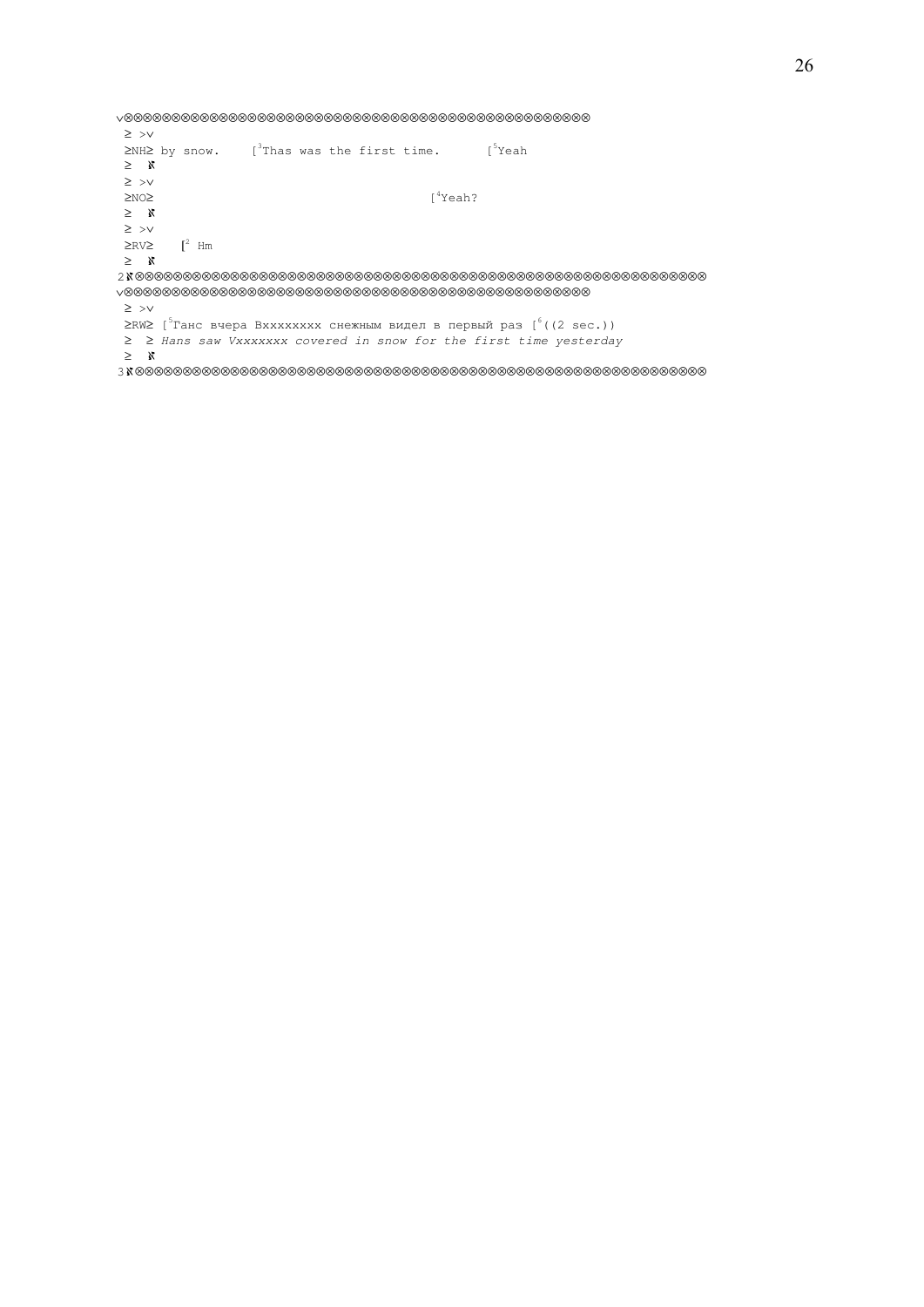∨⊗⊗⊗⊗⊗⊗⊗⊗⊗⊗⊗⊗⊗⊗⊗⊗⊗⊗⊗⊗⊗⊗⊗⊗⊗⊗⊗⊗⊗⊗⊗⊗⊗⊗⊗⊗⊗⊗⊗⊗⊗⊗⊗⊗⊗⊗⊗⊗⊗ ≥ >∨ ≥NO≥ [<sup>7</sup>You don't bring a toast ( ) Hans? [<sup>8</sup> You're just answering? ≥ ℵ ≥ >∨  $≥$ RX $≥$  [<sup>7</sup> ah ≥ ℵ 4ℵ⊗⊗⊗⊗⊗⊗⊗⊗⊗⊗⊗⊗⊗⊗⊗⊗⊗⊗⊗⊗⊗⊗⊗⊗⊗⊗⊗⊗⊗⊗⊗⊗⊗⊗⊗⊗⊗⊗⊗⊗⊗⊗⊗⊗⊗⊗⊗⊗⊗⊗⊗⊗⊗⊗⊗⊗⊗⊗⊗⊗ ∨⊗⊗⊗⊗⊗⊗⊗⊗⊗⊗⊗⊗⊗⊗⊗⊗⊗⊗⊗⊗⊗⊗⊗⊗⊗⊗⊗⊗⊗⊗⊗⊗⊗⊗⊗⊗⊗⊗⊗⊗⊗⊗⊗⊗⊗⊗⊗⊗⊗ ≥ >∨  $\geq$ NH $\geq$ <sup>9</sup> I'll/ I was a bit answering. [<sup>10</sup> Shall I? ≥ ≥ laughs ≥ ℵ ≥ >∨  $>$ NO $>$  $I^{11}$  Yes. ≥ ℵ ≥ >∨  $≥RW≥$   $[12$  чуть-чуть нальём!  $\geq$   $\geq$   $\geq$  ≥ ℵ 5ℵ⊗⊗⊗⊗⊗⊗⊗⊗⊗⊗⊗⊗⊗⊗⊗⊗⊗⊗⊗⊗⊗⊗⊗⊗⊗⊗⊗⊗⊗⊗⊗⊗⊗⊗⊗⊗⊗⊗⊗⊗⊗⊗⊗⊗⊗⊗⊗⊗⊗⊗⊗⊗⊗⊗⊗⊗⊗⊗⊗⊗ ∨⊗⊗⊗⊗⊗⊗⊗⊗⊗⊗⊗⊗⊗⊗⊗⊗⊗⊗⊗⊗⊗⊗⊗⊗⊗⊗⊗⊗⊗⊗⊗⊗⊗⊗⊗⊗⊗⊗⊗⊗⊗⊗⊗⊗⊗⊗⊗⊗⊗ ≥ >∨ ≥NH≥ [<sup>15</sup> So please ≥ ℵ ≥ >∨ ≥NO≥ [<sup>13</sup>Yes, please. You are the head of the team. ≥ ≥ laughs ≥ ℵ ≥ >∨  $\geq$ RX≥  $\left[$ <sup>14</sup> • ( ) ≥ ℵ 6ℵ⊗⊗⊗⊗⊗⊗⊗⊗⊗⊗⊗⊗⊗⊗⊗⊗⊗⊗⊗⊗⊗⊗⊗⊗⊗⊗⊗⊗⊗⊗⊗⊗⊗⊗⊗⊗⊗⊗⊗⊗⊗⊗⊗⊗⊗⊗⊗⊗⊗⊗⊗⊗⊗⊗⊗⊗⊗⊗⊗⊗ ∨⊗⊗⊗⊗⊗⊗⊗⊗⊗⊗⊗⊗⊗⊗⊗⊗⊗⊗⊗⊗⊗⊗⊗⊗⊗⊗⊗⊗⊗⊗⊗⊗⊗⊗⊗⊗⊗⊗⊗⊗⊗⊗⊗⊗⊗⊗⊗⊗⊗ ≥ >∨  $\geq$ NH $\geq$  take glasses again.  $[17]$  this is yours. ≥ ≥ puts new sekt in the glases ≥ ℵ ≥ >∨ ≥XX≥ [<sup>16</sup> all laugh laughing ≥ ℵ ≥ >∨  $\mathsf{e}^{\mathsf{18}}$ не допивайте!  $≥ ≥$   $>$  ≥ ℵ 7ℵ⊗⊗⊗⊗⊗⊗⊗⊗⊗⊗⊗⊗⊗⊗⊗⊗⊗⊗⊗⊗⊗⊗⊗⊗⊗⊗⊗⊗⊗⊗⊗⊗⊗⊗⊗⊗⊗⊗⊗⊗⊗⊗⊗⊗⊗⊗⊗⊗⊗⊗⊗⊗⊗⊗⊗⊗⊗⊗⊗⊗ ∨⊗⊗⊗⊗⊗⊗⊗⊗⊗⊗⊗⊗⊗⊗⊗⊗⊗⊗⊗⊗⊗⊗⊗⊗⊗⊗⊗⊗⊗⊗⊗⊗⊗⊗⊗⊗⊗⊗⊗⊗⊗⊗⊗⊗⊗⊗⊗⊗⊗ ≥ >∨  $\begin{picture}(100,10) \put(0,0){\line(1,0){10}} \put(10,0){\line(1,0){10}} \put(10,0){\line(1,0){10}} \put(10,0){\line(1,0){10}} \put(10,0){\line(1,0){10}} \put(10,0){\line(1,0){10}} \put(10,0){\line(1,0){10}} \put(10,0){\line(1,0){10}} \put(10,0){\line(1,0){10}} \put(10,0){\line(1,0){10}} \put(10,0){\line(1,0){10}} \put(10,0){\line($  ≥ ℵ 8ℵ⊗⊗⊗⊗⊗⊗⊗⊗⊗⊗⊗⊗⊗⊗⊗⊗⊗⊗⊗⊗⊗⊗⊗⊗⊗⊗⊗⊗⊗⊗⊗⊗⊗⊗⊗⊗⊗⊗⊗⊗⊗⊗⊗⊗⊗⊗⊗⊗⊗⊗⊗⊗⊗⊗⊗⊗⊗⊗⊗⊗ ∨⊗⊗⊗⊗⊗⊗⊗⊗⊗⊗⊗⊗⊗⊗⊗⊗⊗⊗⊗⊗⊗⊗⊗⊗⊗⊗⊗⊗⊗⊗⊗⊗⊗⊗⊗⊗⊗⊗⊗⊗⊗⊗⊗⊗⊗⊗⊗⊗⊗ ≥ >∨  $\geq N$ H $\geq$  [<sup>20</sup>I'am not such a good drinker, so () ≥ ℵ ≥ >∨  $≥RW≥$   $[21$   $[1$  так ну все по-братски 1] ≥ ≥ Sooo. That's it . just like brothers. ≥ ℵ 9ℵ⊗⊗⊗⊗⊗⊗⊗⊗⊗⊗⊗⊗⊗⊗⊗⊗⊗⊗⊗⊗⊗⊗⊗⊗⊗⊗⊗⊗⊗⊗⊗⊗⊗⊗⊗⊗⊗⊗⊗⊗⊗⊗⊗⊗⊗⊗⊗⊗⊗⊗⊗⊗⊗⊗⊗⊗⊗⊗⊗⊗  $[1]$  laughing ∨⊗⊗⊗⊗⊗⊗⊗⊗⊗⊗⊗⊗⊗⊗⊗⊗⊗⊗⊗⊗⊗⊗⊗⊗⊗⊗⊗⊗⊗⊗⊗⊗⊗⊗⊗⊗⊗⊗⊗⊗⊗⊗⊗⊗⊗⊗⊗⊗⊗ ≥ >∨  $\geq$ RV $\geq$  [<sup>22</sup> ( ) That's the problem. [<sup>23</sup> He doesn't drink, so ≥ ℵ 10ℵ⊗⊗⊗⊗⊗⊗⊗⊗⊗⊗⊗⊗⊗⊗⊗⊗⊗⊗⊗⊗⊗⊗⊗⊗⊗⊗⊗⊗⊗⊗⊗⊗⊗⊗⊗⊗⊗⊗⊗⊗⊗⊗⊗⊗⊗⊗⊗⊗⊗⊗⊗⊗⊗⊗⊗⊗⊗⊗⊗⊗ ∨⊗⊗⊗⊗⊗⊗⊗⊗⊗⊗⊗⊗⊗⊗⊗⊗⊗⊗⊗⊗⊗⊗⊗⊗⊗⊗⊗⊗⊗⊗⊗⊗⊗⊗⊗⊗⊗⊗⊗⊗⊗⊗⊗⊗⊗⊗⊗⊗⊗ ≥ >∨ ! ≥RV≥ anything he drinks has a very big influence. ≥ ℵ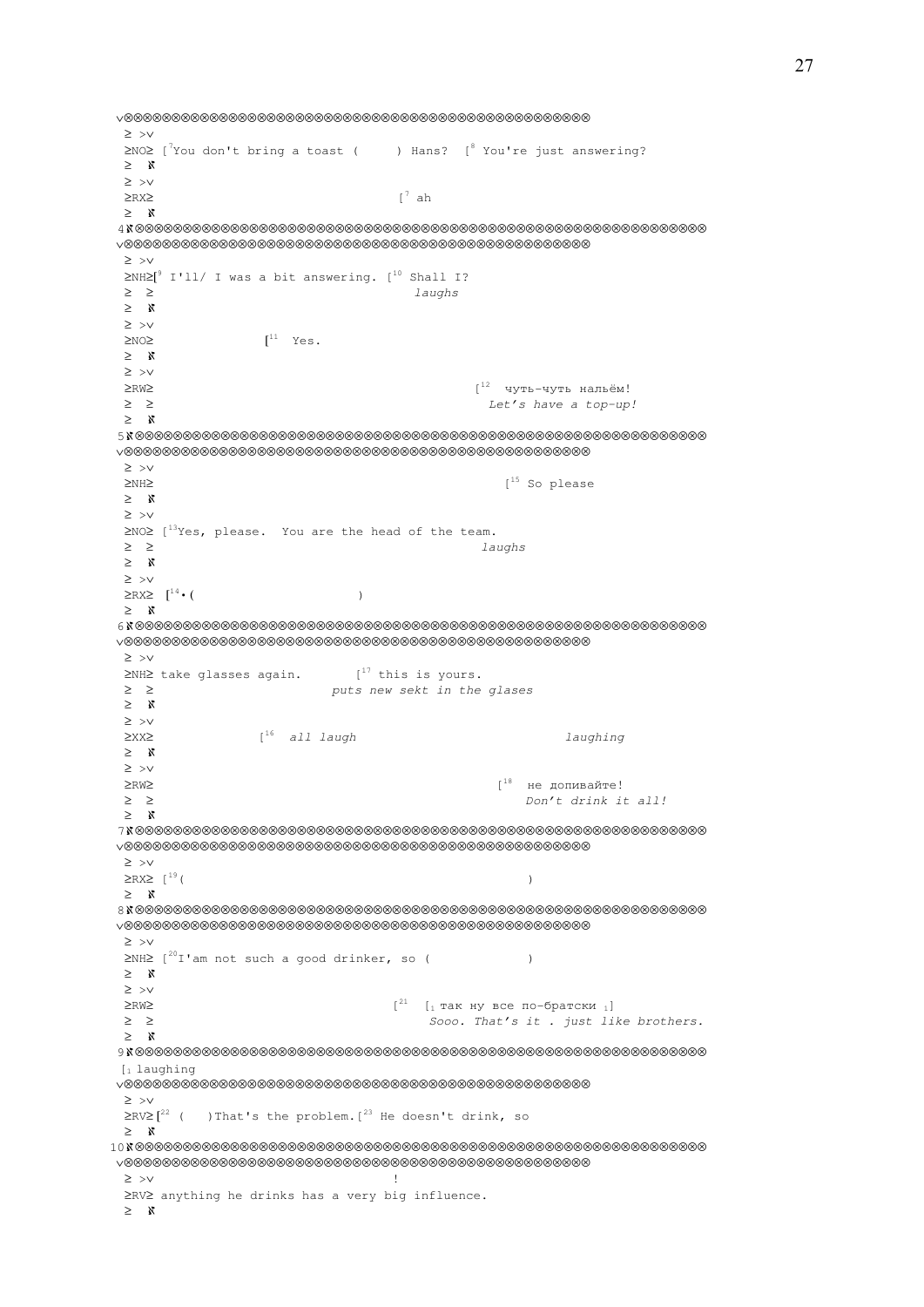| v | I<br>۰, |
|---|---------|

| $>$ $>$ $\vee$ |  |  |  |  |  |                 |
|----------------|--|--|--|--|--|-----------------|
| $>$ N $\cap$   |  |  |  |  |  |                 |
| $>$ >          |  |  |  |  |  | $I^{24}$ laughs |
| > x            |  |  |  |  |  |                 |
|                |  |  |  |  |  |                 |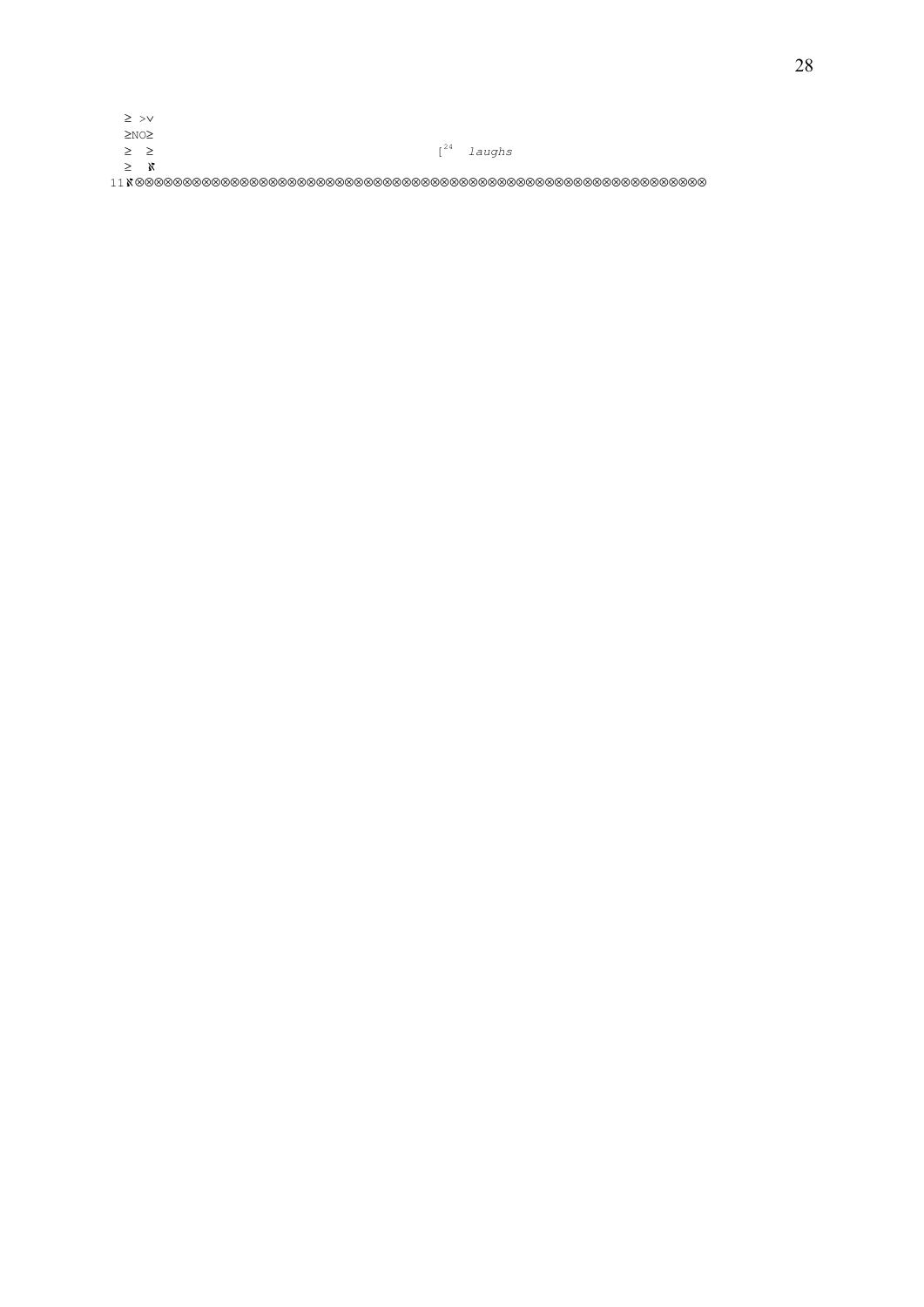∨⊗⊗⊗⊗⊗⊗⊗⊗⊗⊗⊗⊗⊗⊗⊗⊗⊗⊗⊗⊗⊗⊗⊗⊗⊗⊗⊗⊗⊗⊗⊗⊗⊗⊗⊗⊗⊗⊗⊗⊗⊗⊗⊗⊗⊗⊗⊗⊗⊗ ≥ >∨ ≥NH≥[<sup>25</sup> So uuuhh, Vladimir.[<sup>26</sup> Thank you foruuhh confirming my position ≥ ℵ ≥ >∨  $\geq$ RX $\geq$  ( ) ≥ ℵ 12ℵ⊗⊗⊗⊗⊗⊗⊗⊗⊗⊗⊗⊗⊗⊗⊗⊗⊗⊗⊗⊗⊗⊗⊗⊗⊗⊗⊗⊗⊗⊗⊗⊗⊗⊗⊗⊗⊗⊗⊗⊗⊗⊗⊗⊗⊗⊗⊗⊗⊗⊗⊗⊗⊗⊗⊗⊗⊗⊗⊗⊗ ∨⊗⊗⊗⊗⊗⊗⊗⊗⊗⊗⊗⊗⊗⊗⊗⊗⊗⊗⊗⊗⊗⊗⊗⊗⊗⊗⊗⊗⊗⊗⊗⊗⊗⊗⊗⊗⊗⊗⊗⊗⊗⊗⊗⊗⊗⊗⊗⊗⊗ ≥ >∨ ≥NH≥ in your staff and inviting Otto to be in the staff here. ≥ ℵ ≥ >∨  $>RV>$  ≥ ℵ ≥ >∨ ≥RW≥ [<sup>28</sup> Владимир, спасибо большое ≥ ≥ Vladimir, thank you very much, ≥ ℵ 13ℵ⊗⊗⊗⊗⊗⊗⊗⊗⊗⊗⊗⊗⊗⊗⊗⊗⊗⊗⊗⊗⊗⊗⊗⊗⊗⊗⊗⊗⊗⊗⊗⊗⊗⊗⊗⊗⊗⊗⊗⊗⊗⊗⊗⊗⊗⊗⊗⊗⊗⊗⊗⊗⊗⊗⊗⊗⊗⊗⊗⊗ ∨⊗⊗⊗⊗⊗⊗⊗⊗⊗⊗⊗⊗⊗⊗⊗⊗⊗⊗⊗⊗⊗⊗⊗⊗⊗⊗⊗⊗⊗⊗⊗⊗⊗⊗⊗⊗⊗⊗⊗⊗⊗⊗⊗⊗⊗⊗⊗⊗⊗ ≥ >∨ ≥NH≥ [<sup>30</sup> I promise you we will best / I'll do my/ ≥ ℵ ≥ >∨ ≥RW≥ за то, что ты подтвердил свою роль в университете ≥ ≥ for confirming your position at the university. ≥ ℵ 14ℵ⊗⊗⊗⊗⊗⊗⊗⊗⊗⊗⊗⊗⊗⊗⊗⊗⊗⊗⊗⊗⊗⊗⊗⊗⊗⊗⊗⊗⊗⊗⊗⊗⊗⊗⊗⊗⊗⊗⊗⊗⊗⊗⊗⊗⊗⊗⊗⊗⊗⊗⊗⊗⊗⊗⊗⊗⊗⊗⊗⊗ ∨⊗⊗⊗⊗⊗⊗⊗⊗⊗⊗⊗⊗⊗⊗⊗⊗⊗⊗⊗⊗⊗⊗⊗⊗⊗⊗⊗⊗⊗⊗⊗⊗⊗⊗⊗⊗⊗⊗⊗⊗⊗⊗⊗⊗⊗⊗⊗⊗⊗ ≥ >∨ ≥NH≥ We will do our best . to involve them so much in Holland, that ≥ ℵ ≥ >∨ ≥RW≥ и за то, что ты развернул ≥ ≥ and for developing that. ≥ ℵ 15ℵ⊗⊗⊗⊗⊗⊗⊗⊗⊗⊗⊗⊗⊗⊗⊗⊗⊗⊗⊗⊗⊗⊗⊗⊗⊗⊗⊗⊗⊗⊗⊗⊗⊗⊗⊗⊗⊗⊗⊗⊗⊗⊗⊗⊗⊗⊗⊗⊗⊗⊗⊗⊗⊗⊗⊗⊗⊗⊗⊗⊗ ∨⊗⊗⊗⊗⊗⊗⊗⊗⊗⊗⊗⊗⊗⊗⊗⊗⊗⊗⊗⊗⊗⊗⊗⊗⊗⊗⊗⊗⊗⊗⊗⊗⊗⊗⊗⊗⊗⊗⊗⊗⊗⊗⊗⊗⊗⊗⊗⊗⊗ ≥ >∨ ≥NH≥ they won't come back here  $[32]$ , that they will be in our staff,]. ≥ ℵ ≥ >∨  $≥$ RX≥  $[$ <sup>31</sup> и. и (lachen)  $\geq$   $\geq$  and . and . and ≥ ℵ 16ℵ⊗⊗⊗⊗⊗⊗⊗⊗⊗⊗⊗⊗⊗⊗⊗⊗⊗⊗⊗⊗⊗⊗⊗⊗⊗⊗⊗⊗⊗⊗⊗⊗⊗⊗⊗⊗⊗⊗⊗⊗⊗⊗⊗⊗⊗⊗⊗⊗⊗⊗⊗⊗⊗⊗⊗⊗⊗⊗⊗⊗ [2 laughing slightly ∨⊗⊗⊗⊗⊗⊗⊗⊗⊗⊗⊗⊗⊗⊗⊗⊗⊗⊗⊗⊗⊗⊗⊗⊗⊗⊗⊗⊗⊗⊗⊗⊗⊗⊗⊗⊗⊗⊗⊗⊗⊗⊗⊗⊗⊗⊗⊗⊗⊗ ≥ >∨  $\geq$ RW $\geq$  [<sup>33</sup>я начало прослушала и [<sup>34</sup>так надеемся, что да что вам так ≥ ≥ I missed the start and therefore we hope, that yeah, that you ≥ ℵ 17ℵ⊗⊗⊗⊗⊗⊗⊗⊗⊗⊗⊗⊗⊗⊗⊗⊗⊗⊗⊗⊗⊗⊗⊗⊗⊗⊗⊗⊗⊗⊗⊗⊗⊗⊗⊗⊗⊗⊗⊗⊗⊗⊗⊗⊗⊗⊗⊗⊗⊗⊗⊗⊗⊗⊗⊗⊗⊗⊗⊗⊗ ∨⊗⊗⊗⊗⊗⊗⊗⊗⊗⊗⊗⊗⊗⊗⊗⊗⊗⊗⊗⊗⊗⊗⊗⊗⊗⊗⊗⊗⊗⊗⊗⊗⊗⊗⊗⊗⊗⊗⊗⊗⊗⊗⊗⊗⊗⊗⊗⊗⊗ ≥ >∨ ≥RW≥ понравится, что вы туда не вернётесь, ≥ *N* will like it so much, that you won't go back there, 18ℵ⊗⊗⊗⊗⊗⊗⊗⊗⊗⊗⊗⊗⊗⊗⊗⊗⊗⊗⊗⊗⊗⊗⊗⊗⊗⊗⊗⊗⊗⊗⊗⊗⊗⊗⊗⊗⊗⊗⊗⊗⊗⊗⊗⊗⊗⊗⊗⊗⊗⊗⊗⊗⊗⊗⊗⊗⊗⊗⊗⊗ ∨⊗⊗⊗⊗⊗⊗⊗⊗⊗⊗⊗⊗⊗⊗⊗⊗⊗⊗⊗⊗⊗⊗⊗⊗⊗⊗⊗⊗⊗⊗⊗⊗⊗⊗⊗⊗⊗⊗⊗⊗⊗⊗⊗⊗⊗⊗⊗⊗⊗ ≥ >∨  $\geq N$ H $\geq$  ((2 sec.)) ≥ ℵ ≥ >∨ ! ≥RW≥ сюда не вернётесь ≥ ≥ won't come back here. ≥ ℵ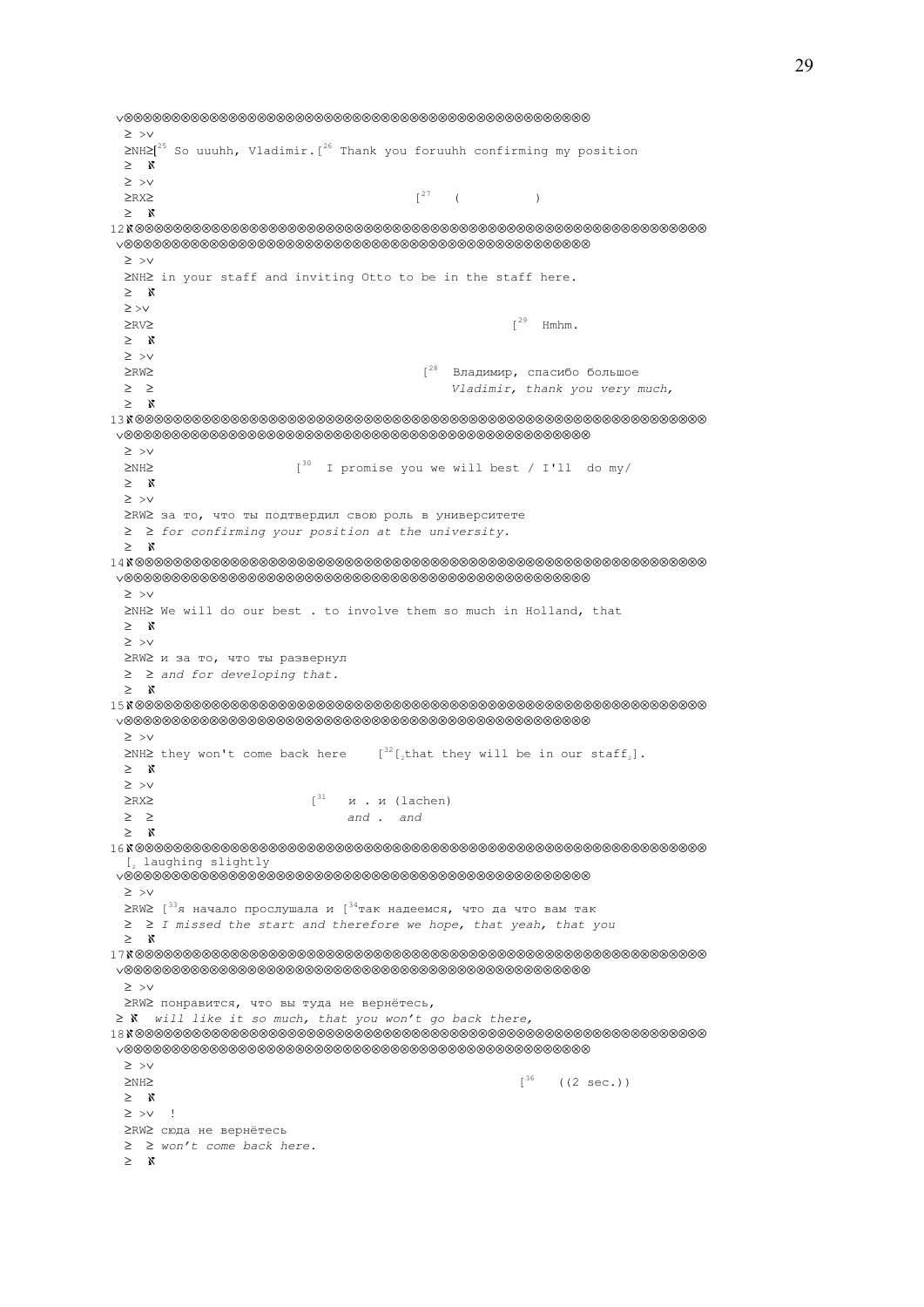≥ >∨  $≥$ RX≥  $[$ <sup>35</sup>. вернётесь ≥ ≥ return. ≥ ℵ 19ℵ⊗⊗⊗⊗⊗⊗⊗⊗⊗⊗⊗⊗⊗⊗⊗⊗⊗⊗⊗⊗⊗⊗⊗⊗⊗⊗⊗⊗⊗⊗⊗⊗⊗⊗⊗⊗⊗⊗⊗⊗⊗⊗⊗⊗⊗⊗⊗⊗⊗⊗⊗⊗⊗⊗⊗⊗⊗⊗⊗⊗ ∨⊗⊗⊗⊗⊗⊗⊗⊗⊗⊗⊗⊗⊗⊗⊗⊗⊗⊗⊗⊗⊗⊗⊗⊗⊗⊗⊗⊗⊗⊗⊗⊗⊗⊗⊗⊗⊗⊗⊗⊗⊗⊗⊗⊗⊗⊗⊗⊗⊗ ≥ >∨ ≥NH≥ [<sup>37</sup>And I have to tell you one problem we had to deal with. ≥ ℵ 20ℵ⊗⊗⊗⊗⊗⊗⊗⊗⊗⊗⊗⊗⊗⊗⊗⊗⊗⊗⊗⊗⊗⊗⊗⊗⊗⊗⊗⊗⊗⊗⊗⊗⊗⊗⊗⊗⊗⊗⊗⊗⊗⊗⊗⊗⊗⊗⊗⊗⊗⊗⊗⊗⊗⊗⊗⊗⊗⊗⊗⊗ ∨⊗⊗⊗⊗⊗⊗⊗⊗⊗⊗⊗⊗⊗⊗⊗⊗⊗⊗⊗⊗⊗⊗⊗⊗⊗⊗⊗⊗⊗⊗⊗⊗⊗⊗⊗⊗⊗⊗⊗⊗⊗⊗⊗⊗⊗⊗⊗⊗⊗ ≥ >∨ ≥NH≥ [<sup>38</sup>There was really one serious problem. ≥ ℵ ≥ >∨ ≥RW≥ [<sup>39</sup> одна очень серъезная ≥ ≥ one very serious ≥ ℵ 21ℵ⊗⊗⊗⊗⊗⊗⊗⊗⊗⊗⊗⊗⊗⊗⊗⊗⊗⊗⊗⊗⊗⊗⊗⊗⊗⊗⊗⊗⊗⊗⊗⊗⊗⊗⊗⊗⊗⊗⊗⊗⊗⊗⊗⊗⊗⊗⊗⊗⊗⊗⊗⊗⊗⊗⊗⊗⊗⊗⊗⊗ ∨⊗⊗⊗⊗⊗⊗⊗⊗⊗⊗⊗⊗⊗⊗⊗⊗⊗⊗⊗⊗⊗⊗⊗⊗⊗⊗⊗⊗⊗⊗⊗⊗⊗⊗⊗⊗⊗⊗⊗⊗⊗⊗⊗⊗⊗⊗⊗⊗⊗ ≥ >∨ ≥NH≥ [<sup>40</sup>Except from the harrassment of some of your employees. ≥ ℵ ≥ ∨ ≥RW≥ проблема ≥ ≥ problem. ≥ ℵ 22ℵ⊗⊗⊗⊗⊗⊗⊗⊗⊗⊗⊗⊗⊗⊗⊗⊗⊗⊗⊗⊗⊗⊗⊗⊗⊗⊗⊗⊗⊗⊗⊗⊗⊗⊗⊗⊗⊗⊗⊗⊗⊗⊗⊗⊗⊗⊗⊗⊗⊗⊗⊗⊗⊗⊗⊗⊗⊗⊗⊗⊗ ∨⊗⊗⊗⊗⊗⊗⊗⊗⊗⊗⊗⊗⊗⊗⊗⊗⊗⊗⊗⊗⊗⊗⊗⊗⊗⊗⊗⊗⊗⊗⊗⊗⊗⊗⊗⊗⊗⊗⊗⊗⊗⊗⊗⊗⊗⊗⊗⊗⊗ ≥ >∨  $\geq$ NH $\geq$  [<sup>42</sup>There was an/ [<sup>43</sup> You can translate as well  $\geq$   $\aleph$   $\left[ \begin{array}{cc} 41 & \text{coudhs} \\ \text{coudhs} \end{array} \right]$  ≥ >∨  $≥RW≥$  [<sup>44</sup> и и ≥ ≥ and and ≥ ℵ 23ℵ⊗⊗⊗⊗⊗⊗⊗⊗⊗⊗⊗⊗⊗⊗⊗⊗⊗⊗⊗⊗⊗⊗⊗⊗⊗⊗⊗⊗⊗⊗⊗⊗⊗⊗⊗⊗⊗⊗⊗⊗⊗⊗⊗⊗⊗⊗⊗⊗⊗⊗⊗⊗⊗⊗⊗⊗⊗⊗⊗⊗ ∨⊗⊗⊗⊗⊗⊗⊗⊗⊗⊗⊗⊗⊗⊗⊗⊗⊗⊗⊗⊗⊗⊗⊗⊗⊗⊗⊗⊗⊗⊗⊗⊗⊗⊗⊗⊗⊗⊗⊗⊗⊗⊗⊗⊗⊗⊗⊗⊗⊗ ≥ >∨ ≥NH≥ [45(At/ At) Apart from the harrassment by one of your employees. ≥ ℵ 24ℵ⊗⊗⊗⊗⊗⊗⊗⊗⊗⊗⊗⊗⊗⊗⊗⊗⊗⊗⊗⊗⊗⊗⊗⊗⊗⊗⊗⊗⊗⊗⊗⊗⊗⊗⊗⊗⊗⊗⊗⊗⊗⊗⊗⊗⊗⊗⊗⊗⊗⊗⊗⊗⊗⊗⊗⊗⊗⊗⊗⊗ ∨⊗⊗⊗⊗⊗⊗⊗⊗⊗⊗⊗⊗⊗⊗⊗⊗⊗⊗⊗⊗⊗⊗⊗⊗⊗⊗⊗⊗⊗⊗⊗⊗⊗⊗⊗⊗⊗⊗⊗⊗⊗⊗⊗⊗⊗⊗⊗⊗⊗ ≥ >∨  $\geq$ RV≥ [<sup>47</sup>harrassment это значит вот помимо, значит,<br>  $\geq$  ≥ 2 that means  $\ell$  that by the way means ≥ ℵ ≥ >∨ ≥RW≥ [<sup>46</sup> чё такое?  $>$  > What exactly? ≥ ℵ 25ℵ⊗⊗⊗⊗⊗⊗⊗⊗⊗⊗⊗⊗⊗⊗⊗⊗⊗⊗⊗⊗⊗⊗⊗⊗⊗⊗⊗⊗⊗⊗⊗⊗⊗⊗⊗⊗⊗⊗⊗⊗⊗⊗⊗⊗⊗⊗⊗⊗⊗⊗⊗⊗⊗⊗⊗⊗⊗⊗⊗⊗ ∨⊗⊗⊗⊗⊗⊗⊗⊗⊗⊗⊗⊗⊗⊗⊗⊗⊗⊗⊗⊗⊗⊗⊗⊗⊗⊗⊗⊗⊗⊗⊗⊗⊗⊗⊗⊗⊗⊗⊗⊗⊗⊗⊗⊗⊗⊗⊗⊗⊗ ≥ >∨  $≥$ RB≥ [<sup>48</sup>ну вот о чём мы говорили, смеялись в воскресенье ...<br>
≥ Х *well, that's what we talked about, laughed about c* well, that's what we talked about, laughed about on Sunday. ≥ >∨  $≥RW≥$  [<sup>49</sup> ага, ага ≥ ≥ uh-huh, uh-huh ≥ ℵ 26ℵ⊗⊗⊗⊗⊗⊗⊗⊗⊗⊗⊗⊗⊗⊗⊗⊗⊗⊗⊗⊗⊗⊗⊗⊗⊗⊗⊗⊗⊗⊗⊗⊗⊗⊗⊗⊗⊗⊗⊗⊗⊗⊗⊗⊗⊗⊗⊗⊗⊗⊗⊗⊗⊗⊗⊗⊗⊗⊗⊗⊗

∨⊗⊗⊗⊗⊗⊗⊗⊗⊗⊗⊗⊗⊗⊗⊗⊗⊗⊗⊗⊗⊗⊗⊗⊗⊗⊗⊗⊗⊗⊗⊗⊗⊗⊗⊗⊗⊗⊗⊗⊗⊗⊗⊗⊗⊗⊗⊗⊗⊗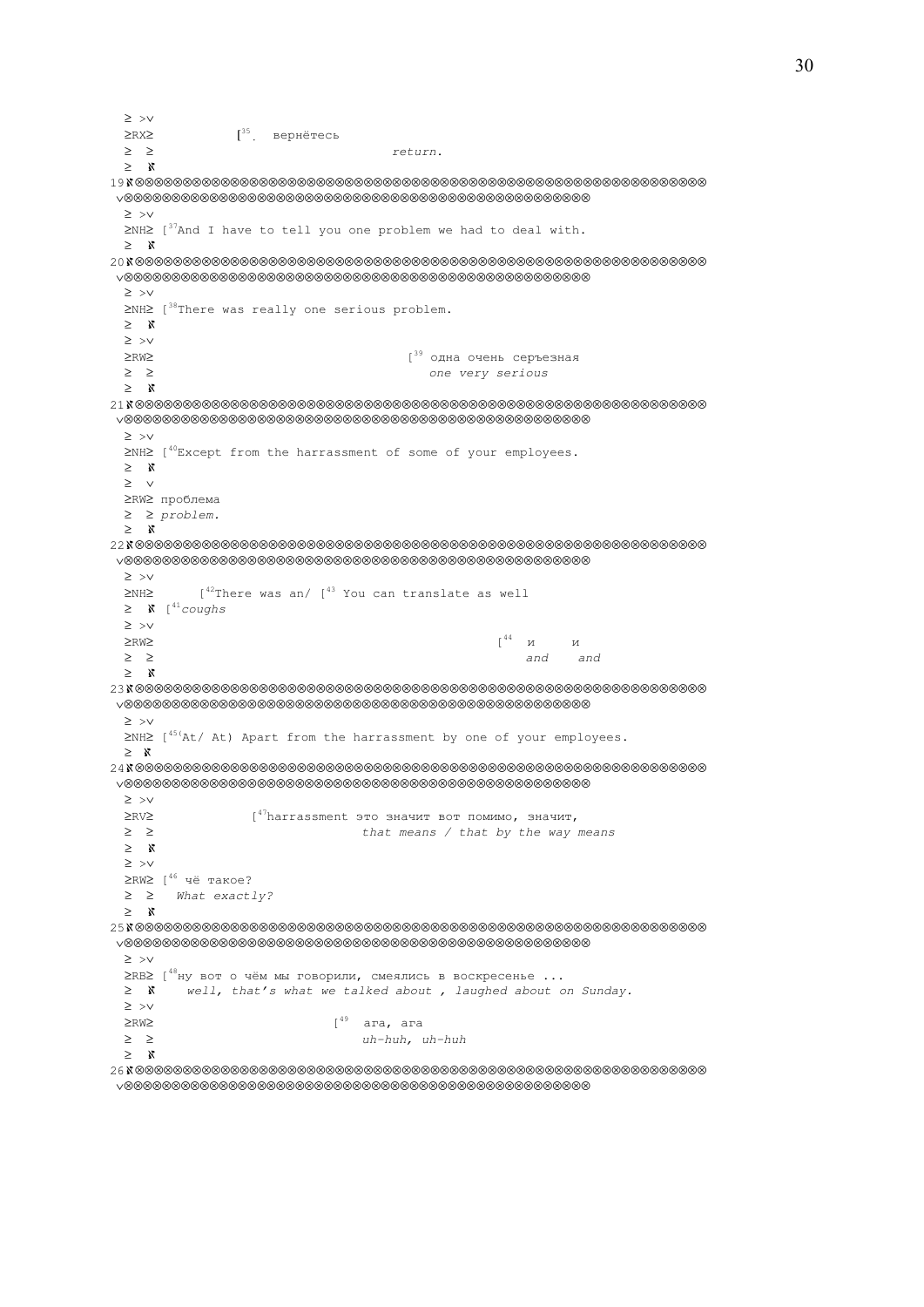≥ >∨ ≥RV≥[ <sup>50</sup>помимо значит беспокойства,которое представл/которое представляла ≥ ℵ Apart from the bother ≥ >∨  $≥RW≥$ <br>  $≥$  ≥  $≤$   $intenser$ intense interest ≥ ℵ 27ℵ⊗⊗⊗⊗⊗⊗⊗⊗⊗⊗⊗⊗⊗⊗⊗⊗⊗⊗⊗⊗⊗⊗⊗⊗⊗⊗⊗⊗⊗⊗⊗⊗⊗⊗⊗⊗⊗⊗⊗⊗⊗⊗⊗⊗⊗⊗⊗⊗⊗⊗⊗⊗⊗⊗⊗⊗⊗⊗⊗⊗ ∨⊗⊗⊗⊗⊗⊗⊗⊗⊗⊗⊗⊗⊗⊗⊗⊗⊗⊗⊗⊗⊗⊗⊗⊗⊗⊗⊗⊗⊗⊗⊗⊗⊗⊗⊗⊗⊗⊗⊗⊗⊗⊗⊗⊗⊗⊗⊗⊗⊗ ≥ >∨ ≥RV≥ для него одна из работниц нашего университета. ≥ ℵ caused for him by one of the employees of our university. ≥ >∨  $≥RW≥$  ну это я ≥ ≥ Well, that was me. ≥ ℵ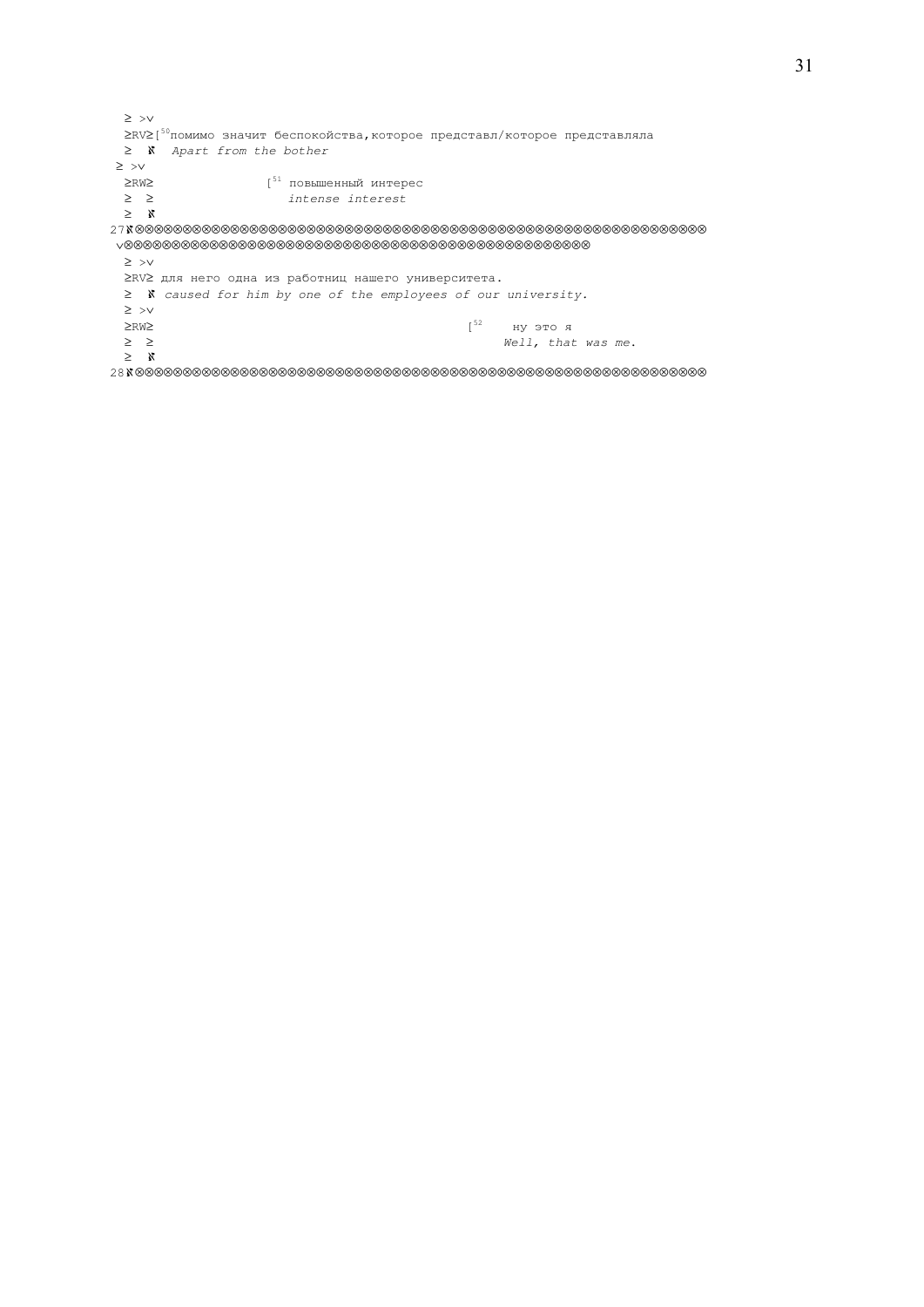```
 ∨⊗⊗⊗⊗⊗⊗⊗⊗⊗⊗⊗⊗⊗⊗⊗⊗⊗⊗⊗⊗⊗⊗⊗⊗⊗⊗⊗⊗⊗⊗⊗⊗⊗⊗⊗⊗⊗⊗⊗⊗⊗⊗⊗⊗⊗⊗⊗⊗⊗
  ≥ >∨ 
  ≥NH≥ [56 There was really one serious problem that 
  ≥ ℵ 
  ≥ >∨ 
  ≥RV≥ [53да
  ≥ ≥ yes
  ≥ ℵ 
  ≥ >∨ 
  ≥RW≥ 
 ≥ ≥ [54] aughs
  ≥ ℵ 
  ≥ >∨ 
  ≥R?≥ [55laughs
  ≥ ℵ 
29ℵ⊗⊗⊗⊗⊗⊗⊗⊗⊗⊗⊗⊗⊗⊗⊗⊗⊗⊗⊗⊗⊗⊗⊗⊗⊗⊗⊗⊗⊗⊗⊗⊗⊗⊗⊗⊗⊗⊗⊗⊗⊗⊗⊗⊗⊗⊗⊗⊗⊗⊗⊗⊗⊗⊗⊗⊗⊗⊗⊗⊗ 
 ∨⊗⊗⊗⊗⊗⊗⊗⊗⊗⊗⊗⊗⊗⊗⊗⊗⊗⊗⊗⊗⊗⊗⊗⊗⊗⊗⊗⊗⊗⊗⊗⊗⊗⊗⊗⊗⊗⊗⊗⊗⊗⊗⊗⊗⊗⊗⊗⊗⊗
  ≥ >∨ 
 \geq NH\geq [57was the problem of trust.[58It was not possible for Otto and me to
  ≥ ℵ 
30ℵ⊗⊗⊗⊗⊗⊗⊗⊗⊗⊗⊗⊗⊗⊗⊗⊗⊗⊗⊗⊗⊗⊗⊗⊗⊗⊗⊗⊗⊗⊗⊗⊗⊗⊗⊗⊗⊗⊗⊗⊗⊗⊗⊗⊗⊗⊗⊗⊗⊗⊗⊗⊗⊗⊗⊗⊗⊗⊗⊗⊗ 
 ∨⊗⊗⊗⊗⊗⊗⊗⊗⊗⊗⊗⊗⊗⊗⊗⊗⊗⊗⊗⊗⊗⊗⊗⊗⊗⊗⊗⊗⊗⊗⊗⊗⊗⊗⊗⊗⊗⊗⊗⊗⊗⊗⊗⊗⊗⊗⊗⊗⊗
  ≥ >∨ 
  ≥NH≥ know when we can trust people or not. 
  ≥ ℵ 
  ≥ >∨ 
 ≥RV≥ [59 Ага, значит, он сказал,
  ≥ ≥ Uh-huh, that means, he said 
  ≥ ℵ 
31ℵ⊗⊗⊗⊗⊗⊗⊗⊗⊗⊗⊗⊗⊗⊗⊗⊗⊗⊗⊗⊗⊗⊗⊗⊗⊗⊗⊗⊗⊗⊗⊗⊗⊗⊗⊗⊗⊗⊗⊗⊗⊗⊗⊗⊗⊗⊗⊗⊗⊗⊗⊗⊗⊗⊗⊗⊗⊗⊗⊗⊗ 
 ∨⊗⊗⊗⊗⊗⊗⊗⊗⊗⊗⊗⊗⊗⊗⊗⊗⊗⊗⊗⊗⊗⊗⊗⊗⊗⊗⊗⊗⊗⊗⊗⊗⊗⊗⊗⊗⊗⊗⊗⊗⊗⊗⊗⊗⊗⊗⊗⊗⊗⊗
  ≥ >∨ 
  ≥RV≥ что была одна проблема , мы с Отто тут обговорили, в общем
  ≥ ≥ That there was one problem, Otto and I have already discussed this, in general
  ≥ ℵ 
32ℵ⊗⊗⊗⊗⊗⊗⊗⊗⊗⊗⊗⊗⊗⊗⊗⊗⊗⊗⊗⊗⊗⊗⊗⊗⊗⊗⊗⊗⊗⊗⊗⊗⊗⊗⊗⊗⊗⊗⊗⊗⊗⊗⊗⊗⊗⊗⊗⊗⊗⊗⊗⊗⊗⊗⊗⊗⊗⊗⊗⊗ 
 ∨⊗⊗⊗⊗⊗⊗⊗⊗⊗⊗⊗⊗⊗⊗⊗⊗⊗⊗⊗⊗⊗⊗⊗⊗⊗⊗⊗⊗⊗⊗⊗⊗⊗⊗⊗⊗⊗⊗⊗⊗⊗⊗⊗⊗⊗⊗⊗⊗⊗
 ≥ >∨ 
 ≥RV≥ мы не знаем , кому можно доверять, кому нельзя
 ≥ ℵ We don't know, who we can trust and who not.
33ℵ⊗⊗⊗⊗⊗⊗⊗⊗⊗⊗⊗⊗⊗⊗⊗⊗⊗⊗⊗⊗⊗⊗⊗⊗⊗⊗⊗⊗⊗⊗⊗⊗⊗⊗⊗⊗⊗⊗⊗⊗⊗⊗⊗⊗⊗⊗⊗⊗⊗⊗⊗⊗⊗⊗⊗⊗⊗⊗⊗⊗ 
 ∨⊗⊗⊗⊗⊗⊗⊗⊗⊗⊗⊗⊗⊗⊗⊗⊗⊗⊗⊗⊗⊗⊗⊗⊗⊗⊗⊗⊗⊗⊗⊗⊗⊗⊗⊗⊗⊗⊗⊗⊗⊗⊗⊗⊗⊗⊗⊗⊗⊗⊗
  ≥ >∨ 
 ≥NH≥ [<sup>60</sup>We gave a lot of compliments and they were not taken for serious
  ≥ ℵ 
  ≥ >∨ 
 \geqRX\geq [<sup>61</sup> inhale
 ≥ ℵ 
34ℵ⊗⊗⊗⊗⊗⊗⊗⊗⊗⊗⊗⊗⊗⊗⊗⊗⊗⊗⊗⊗⊗⊗⊗⊗⊗⊗⊗⊗⊗⊗⊗⊗⊗⊗⊗⊗⊗⊗⊗⊗⊗⊗⊗⊗⊗⊗⊗⊗⊗⊗⊗⊗⊗⊗⊗⊗⊗⊗⊗⊗ 
 ∨⊗⊗⊗⊗⊗⊗⊗⊗⊗⊗⊗⊗⊗⊗⊗⊗⊗⊗⊗⊗⊗⊗⊗⊗⊗⊗⊗⊗⊗⊗⊗⊗⊗⊗⊗⊗⊗⊗⊗⊗⊗⊗⊗⊗⊗⊗⊗⊗⊗
  ≥ >∨ 
 2RV<sup>62</sup>и мы/ мы/ мы значит говорили много комплиментов.
  ≥ ≥ and we/ we/ we have voiced many compliments 
  ≥ ℵ 
35ℵ⊗⊗⊗⊗⊗⊗⊗⊗⊗⊗⊗⊗⊗⊗⊗⊗⊗⊗⊗⊗⊗⊗⊗⊗⊗⊗⊗⊗⊗⊗⊗⊗⊗⊗⊗⊗⊗⊗⊗⊗⊗⊗⊗⊗⊗⊗⊗⊗⊗⊗⊗⊗⊗⊗⊗⊗⊗⊗⊗⊗ 
 ∨⊗⊗⊗⊗⊗⊗⊗⊗⊗⊗⊗⊗⊗⊗⊗⊗⊗⊗⊗⊗⊗⊗⊗⊗⊗⊗⊗⊗⊗⊗⊗⊗⊗⊗⊗⊗⊗⊗⊗⊗⊗⊗⊗⊗⊗⊗⊗⊗⊗
 ≥ >∨ 
 ≥RV≥ но их не воспринимали серьёзно, как нужно было воспринимать, 
 ≥ ≥ but they were not taken seriously like they were meant
 ≥ ℵ 
 ≥ >∨ 
 \geqRW\geq [<sup>63</sup> (
  ≥ ℵ 
36ℵ⊗⊗⊗⊗⊗⊗⊗⊗⊗⊗⊗⊗⊗⊗⊗⊗⊗⊗⊗⊗⊗⊗⊗⊗⊗⊗⊗⊗⊗⊗⊗⊗⊗⊗⊗⊗⊗⊗⊗⊗⊗⊗⊗⊗⊗⊗⊗⊗⊗⊗⊗⊗⊗⊗⊗⊗⊗⊗⊗⊗ 
 ∨⊗⊗⊗⊗⊗⊗⊗⊗⊗⊗⊗⊗⊗⊗⊗⊗⊗⊗⊗⊗⊗⊗⊗⊗⊗⊗⊗⊗⊗⊗⊗⊗⊗⊗⊗⊗⊗⊗⊗⊗⊗⊗⊗⊗⊗⊗⊗⊗⊗
  ≥ >∨ 
 ≥NH≥ [<sup>64</sup>So we agreed to reduce the number of compliments, but to be
  ≥ ≥ 
  ≥ ℵ
```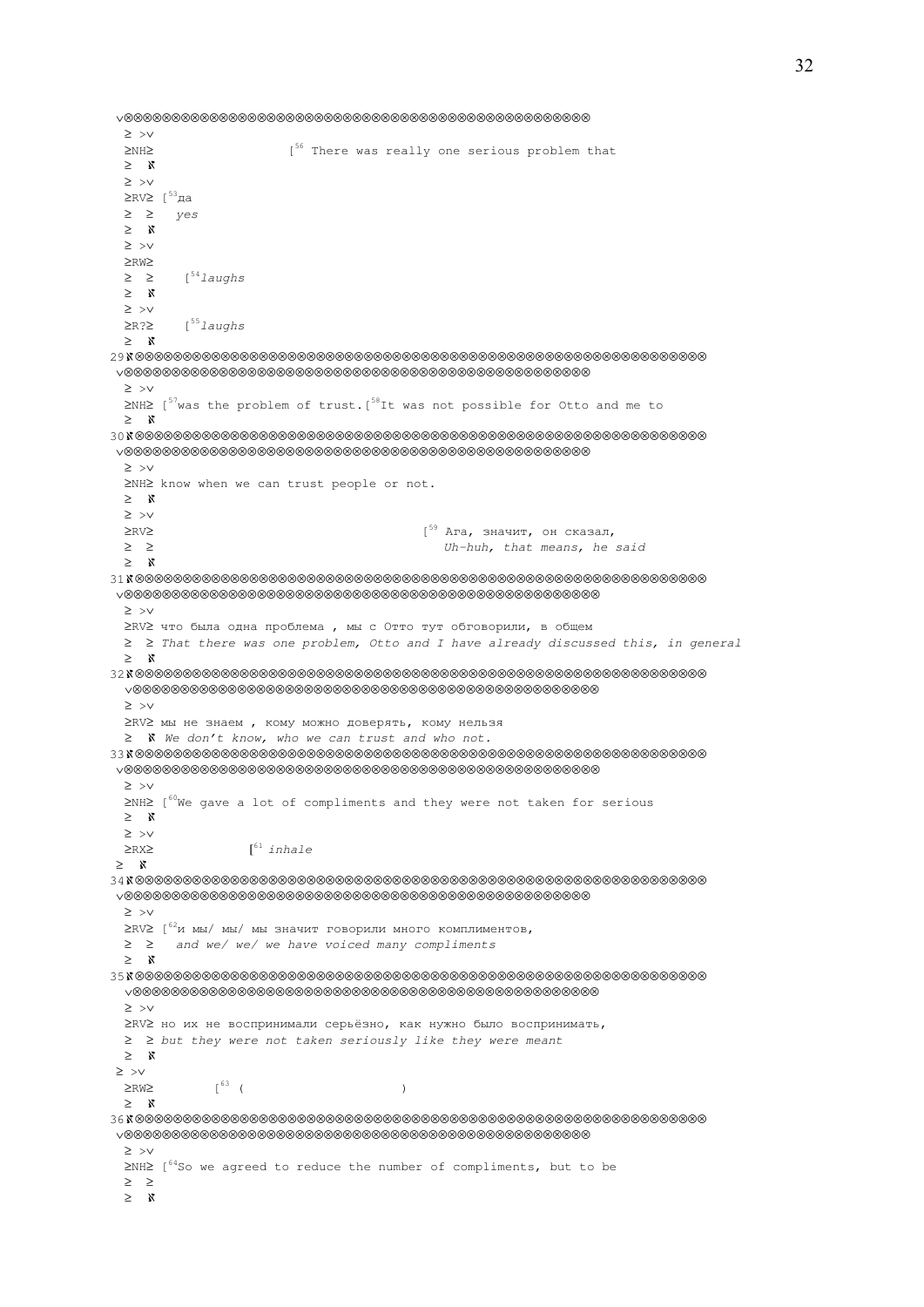≥ >∨  $\geq$ RW $\geq$  (hi) ≥ ℵ 37ℵ⊗⊗⊗⊗⊗⊗⊗⊗⊗⊗⊗⊗⊗⊗⊗⊗⊗⊗⊗⊗⊗⊗⊗⊗⊗⊗⊗⊗⊗⊗⊗⊗⊗⊗⊗⊗⊗⊗⊗⊗⊗⊗⊗⊗⊗⊗⊗⊗⊗⊗⊗⊗⊗⊗⊗⊗⊗⊗⊗⊗ ∨⊗⊗⊗⊗⊗⊗⊗⊗⊗⊗⊗⊗⊗⊗⊗⊗⊗⊗⊗⊗⊗⊗⊗⊗⊗⊗⊗⊗⊗⊗⊗⊗⊗⊗⊗⊗⊗⊗⊗⊗⊗⊗⊗⊗⊗⊗⊗⊗⊗ ≥ >∨ ≥NH≥ very honor/ honest. ≥ ℵ ≥ >∨ ≥RV≥ [<sup>66</sup> поэтому мы решили сократить количество ≥ ≥ therefore we decided to reduce the number ≥ ℵ 38ℵ⊗⊗⊗⊗⊗⊗⊗⊗⊗⊗⊗⊗⊗⊗⊗⊗⊗⊗⊗⊗⊗⊗⊗⊗⊗⊗⊗⊗⊗⊗⊗⊗⊗⊗⊗⊗⊗⊗⊗⊗⊗⊗⊗⊗⊗⊗⊗⊗⊗⊗⊗⊗⊗⊗⊗⊗⊗⊗⊗⊗ ∨⊗⊗⊗⊗⊗⊗⊗⊗⊗⊗⊗⊗⊗⊗⊗⊗⊗⊗⊗⊗⊗⊗⊗⊗⊗⊗⊗⊗⊗⊗⊗⊗⊗⊗⊗⊗⊗⊗⊗⊗⊗⊗⊗⊗⊗⊗⊗⊗⊗ ≥ >∨ ≥RV≥ комплиментов и тем самым быть очень э искренними. ≥ ≥ of compliments and consequently be very sincere. ≥ ℵ ≥ >∨ ≥RW≥ [<sup>67</sup> искренними ≥ ≥ very sincere ≥ ℵ 39ℵ⊗⊗⊗⊗⊗⊗⊗⊗⊗⊗⊗⊗⊗⊗⊗⊗⊗⊗⊗⊗⊗⊗⊗⊗⊗⊗⊗⊗⊗⊗⊗⊗⊗⊗⊗⊗⊗⊗⊗⊗⊗⊗⊗⊗⊗⊗⊗⊗⊗⊗⊗⊗⊗⊗⊗⊗⊗⊗⊗⊗ ∨⊗⊗⊗⊗⊗⊗⊗⊗⊗⊗⊗⊗⊗⊗⊗⊗⊗⊗⊗⊗⊗⊗⊗⊗⊗⊗⊗⊗⊗⊗⊗⊗⊗⊗⊗⊗⊗⊗⊗⊗⊗⊗⊗⊗⊗⊗⊗⊗⊗ ≥ >∨ ≥NH≥ [<sup>68</sup>But immediately on that very point that we started to be ≥ ℵ 40ℵ⊗⊗⊗⊗⊗⊗⊗⊗⊗⊗⊗⊗⊗⊗⊗⊗⊗⊗⊗⊗⊗⊗⊗⊗⊗⊗⊗⊗⊗⊗⊗⊗⊗⊗⊗⊗⊗⊗⊗⊗⊗⊗⊗⊗⊗⊗⊗⊗⊗⊗⊗⊗⊗⊗⊗⊗⊗⊗⊗⊗ ∨⊗⊗⊗⊗⊗⊗⊗⊗⊗⊗⊗⊗⊗⊗⊗⊗⊗⊗⊗⊗⊗⊗⊗⊗⊗⊗⊗⊗⊗⊗⊗⊗⊗⊗⊗⊗⊗⊗⊗⊗⊗⊗⊗⊗⊗⊗⊗⊗⊗ ≥ >∨ ≥NH≥ honest and s/ and start to believe that everything that was said ≥ ℵ 41ℵ⊗⊗⊗⊗⊗⊗⊗⊗⊗⊗⊗⊗⊗⊗⊗⊗⊗⊗⊗⊗⊗⊗⊗⊗⊗⊗⊗⊗⊗⊗⊗⊗⊗⊗⊗⊗⊗⊗⊗⊗⊗⊗⊗⊗⊗⊗⊗⊗⊗⊗⊗⊗⊗⊗⊗⊗⊗⊗⊗⊗ ∨⊗⊗⊗⊗⊗⊗⊗⊗⊗⊗⊗⊗⊗⊗⊗⊗⊗⊗⊗⊗⊗⊗⊗⊗⊗⊗⊗⊗⊗⊗⊗⊗⊗⊗⊗⊗⊗⊗⊗⊗⊗⊗⊗⊗⊗⊗⊗⊗⊗ ≥ >∨ ≥NH≥ was / would be honest as well. ≥ ℵ ≥ >∨  $≥$ RV≥  $[69]$  значит э как сложно говорит-то он, ≥ ≥ so, he expresses himself in a very complicated manner. ≥ ℵ ≥ >∨  $≥RW≥$  [<sup>70</sup> хм  $\geq$   $\geq$  Hm ≥ ℵ 42ℵ⊗⊗⊗⊗⊗⊗⊗⊗⊗⊗⊗⊗⊗⊗⊗⊗⊗⊗⊗⊗⊗⊗⊗⊗⊗⊗⊗⊗⊗⊗⊗⊗⊗⊗⊗⊗⊗⊗⊗⊗⊗⊗⊗⊗⊗⊗⊗⊗⊗⊗⊗⊗⊗⊗⊗⊗⊗⊗⊗⊗ ∨⊗⊗⊗⊗⊗⊗⊗⊗⊗⊗⊗⊗⊗⊗⊗⊗⊗⊗⊗⊗⊗⊗⊗⊗⊗⊗⊗⊗⊗⊗⊗⊗⊗⊗⊗⊗⊗⊗⊗⊗⊗⊗⊗⊗⊗⊗⊗⊗⊗ ≥ >∨ ≥RV≥ и поэтому, когда мы стали значит говорить меньше мы полагаем, ≥ ≥ and therefore, as soon as we began to talk less, we assumed that, ≥ ℵ 43ℵ⊗⊗⊗⊗⊗⊗⊗⊗⊗⊗⊗⊗⊗⊗⊗⊗⊗⊗⊗⊗⊗⊗⊗⊗⊗⊗⊗⊗⊗⊗⊗⊗⊗⊗⊗⊗⊗⊗⊗⊗⊗⊗⊗⊗⊗⊗⊗⊗⊗⊗⊗⊗⊗⊗⊗⊗⊗⊗⊗⊗ ∨⊗⊗⊗⊗⊗⊗⊗⊗⊗⊗⊗⊗⊗⊗⊗⊗⊗⊗⊗⊗⊗⊗⊗⊗⊗⊗⊗⊗⊗⊗⊗⊗⊗⊗⊗⊗⊗⊗⊗⊗⊗⊗⊗⊗⊗⊗⊗⊗⊗ ≥ >∨ ≥RV≥ что это всё будет воспринято так как полагается. ≥ ≥ everything would be taken as it was meant. ≥ ℵ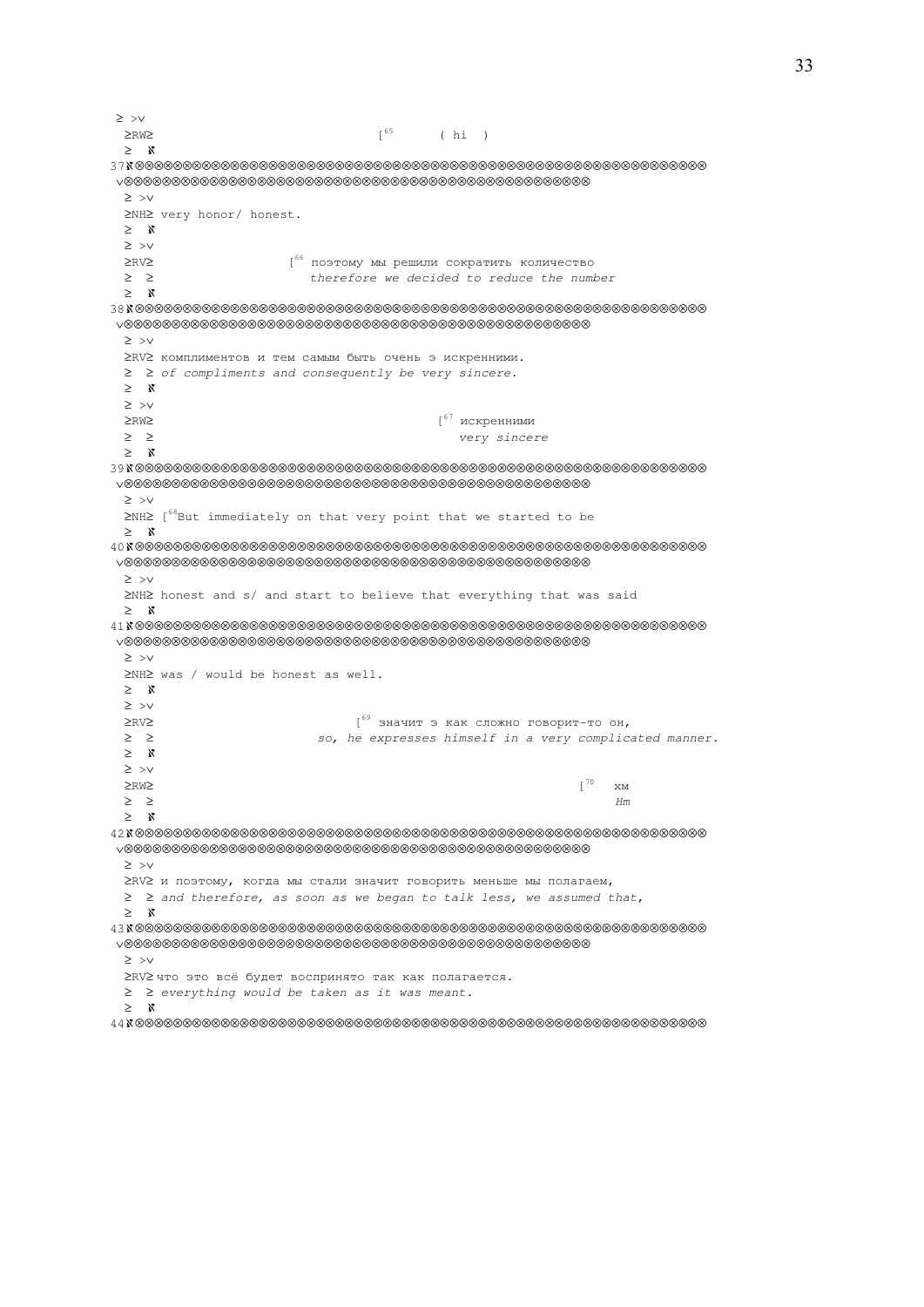```
 ∨⊗⊗⊗⊗⊗⊗⊗⊗⊗⊗⊗⊗⊗⊗⊗⊗⊗⊗⊗⊗⊗⊗⊗⊗⊗⊗⊗⊗⊗⊗⊗⊗⊗⊗⊗⊗⊗⊗⊗⊗⊗⊗⊗⊗⊗⊗⊗⊗⊗
  ≥ >∨ 
  ≥NH≥ [72 exactly/ exactly on that very moment. 
  ≥ ℵ 
  ≥ >∨ 
  ≥RV≥ чё-то там крутит мм
  ≥ ≥ Something like that. 
  ≥ ℵ 
  ≥ >∨ 
 \geq RW \geq [<sup>71</sup> Hm (laughs) ( )
  ≥ ℵ 
  ≥ >∨ 
  ≥R?≥ 
 \geq \geq \geq \qquad \qquad [<sup>73</sup> laughs loudly
  ≥ ℵ 
45ℵ⊗⊗⊗⊗⊗⊗⊗⊗⊗⊗⊗⊗⊗⊗⊗⊗⊗⊗⊗⊗⊗⊗⊗⊗⊗⊗⊗⊗⊗⊗⊗⊗⊗⊗⊗⊗⊗⊗⊗⊗⊗⊗⊗⊗⊗⊗⊗⊗⊗⊗⊗⊗⊗⊗⊗⊗⊗⊗⊗⊗ 
 ∨⊗⊗⊗⊗⊗⊗⊗⊗⊗⊗⊗⊗⊗⊗⊗⊗⊗⊗⊗⊗⊗⊗⊗⊗⊗⊗⊗⊗⊗⊗⊗⊗⊗⊗⊗⊗⊗⊗⊗⊗⊗⊗⊗⊗⊗⊗⊗⊗⊗
  ≥ >∨ 
\geq NH\geq[<sup>74</sup> We got a toast. [<sup>75</sup>It was during one of the evenings.
  ≥ ℵ 
46ℵ⊗⊗⊗⊗⊗⊗⊗⊗⊗⊗⊗⊗⊗⊗⊗⊗⊗⊗⊗⊗⊗⊗⊗⊗⊗⊗⊗⊗⊗⊗⊗⊗⊗⊗⊗⊗⊗⊗⊗⊗⊗⊗⊗⊗⊗⊗⊗⊗⊗⊗⊗⊗⊗⊗⊗⊗⊗⊗⊗⊗ 
 ∨⊗⊗⊗⊗⊗⊗⊗⊗⊗⊗⊗⊗⊗⊗⊗⊗⊗⊗⊗⊗⊗⊗⊗⊗⊗⊗⊗⊗⊗⊗⊗⊗⊗⊗⊗⊗⊗⊗⊗⊗⊗⊗⊗⊗⊗⊗⊗⊗⊗
  ≥ >∨ 
 ≥NH≥ [^{76}We got a toast and it was said: [^{77} 'we are coming to the end
 ≥ ℵ 
47ℵ⊗⊗⊗⊗⊗⊗⊗⊗⊗⊗⊗⊗⊗⊗⊗⊗⊗⊗⊗⊗⊗⊗⊗⊗⊗⊗⊗⊗⊗⊗⊗⊗⊗⊗⊗⊗⊗⊗⊗⊗⊗⊗⊗⊗⊗⊗⊗⊗⊗⊗⊗⊗⊗⊗⊗⊗⊗⊗⊗⊗ 
 ∨⊗⊗⊗⊗⊗⊗⊗⊗⊗⊗⊗⊗⊗⊗⊗⊗⊗⊗⊗⊗⊗⊗⊗⊗⊗⊗⊗⊗⊗⊗⊗⊗⊗⊗⊗⊗⊗⊗⊗⊗⊗⊗⊗⊗⊗⊗⊗⊗⊗
  ≥ >∨ 
  ≥NH≥ of the evening'. 
  ≥ ℵ 
 ≥ >∨ 
  ≥RV≥ [79 я в этом не участвовал
  ≥ ≥ I was not present there. 
  ≥ ℵ 
  ≥
 ≥ > v [<sup>80</sup> (laughing)<br>≥RW≥[^{78} [<sub>3</sub> ( ) Γ) говорит как раз<sub>3</sub>] в один из вечеров один
  ≥ ≥ Now he says, one of evening at 
  ≥ ℵ 
48ℵ⊗⊗⊗⊗⊗⊗⊗⊗⊗⊗⊗⊗⊗⊗⊗⊗⊗⊗⊗⊗⊗⊗⊗⊗⊗⊗⊗⊗⊗⊗⊗⊗⊗⊗⊗⊗⊗⊗⊗⊗⊗⊗⊗⊗⊗⊗⊗⊗⊗⊗⊗⊗⊗⊗⊗⊗⊗⊗⊗⊗ 
  [3 lauging]
  ∨⊗⊗⊗⊗⊗⊗⊗⊗⊗⊗⊗⊗⊗⊗⊗⊗⊗⊗⊗⊗⊗⊗⊗⊗⊗⊗⊗⊗⊗⊗⊗⊗⊗⊗⊗⊗⊗⊗⊗⊗⊗⊗⊗⊗⊗⊗⊗⊗⊗
  ≥ >∨ 
  ≥RW≥ из товарищей, у кого мы были в гостях, скаэал: 
 ≥ ≥ the home of one of our friends, he said:
  ≥ ℵ 
49ℵ⊗⊗⊗⊗⊗⊗⊗⊗⊗⊗⊗⊗⊗⊗⊗⊗⊗⊗⊗⊗⊗⊗⊗⊗⊗⊗⊗⊗⊗⊗⊗⊗⊗⊗⊗⊗⊗⊗⊗⊗⊗⊗⊗⊗⊗⊗⊗⊗⊗⊗⊗⊗⊗⊗⊗⊗⊗⊗⊗⊗ 
 ∨⊗⊗⊗⊗⊗⊗⊗⊗⊗⊗⊗⊗⊗⊗⊗⊗⊗⊗⊗⊗⊗⊗⊗⊗⊗⊗⊗⊗⊗⊗⊗⊗⊗⊗⊗⊗⊗⊗⊗⊗⊗⊗⊗⊗⊗⊗⊗⊗⊗
  ≥ >∨ 
 ≥RW≥ так, ну вечер подходит к концу [81 \ (2 \ sec.)) ≥ ≥ 'So, now the evening is coming to an end'.
 ≥ ℵ 
50ℵ⊗⊗⊗⊗⊗⊗⊗⊗⊗⊗⊗⊗⊗⊗⊗⊗⊗⊗⊗⊗⊗⊗⊗⊗⊗⊗⊗⊗⊗⊗⊗⊗⊗⊗⊗⊗⊗⊗⊗⊗⊗⊗⊗⊗⊗⊗⊗⊗⊗⊗⊗⊗⊗⊗⊗⊗⊗⊗⊗⊗ 
 ∨⊗⊗⊗⊗⊗⊗⊗⊗⊗⊗⊗⊗⊗⊗⊗⊗⊗⊗⊗⊗⊗⊗⊗⊗⊗⊗⊗⊗⊗⊗⊗⊗⊗⊗⊗⊗⊗⊗⊗⊗⊗⊗⊗⊗⊗⊗⊗⊗⊗
  ≥ >∨ 
 ≥NH≥[<sup>82</sup> So of course again we thought this is honest.[<sup>83</sup> So we/ we shamed/
  ≥ ℵ 
51ℵ⊗⊗⊗⊗⊗⊗⊗⊗⊗⊗⊗⊗⊗⊗⊗⊗⊗⊗⊗⊗⊗⊗⊗⊗⊗⊗⊗⊗⊗⊗⊗⊗⊗⊗⊗⊗⊗⊗⊗⊗⊗⊗⊗⊗⊗⊗⊗⊗⊗⊗⊗⊗⊗⊗⊗⊗⊗⊗⊗⊗ 
 ∨⊗⊗⊗⊗⊗⊗⊗⊗⊗⊗⊗⊗⊗⊗⊗⊗⊗⊗⊗⊗⊗⊗⊗⊗⊗⊗⊗⊗⊗⊗⊗⊗⊗⊗⊗⊗⊗⊗⊗⊗⊗⊗⊗⊗⊗⊗⊗⊗⊗
  ≥ >∨ 
  ≥NH≥we felt shamed and we packed our things and run out of the door. 
  ≥ ℵ 
52ℵ⊗⊗⊗⊗⊗⊗⊗⊗⊗⊗⊗⊗⊗⊗⊗⊗⊗⊗⊗⊗⊗⊗⊗⊗⊗⊗⊗⊗⊗⊗⊗⊗⊗⊗⊗⊗⊗⊗⊗⊗⊗⊗⊗⊗⊗⊗⊗⊗⊗⊗⊗⊗⊗⊗⊗⊗⊗⊗⊗⊗ 
 ∨⊗⊗⊗⊗⊗⊗⊗⊗⊗⊗⊗⊗⊗⊗⊗⊗⊗⊗⊗⊗⊗⊗⊗⊗⊗⊗⊗⊗⊗⊗⊗⊗⊗⊗⊗⊗⊗⊗⊗⊗⊗⊗⊗⊗⊗⊗⊗⊗⊗
  ≥ >∨ 
  ≥RV≥[84но они восприняли это серьёзно естественно э э они подумали, что 
  ≥ ≥ But of course, they took it seriously and they thought, that 
  ≥ ℵ 
53ℵ⊗⊗⊗⊗⊗⊗⊗⊗⊗⊗⊗⊗⊗⊗⊗⊗⊗⊗⊗⊗⊗⊗⊗⊗⊗⊗⊗⊗⊗⊗⊗⊗⊗⊗⊗⊗⊗⊗⊗⊗⊗⊗⊗⊗⊗⊗⊗⊗⊗⊗⊗⊗⊗⊗⊗⊗⊗⊗⊗⊗
```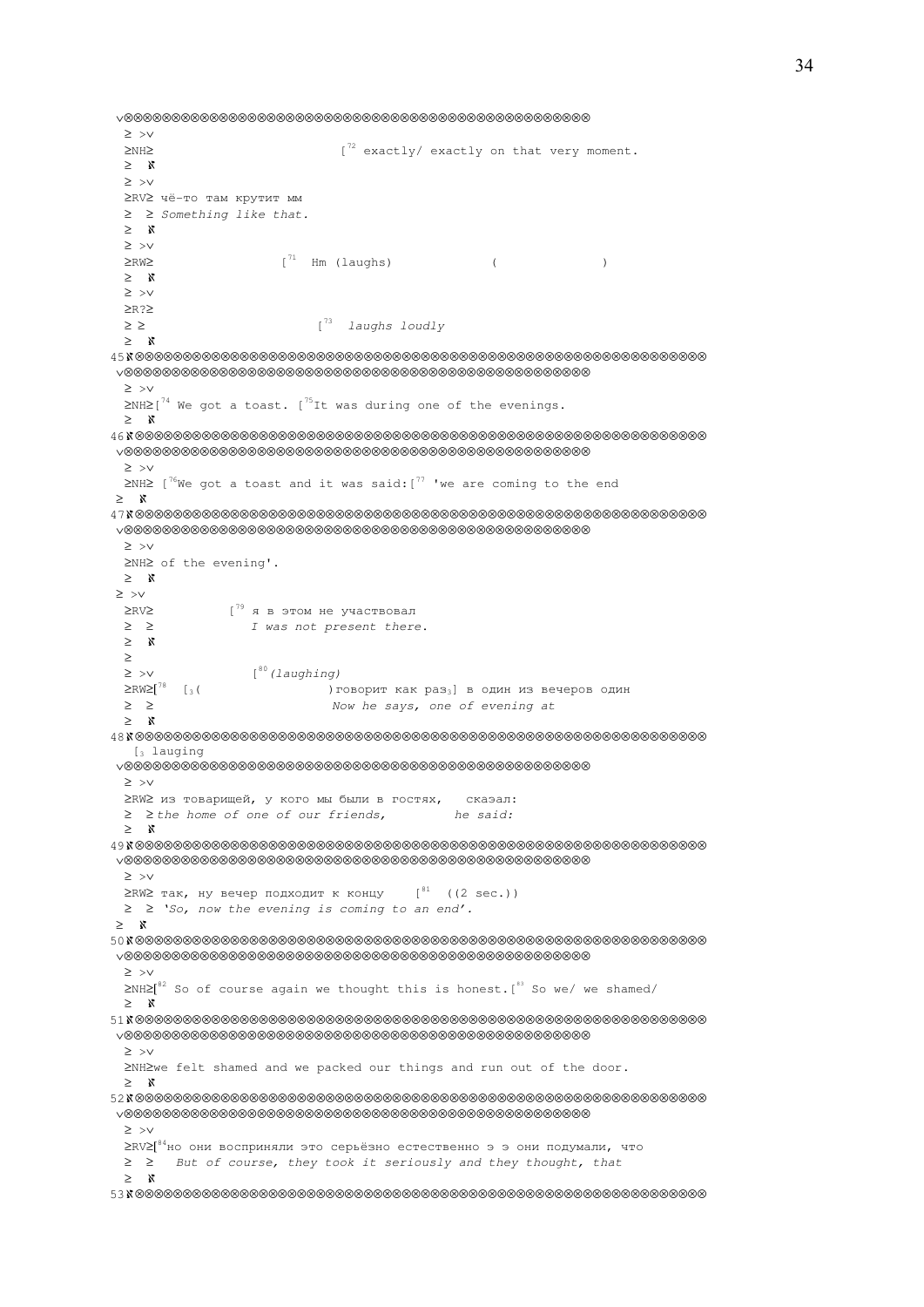∨⊗⊗⊗⊗⊗⊗⊗⊗⊗⊗⊗⊗⊗⊗⊗⊗⊗⊗⊗⊗⊗⊗⊗⊗⊗⊗⊗⊗⊗⊗⊗⊗⊗⊗⊗⊗⊗⊗⊗⊗⊗⊗⊗⊗⊗⊗⊗⊗⊗ ≥ >∨ ≥RV≥ действительно значит что вечер подошёл к концу ≥ ≥ it did indeed mean that the evening was coming to its end. ≥ ℵ ≥ >∨ ≥RW≥ [<sup>85</sup>всё честно по честному ≥ ≥ Everything the honest truth ≥ ℵ 54ℵ⊗⊗⊗⊗⊗⊗⊗⊗⊗⊗⊗⊗⊗⊗⊗⊗⊗⊗⊗⊗⊗⊗⊗⊗⊗⊗⊗⊗⊗⊗⊗⊗⊗⊗⊗⊗⊗⊗⊗⊗⊗⊗⊗⊗⊗⊗⊗⊗⊗⊗⊗⊗⊗⊗⊗⊗⊗⊗⊗⊗ ∨⊗⊗⊗⊗⊗⊗⊗⊗⊗⊗⊗⊗⊗⊗⊗⊗⊗⊗⊗⊗⊗⊗⊗⊗⊗⊗⊗⊗⊗⊗⊗⊗⊗⊗⊗⊗⊗⊗⊗⊗⊗⊗⊗⊗⊗⊗⊗⊗⊗ ≥ >∨ ≥RV≥ [<sup>86</sup>и мы так сказать уже собрали свои вещи и покраснели ≥ ≥ and we so to gathered our things and we blushed. ≥ ℵ 55ℵ⊗⊗⊗⊗⊗⊗⊗⊗⊗⊗⊗⊗⊗⊗⊗⊗⊗⊗⊗⊗⊗⊗⊗⊗⊗⊗⊗⊗⊗⊗⊗⊗⊗⊗⊗⊗⊗⊗⊗⊗⊗⊗⊗⊗⊗⊗⊗⊗⊗⊗⊗⊗⊗⊗⊗⊗⊗⊗⊗⊗ ∨⊗⊗⊗⊗⊗⊗⊗⊗⊗⊗⊗⊗⊗⊗⊗⊗⊗⊗⊗⊗⊗⊗⊗⊗⊗⊗⊗⊗⊗⊗⊗⊗⊗⊗⊗⊗⊗⊗⊗⊗⊗⊗⊗⊗⊗⊗⊗⊗⊗ ≥ >∨ ≥NH≥ и нам было неудобно и мы собрались уходить. ≥ ≥ We were uncomfortable and we wanted to leave. ≥ ℵ 56ℵ⊗⊗⊗⊗⊗⊗⊗⊗⊗⊗⊗⊗⊗⊗⊗⊗⊗⊗⊗⊗⊗⊗⊗⊗⊗⊗⊗⊗⊗⊗⊗⊗⊗⊗⊗⊗⊗⊗⊗⊗⊗⊗⊗⊗⊗⊗⊗⊗⊗⊗⊗⊗⊗⊗⊗⊗⊗⊗⊗⊗ ∨⊗⊗⊗⊗⊗⊗⊗⊗⊗⊗⊗⊗⊗⊗⊗⊗⊗⊗⊗⊗⊗⊗⊗⊗⊗⊗⊗⊗⊗⊗⊗⊗⊗⊗⊗⊗⊗⊗⊗⊗⊗⊗⊗⊗⊗⊗⊗⊗⊗ ≥ >∨ ≥NH≥ [<sup>87</sup>But then they shout from out of the window: [<sup>82</sup> 'No no, ≥ ℵ